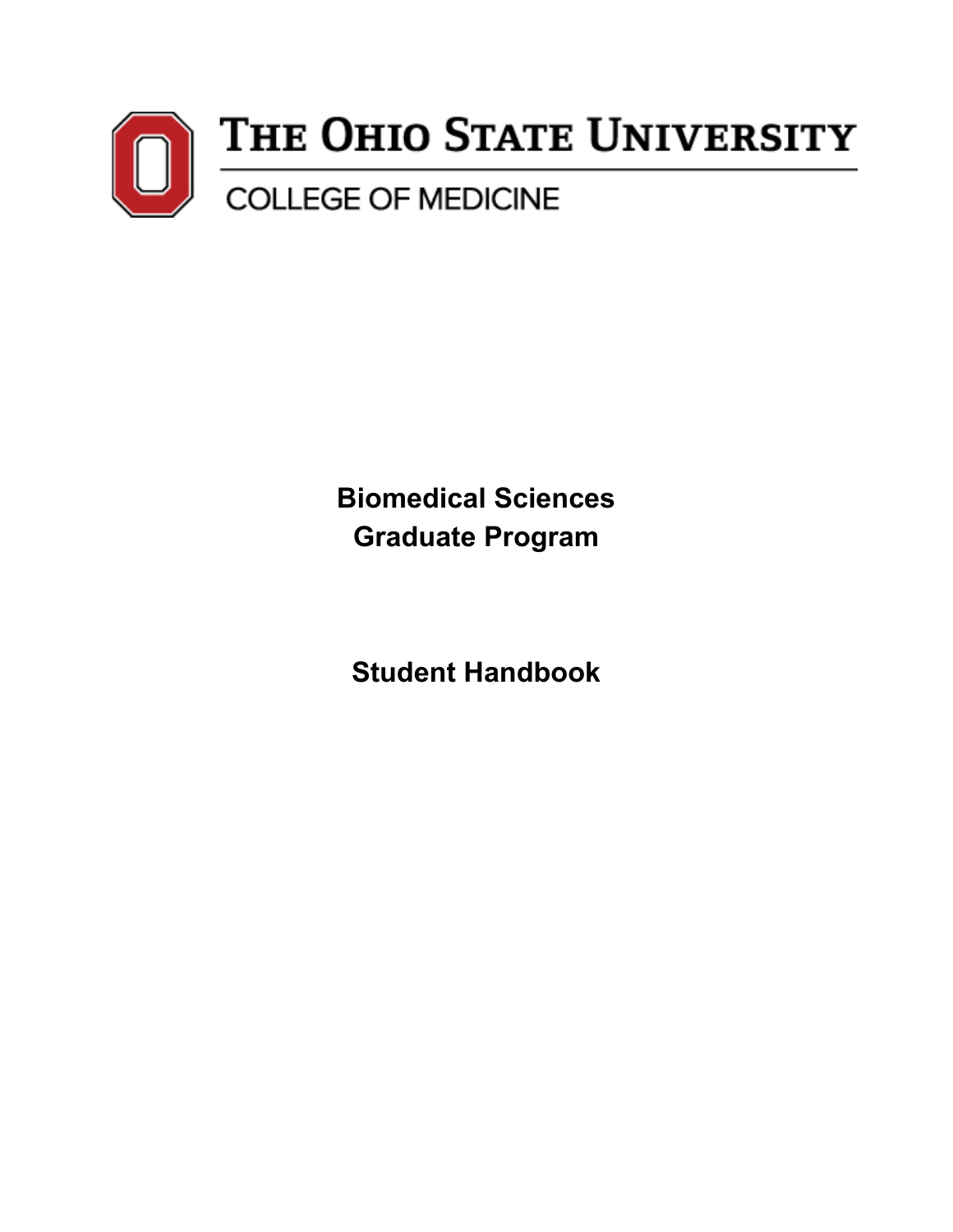| 1.    |  |
|-------|--|
| 2.    |  |
| 2.1.  |  |
| 2.2.  |  |
| 2.3.  |  |
| 2.4.  |  |
| 2.5.  |  |
| 3.    |  |
| 3.1.  |  |
| 3.2.  |  |
| 3.3.  |  |
| 3.4.  |  |
| 3.5.  |  |
| 4.    |  |
| 4.1.  |  |
| 4.2.  |  |
| 4.3.  |  |
|       |  |
| 4.4.  |  |
| 4.5.  |  |
| 4.6.  |  |
| 4.7.  |  |
| 4.8.  |  |
| 4.9.  |  |
| 4.10. |  |
| 4.11. |  |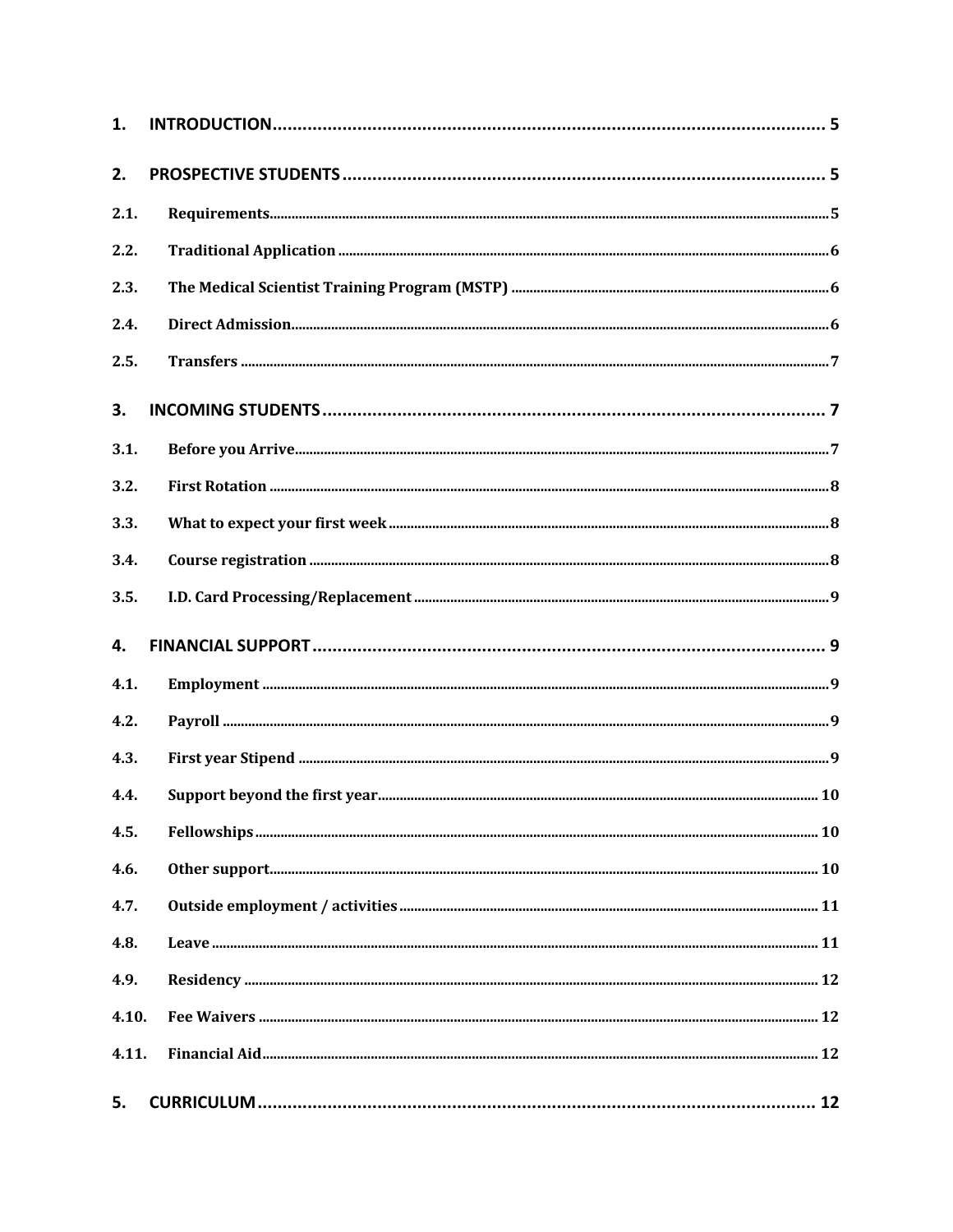| 5.1.             |  |
|------------------|--|
| 5.2.             |  |
| 5.3.             |  |
| 5.4.             |  |
| 5.5.             |  |
| 5.6.             |  |
| 5.7.             |  |
| 5.8.             |  |
| 6.               |  |
| $\overline{7}$ . |  |
| 7.1.             |  |
| 7.2.             |  |
| 7.3.             |  |
| 8.               |  |
| 9.               |  |
|                  |  |
|                  |  |
|                  |  |
| 12.1.            |  |
| 12.2.            |  |
| 12.3.            |  |
| 12.4.            |  |
| 12.5.            |  |
| 12.6.            |  |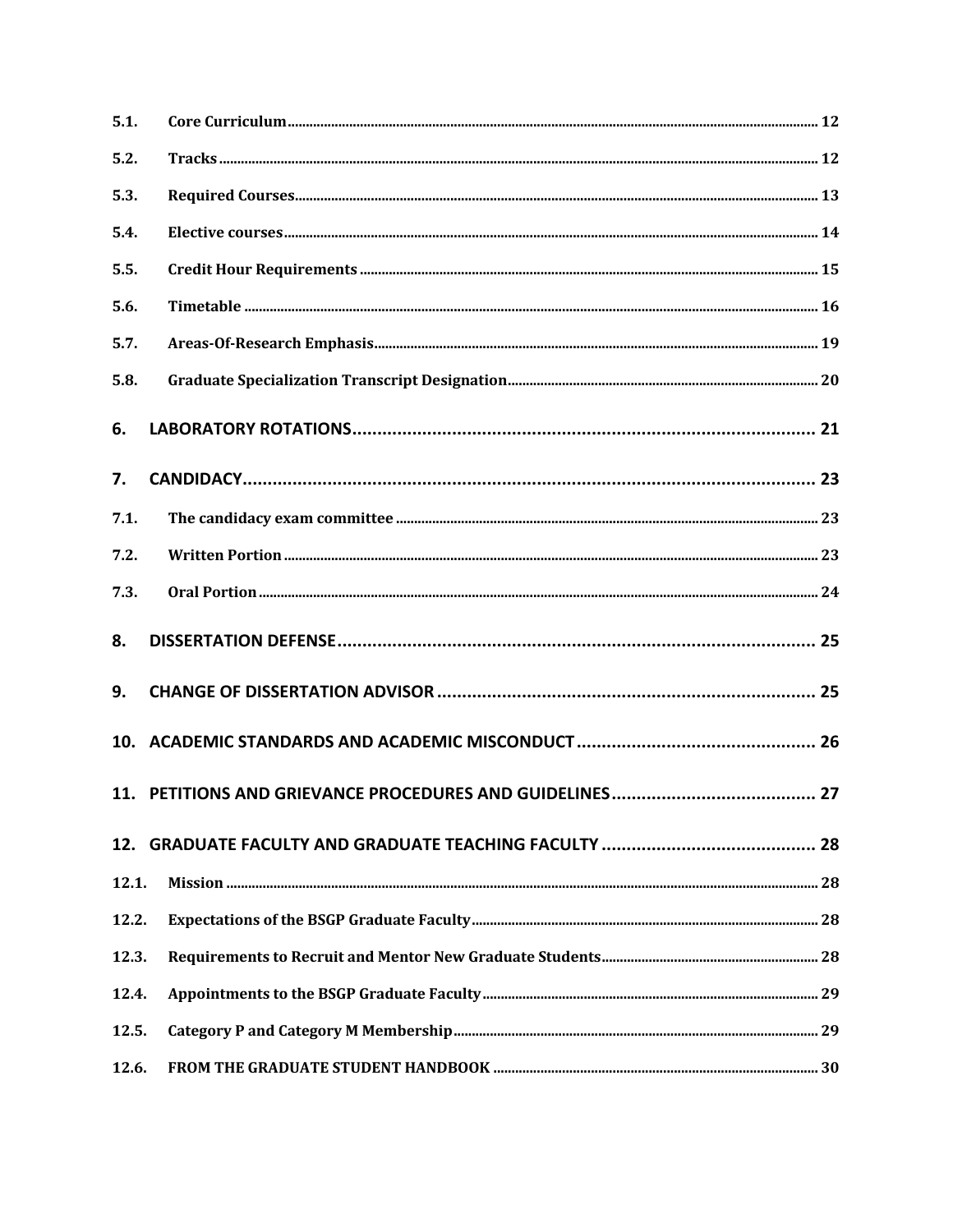|       | 14. MEMORANDUM OF UNDERSTANDING (MOU) BETWEEN STUDENT, DISSERTATION           |
|-------|-------------------------------------------------------------------------------|
|       |                                                                               |
| 15.1. |                                                                               |
| 15.2. |                                                                               |
| 15.3. |                                                                               |
| 15.4. |                                                                               |
|       |                                                                               |
|       |                                                                               |
|       | 17. CONSTITUTION FOR THE BIOMEDICAL SCIENCES GRADUATE STUDENT ORGANIZATION 36 |
|       | 18. BSGP GUIDELINES FOR AUTHORSHIP ORDER AND INCLUSION IN SCIENTIFIC          |
|       |                                                                               |
|       |                                                                               |
|       |                                                                               |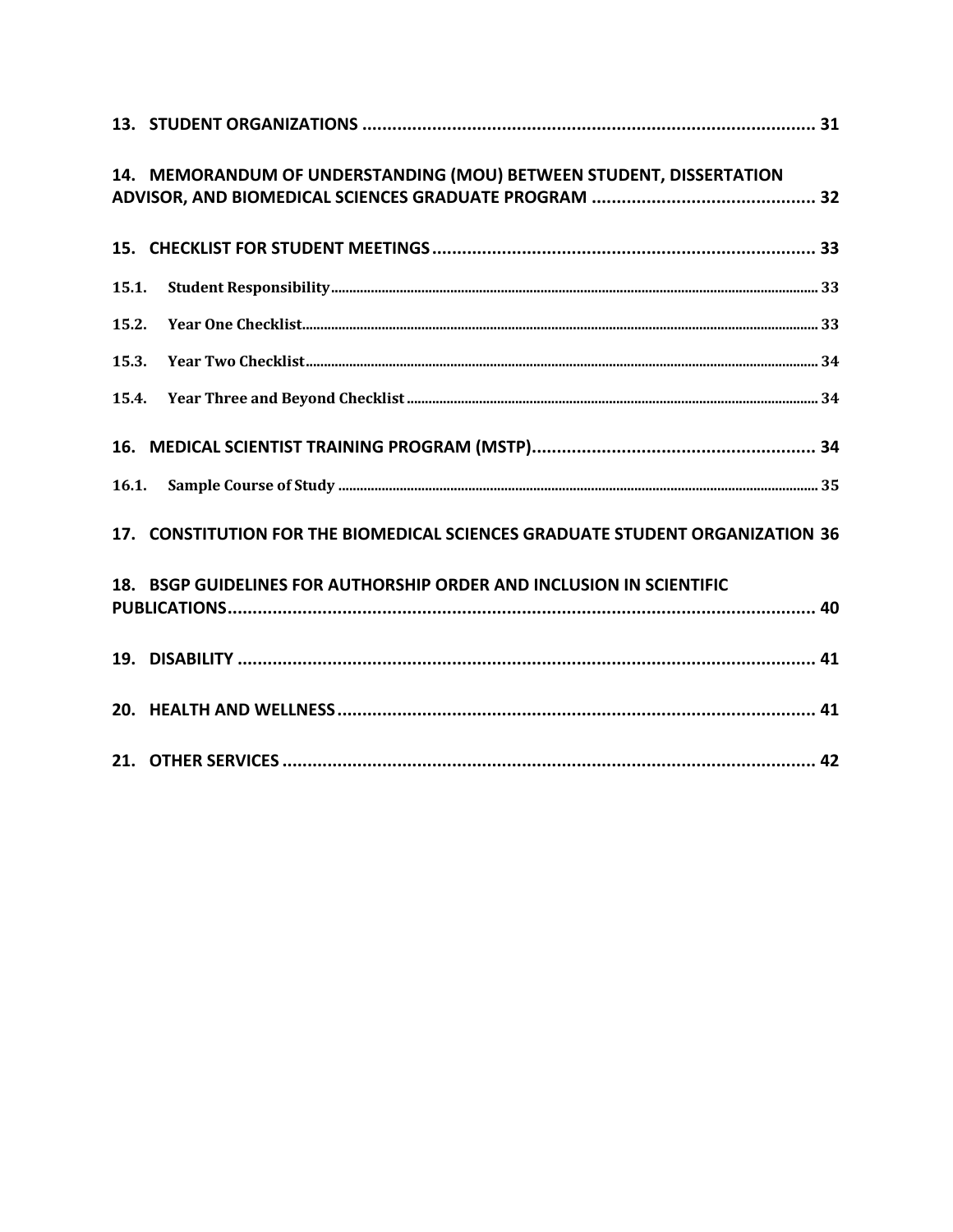#### **1. INTRODUCTION**

 The Biomedical Sciences Graduate Program (BSGP) is a PhD program in the Ohio State College of Medicine. The mission of the BSGP is to provide advanced postgraduate training to biomedical scientists and prepare them to be leaders in the biomedical workforce.

 The Council of Research and Graduate Studies is the principal legislative body of the Graduate School that initiates policies and rules governing graduate programs. The Council sets the minimum standards as published in the Graduate School Handbook and serves as a primary reference for policies, rules, and general information.

 In addition to these policies and rules, the BSGP student handbook provides additional policies, rules, and general information specific to students in the Biomedical Sciences Graduate Program.

The Ohio State University graduate school handbook can be found at:

[Ohio State Handbook](https://medicine.osu.edu/student-resources/student-handbook) A copy of the BSGP handbook is provided

online at: <u>BSGP Handbook</u> Questions can be directed to:

Biomedical Sciences Graduate Program Leadership and Staff

Dr. Michael Freitas, 614-688-8432, <u>Michael.freitas@osumc.edu</u> Program Directors: Dr. Jeffrey Parvin, 614-292-0523, [parvin.4@osu.edu](mailto:parvin.4@osu.edu)

Amy Lahmers, 614- 688-8545, <u>bsgp@osumc.edu</u> Program Administrator

 Office Location 333 W. 10<sup>th</sup> Avenue 1178 Graves Hall Email: [bsgp@osumc.edu](mailto:bsgp@osumc.edu)  Website: [BSGP website](https://medicine.osu.edu/education/phd/biomedical-sciences)

# **2. PROSPECTIVE STUDENTS**

#### **2.1. Requirements**

 Admission to the graduate program requires an undergraduate degree in the natural sciences that includes college level courses in life and physical science, including general chemistry, organic chemistry, biochemistry, general biology, physiology, genetics, physics, and college mathematics. An earned cumulative grade-point average (GPA) equivalent to at least 3.0 out of 4.0 in all previous undergraduate and/or graduate college-level course work is required. If the student's undergraduate GPA is below the minimum,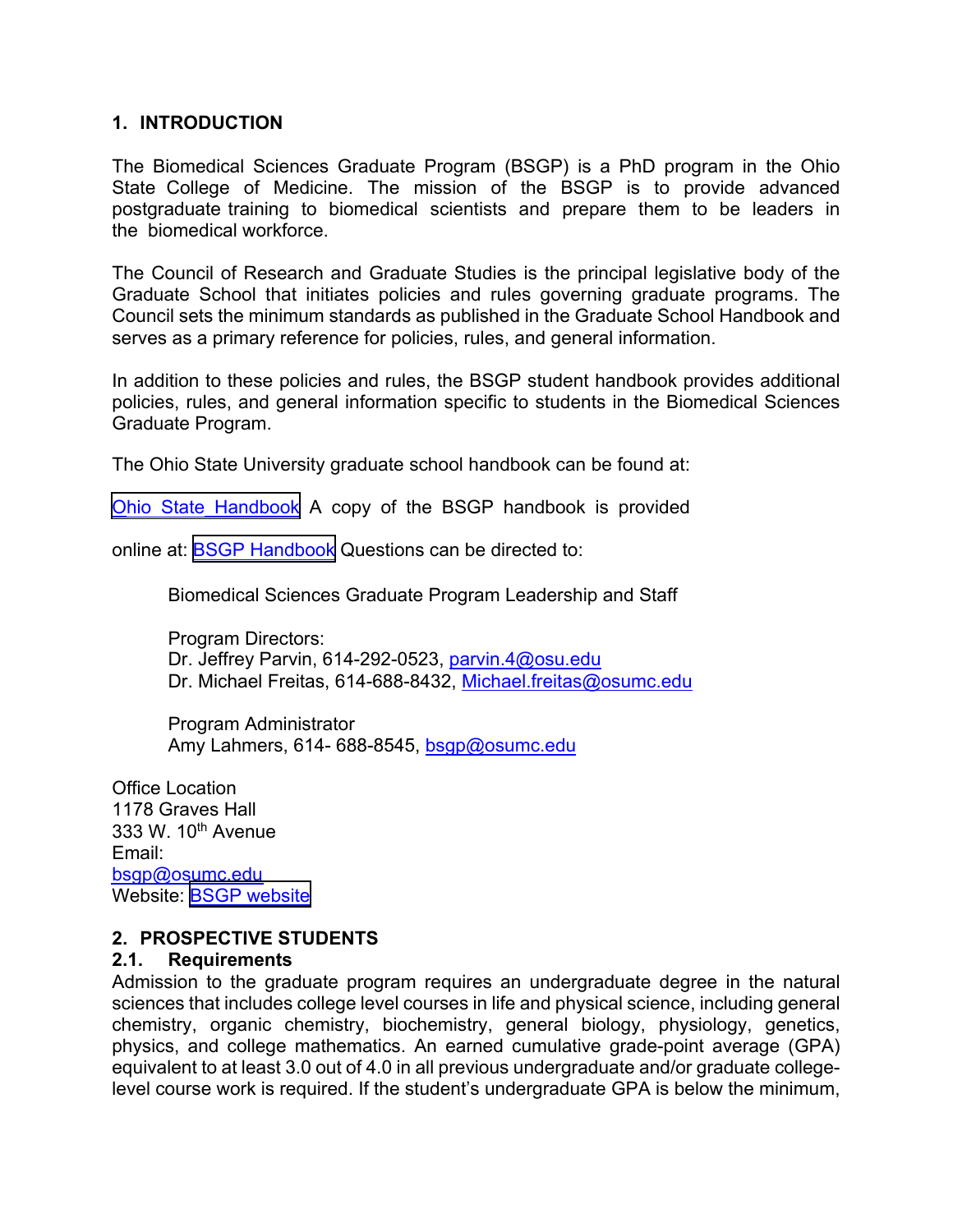the student may be eligible for admission only in demonstrated cases of exemplary research experience and motivation.

# **2.2. Traditional Application**

Students apply to the program on <u>[BSGP Admissions](https://medicine.osu.edu/education/phd/biomedical-sciences/admissions)</u> using the graduate school admission portal. Applications are evaluated by the BSGP graduate studies committee, and decisions on which students to interview are based on academic record, personal statement, resume/CV, three letters of recommendation, and a personal interview. Interviews may be conducted in person, telephone, video conference. To be competitive with the best applicants, early application by December 1 is encouraged, although applications are accepted through February 1. Interested students are encouraged to read the following website **BSGP** website for more information about the Biomedical Sciences Graduate Program and application procedures. A special effort is made to recruit students from underrepresented minority groups. All students admitted via the traditional route are funded by the Biomedical Sciences Graduate Program or fellowships in the first year of study, and subsequently, by either their dissertation advisor or fellowships.

# International Applicants:

 All international applications are required to submit Test of English as a Foreign Language (TOEFL) scores. International applicants must document that they have arranged for financial support for themselves, such as from a home government or from a Biomedical Sciences Graduate Program professor with whom they have communicated personally.

#### $2.3.$ **2.3. The Medical Scientist Training Program (MSTP)**

# [MSTP website](https://medicine.osu.edu/education/dual-degree/mstp)

 The Ohio State University MSTP program exists to bridge the gap between clinical medicine and research. Highly qualified students may enroll in this rigorous program to pursue both the M.D. and Ph.D. degrees simultaneously. The MSTP provides state-of- the-art research and clinical medicine training for extraordinary students desiring a combined academic medicine/biomedical research career track. Candidates from this program must meet all the requirements of both the Biomedical Sciences Graduate Program and the M.D. program. The Medical College Admissions Test (MCAT) scores are required for admission of these students to the Biomedical Sciences Graduate Program. Admission to the MSTP can be made through one application process. This is initiated through the American Medical College Applications Service (AMCAS): [AMCAS website](https://students-residents.aamc.org/applying-medical-school-amcas/applying-medical-school-amcas) 

# **2.4. Direct Admission**

 Students may prearrange with a BSGP lab head their enrollment in the BSGP. These students are committed to this laboratory on entry to the graduate program, and their funding is provided by the host laboratory starting in their first year. The stipend, tuition and course load for these students is the same as for students admitted via the traditional application. These students do not rotate through other labs. This Direct Admission path is available to all students, and they must apply at <u>[Admissions website](http://gpadmissions.osu.edu/programs/program.aspx?prog=0119#&&tab=apply)</u> using the Ohio State graduate school admission portal. All applications via this mechanism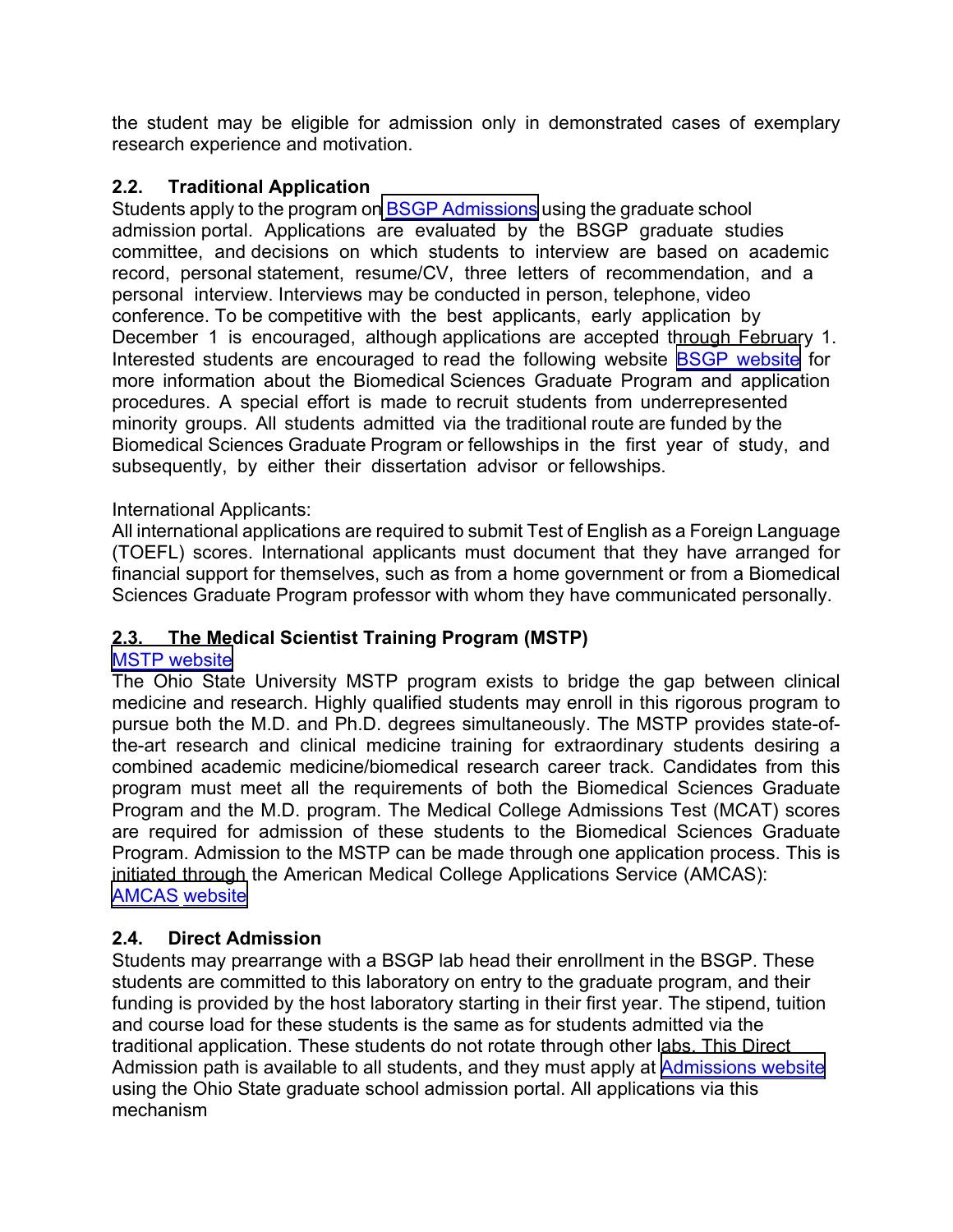are reviewed by the Graduate Studies Committee, and admissions decisions are made without interviews by the program. This Direct Admissions mechanism is the primary mechanism by which international students enroll in the BSGP.

# **2.5. Transfers**

 Students seeking to transfer to the Biomedical Sciences Graduate Program from another graduate program either at Ohio State or another institution must submit all the application materials required for admission to the Program. An earned cumulative grade-point average (GPA) equivalent to at least 3.0 out of 4.0 in all previous undergraduate college-level course work, or 3.3 in all graduate course work is required. All other requirements are described under Admission Policy (Section 2.1-2.2).

 Prior to approval of the transfer, the student may request transfer of credit for graduate courses from the current or previous program to the Biomedical Sciences Graduate Program. All students are required to complete the Biomedical Sciences Graduate Program course curriculum or its equivalent. Transferring students may appeal to substitute prior coursework for credit given, but only at the discretion of the Director for each course. The Course Director must approve such requests, and the student must submit appropriate documentation of the contents of these courses for the Course Director to review, including a detailed syllabus for each course. The student must clearly summarize the contents of the courses taken previously and indicate how these are equivalent to specific areas of the curriculum from which exemption is being requested. The Course Director may then administer an exam to the student to further ascertain competency in the areas of study.

 If the student's advisor from the previous program is a faculty member in the Biomedical Sciences Graduate Program, the student can request that the Graduate Studies Committee grant exemption from laboratory rotations. The student can also request that research data obtained while the student was in another program be applied to the Biomedical Sciences Graduate Program dissertation. This request must be accompanied by a letter from the following: (a) The advisor under whom the student was working while the data were collected and signed by the advisor; (b) All other appropriate individuals associated with that study; and (c) The current Dissertation Advisory Committee members. This letter must state that the student has permission to include this information in the dissertation. All this material must be submitted to the Biomedical Sciences Graduate Program Graduate Studies Committee for review prior to approval.

# **3. INCOMING STUDENTS**

#### $3.1.$ **3.1. Before you Arrive**

#### First Year Advisor

 As soon as an applicant is admitted, the Graduate Studies Committee will appoint a First Year Advisor. The first meeting with the student will usually be held on Orientation Day. At this meeting, the student and First Year Advisor will discuss the student's career and educational goals, the core curriculum, and other courses that may be needed by the student as well as lab rotation choices. The minutes of this meeting will be generated by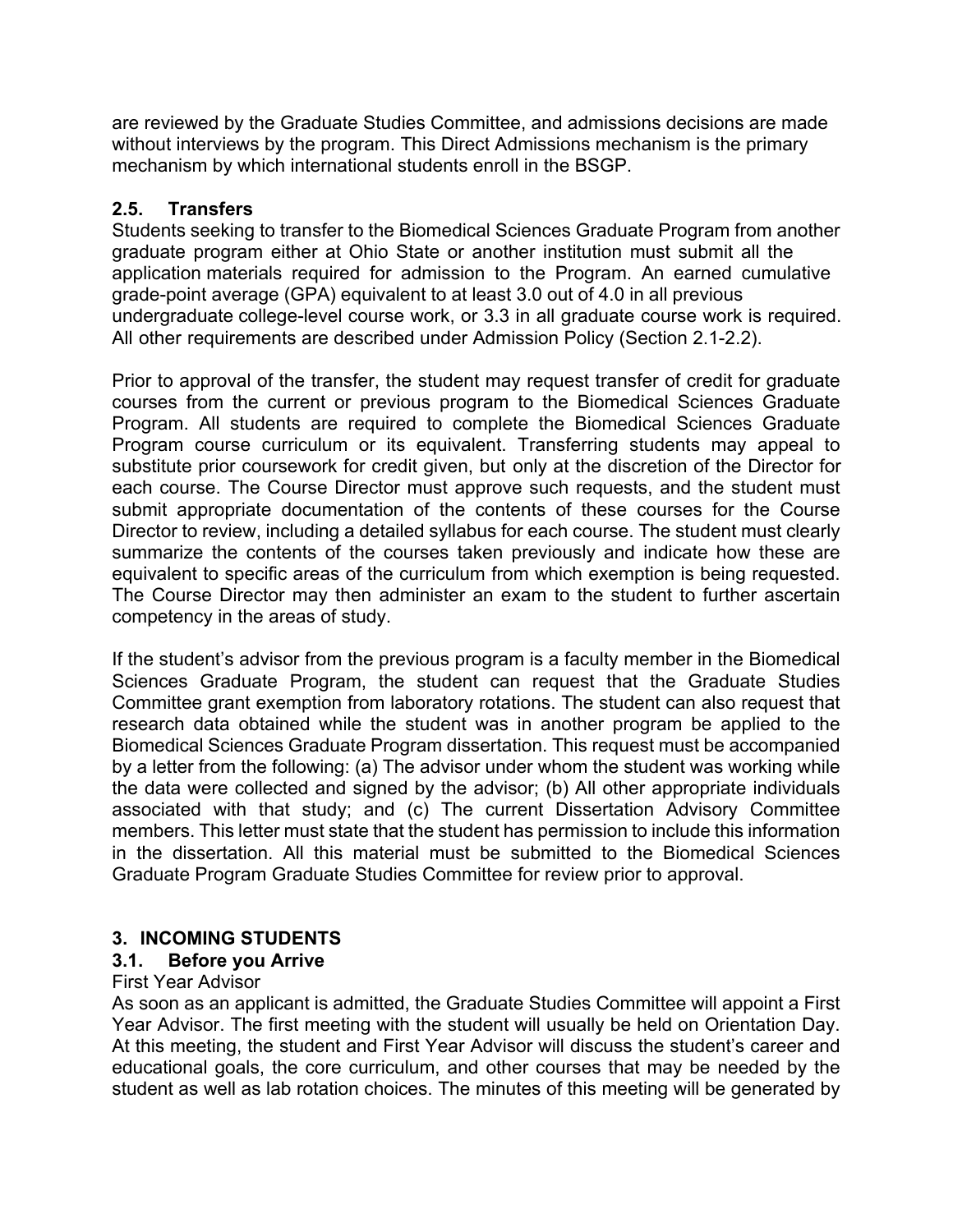the student on the appropriate report form (<mark>First Year Advisor Form)</mark> and a copy of the signed minutes will be sent to the Biomedical Sciences Graduate Program office. Those students who enter via the Direct Admissions pathway will have their laboratory head as their Dissertation Advisor.

 At the end of each semester the student will meet with the First Year Advisor for a general review of progress, a discussion about rotation experience and remaining rotations and courses to be taken during the next semester, and a potential choice of an Area of Research Emphasis for the second and subsequent years. If the First Year Advisor feels that there is sufficient reason to discuss any aspect of the student's progress, they may call a meeting of the Graduate Studies Committee with or without the student being present. The results of this meeting will be submitted to the Biomedical Sciences Graduate Program Director for inclusion in the student's file.

The role of advising will switch to the Dissertation Advisor as soon as student joins a lab.

# **3.2. First Rotation**

 Once accepted into BSGP, students are encouraged to investigate potential rotation advisors even before they arrive. Some students arrange their first rotation in the first week of the program. During the first summer, it is expected that all students will complete one seven-week rotation.

#### $3.3.$ **3.3. What to expect your first week**

 As soon as a student accepts the BSGP admissions invitation, it is recommended that acquaint themselves with potential research mentors. BSGP faculty mentors can be found at: <u>BSGP mentor link</u>. In addition, those mentors actively seeking students are available on the Rotations List (available to enrolled students). Even before students arrive, they can email potential rotation advisors and discuss the timing of rotations.

 Most students join the BSGP in mid-June. At that time, the student should enroll in courses and line up a laboratory rotation for the summer. One of the courses is "Meet the Faculty" and helps the students identify laboratories of interest.

# **3.4. Course registration**

 The Biomedical Sciences Graduate Program office will help register students for the first  semester. **For all subsequent semesters, students will register using the Buckeye**  Link SIS registration system at **Buckeye link**. You will be notified by the Registrar's Office, via e-mail, with the date and time your scheduling window opens.

 Courses for the first year are summarized in Table 3 (page 18-19). Please be mindful of registration deadlines, as a late fee will be assessed. **If a late fee is assessed the Program will not pay for it.**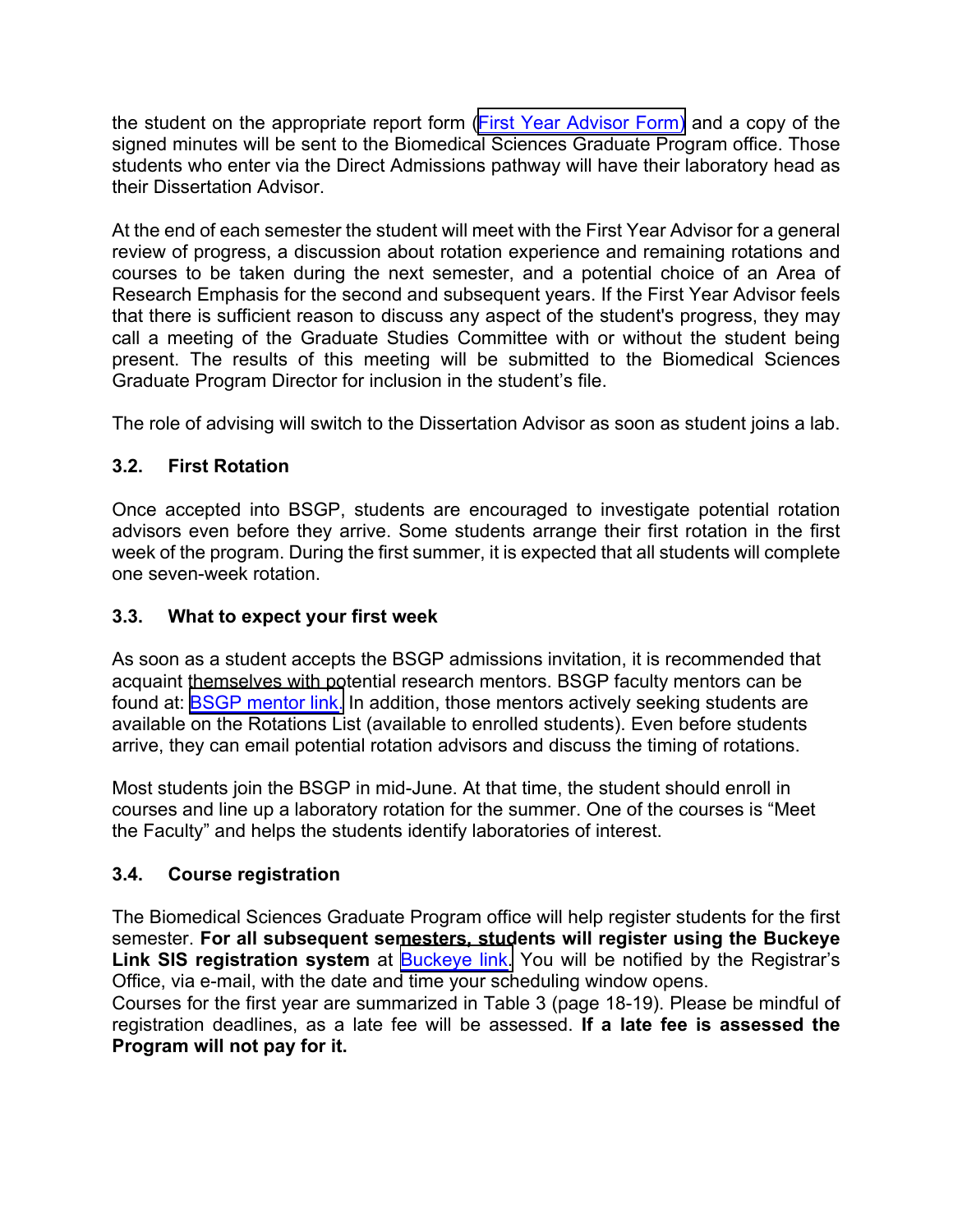#### $3.5.$ **3.5. I.D. Card Processing/Replacement**

 Medical Center I.D. badges may be obtained and coded from the Hospital Security Department (614-293-4452), located on the first floor of Rhodes Hall. Please report lost or stolen I.D. cards immediately. Student Buck I.D. may be obtained from the University ID Card Services in the Ohio Union. First year students will receive their Medical Center and Buck I.D.s during orientation or shortly thereafter.

# **4. FINANCIAL SUPPORT**

# **4.1. Employment**

 Graduate Research Associate (GRA) and Graduate Fellowship appointments are outlined in the Ohio State University Graduate School Handbook at <u>Ohio State Grad</u> <u>School</u> Handbook. Policies specific to the Medical Scientist Training Program (MSTP) differ and are described at <u>[MSTP website](https://medicine.osu.edu/education/dual-degree/mstp)</u>

 It is the policy of the Biomedical Sciences Graduate Program that all doctoral students actively studying in the Program should be provided with financial support in the form of a GRA or from a sponsored Fellowship. GRA support will be provided by either the Biomedical Sciences Graduate Program or the student's research advisor. Fellowship support will be awarded by either the Graduate School or from sources external to Ohio State University. Consequently, admission to the Program is dependent upon the availability of multiyear financial support for the incoming student. In keeping with NIH guidelines for the Biomedical Sciences Graduate Program obtaining funds from an NIH- sponsored Training Program grant, the Biomedical Sciences Graduate Program will consider only those applicants who are U.S. citizens or registered aliens to be recipients of any financial support directly from Biomedical Sciences Graduate Program funds. Thus, international applicants must document that they have arranged for financial support for themselves, such as from a home government or from a Biomedical Sciences Graduate Program professor with whom they have communicated personally.

#### $4.2.$ **4.2. Payroll**

 The Ohio State University uses a paperless pay system. Students can enroll in direct [deposit of their monthly pay to a bank of their choice on the BuckeyeLink website, https://](https://buckeyelink.osu.edu/task/all/direct-deposit) buckeyelink.osu.edu/task/all/direct-deposit

# **4.3. First year Stipend**

 During the first year of course work, students are awarded either a Graduate Research Associateship (GRA) or a Fellowship. It is the intention of the Biomedical Sciences Graduate Program that students do not require outside employment. Outside student employment must not interfere with their course of studies. Initial graduate positions are usually funded by the Biomedical Sciences Graduate Program for a period not to exceed one year, after which time the support is through the dissertation advisor. A GRA for domestic students also includes tuition and fee authorizations. GRA appointments are for 50% time, which is considered to represent 20 hours per week of research service, fulfilled in part through laboratory rotations. **Students are not permitted to hold other jobs while on GRA appointment.**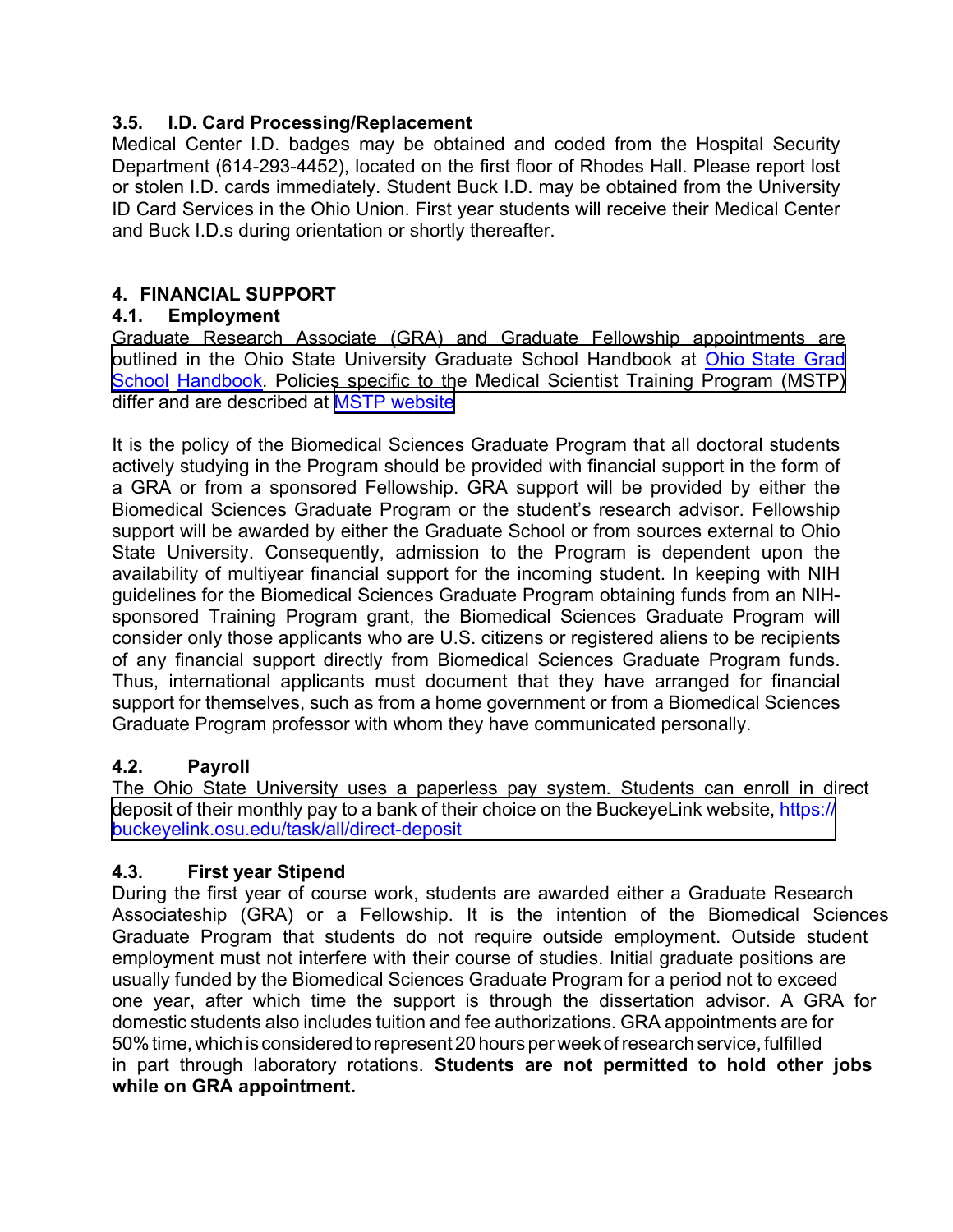# **Continuation of the GRA appointment by the Biomedical Sciences Graduate Program after the first year in the Program is dependent upon satisfactory performance and will be evaluated by the Biomedical Sciences Graduate Program Graduate Studies Committee.**

#### $4.4.$ **4.4. Support beyond the first year**

Upon Memorandum of Understanding (MOU), which is a contract documenting that they have the resources and commitment to support a student making progress through completion of the faculty/dissertation advisor will support the student with a stipend throughout the years until graduation. The student also signs the agreement to acknowledge that they are aware of the financial commitment being made by their advisor to promote their development as a scientist. The Chair of the advisor's home department also signs the agreement to acknowledge that they will financially support the student should the advisor have difficulty with funding. Financial support will become the responsibility of the dissertation advisor upon accepting a student in their lab. It is expected that in most cases, financial support after year 1 will be from either the advisor's research grant or training grants/fellowships. Hours per week in the lab are determined by the dissertation advisor. Biomedical Sciences Graduate Program students do not earn vacation and sick time leave benefits. The BSGP sets for guidance for leave in accordance with the standards set forth by the University. Leave requests are approved by the research advisor and by the approval by the Biomedical Sciences Graduate Program Director in compliance with Ohio State Graduate School policies, [Ohio State Graduate School Handbook](https://gradsch.osu.edu/handbook/all) selection of a Dissertation Advisor, the Dissertation Advisor will sign a program. The MOU (See Section 14) is a binding agreement that the

# **4.5. Fellowships**

 As part of the application process, the BSGP may nominate students for the Ohio State University Fellowship program. The student generally is unaware of the fellowship application unless it is awarded. Students must be nominated by the Biomedical Sciences Graduate Program for University fellowships and the Program will process the student's application. Periods of training in the Program not funded by a Fellowship will be funded by either GRA appointments provided by the Biomedical Sciences Graduate Program or the faculty research advisor, as described above.

 A student may apply for a fellowship from a variety of intramural and extramural sources. These fellowships include those offered by the NSF, NIH, and a variety of research foundations.

# **4.6. Other support**

 Students that do not qualify for support from either the Biomedical Sciences Graduate Program or through Fellowships can be admitted into the Ph.D. program, but only following approval of documentation of financial support covering stipend, tuition, and fees. Stipends, in the form of a GRA appointment, must be at least equivalent to those provided to Biomedical Sciences Graduate Program students enrolled in the Program.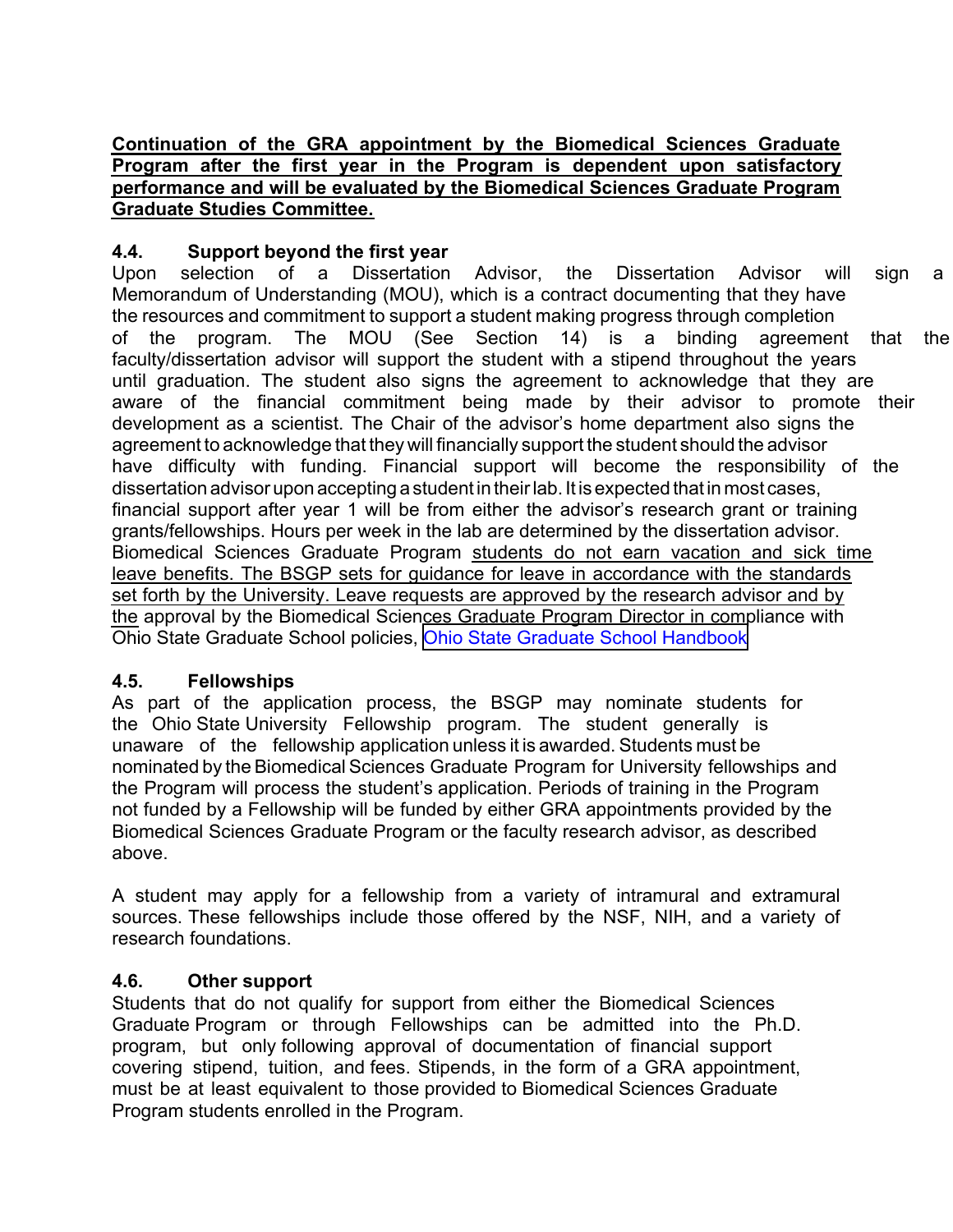#### **4.7. Outside employment / activities**

 The rules established for outside employment are outlined in the Graduate Schools Graduate Student Handbook Section 9.2 and clarified in Appendix E.1.2 22. Students appointed to a graduate associate position may not hold an appointment of more than 75 percent FTE, whether as a single appointment or combination of appointments. International students may not hold a single GA appointment, or combination of appointments, for more than 50 percent FTE. GAs must consult with their graduate advisors and/or supervisors before engaging in employment outside the university to ensure that these additional commitments would not interfere with their academic progress or GA responsibilities. International students are not permitted to hold an appointment for more than 50 percent FTE.

 Students that are appointed to a graduate school fellowship must hold no other appointment or outside employment during the term of appointment (see Section 11 regarding other appointments). Students appointed to fellowships are responsible for adhering to the specific terms and conditions of the fellowship for outside employment.

 Students employed by the university are expected to devote their work activities primarily to functions of the university. The BSGP Program does not prevent student trainees employed by the university from engaging in external work provided that such work complies with the Graduate School's Policies, does not detract from the performance of their duties and responsibilities to their graduate training and responsibility in the lab and does not create a conflict of interest and/or conflict of commitment with their lab mentor's research or university responsibilities. All university employees who wish to engage in external work which may be a conflict of interest or commitment must obtain authorization prior to starting the activity. For more information regarding authorization contact the program office, the Ohio State College of Medicine or the the Ohio State Office of Compliance to determine if outside activities need to be disclosed. In all cases, the BSGP requires students to disclose outside activities with the BSGP program and the research advisor. Outside activities should benefit the education and professional development of the trainee.

# **4.8. Leave**

#### Vacation and Holidays

 Graduate students shall receive all University holidays and no more than 14 calendar days (counting all days Monday through Sunday) of vacation per year, with no year-to- year accrual. Students will continue to receive stipends during vacations and holidays. The times between academic semesters and the summers are considered active parts of the training period and are not necessarily free times. Students taking courses are expected to attend all classes and take all exams as scheduled. Vacation time should be arranged with the dissertation advisor using the policy set forth in each individual lab.

#### Sick / Bereavement Leave

 Graduate students may continue to receive stipends for up to 14 calendar days (counting all days Monday through Sunday) of sick leave per annum, with no year-to-year accrual. Under exceptional circumstances, additional sick days may be granted following a written request and approval by the Biomedical Sciences Graduate Program Director. Sick leave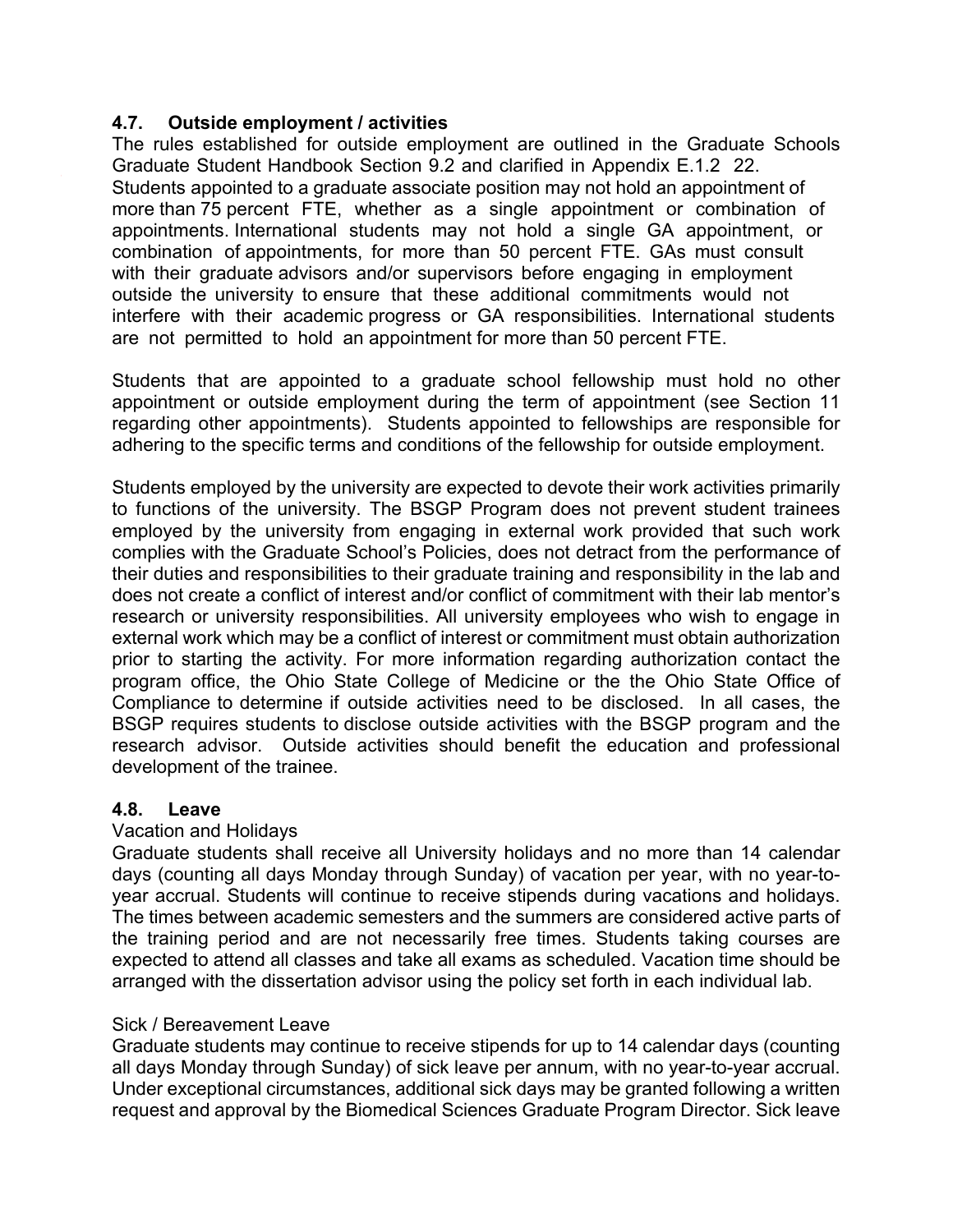may be used for the medical conditions related to pregnancy and childbirth.

### Parental Leave

 Parental Leave. Up to 3 weeks of leave may be granted for childbirth or adoption. Up to 3 additional weeks for health recovery of the birth mother is recommended. One suggested allocation would be to use remaining sick-leave, personal leave, and professional leave followed by paid leave for up to 3 or 6 weeks as applicable. Parental leave must be planned and approved by the research advisor and program directors.

# Personal Leave

 A period of up to 10 business days per year (two weeks per year) for vacation and/or personal reasons may be taken. Personal leave does not accrue.

#### Unpaid Leave

 Individuals requiring more than 14 calendar days of sick leave, or more than the parental leave allowed, must seek approval from the Biomedical Sciences Graduate Program Director for an unpaid leave of absence.

# **4.9. Residency**

 Fees and tuition are based on a student's residency status. Therefore, to obtain in-state  tuition rates *students are required to apply for residency status* (if applicable) after 12 consecutive months of course work. Please go to the following website for the information and forms to file for residency status: <u>Residency</u>

# **4.10. Fee Waivers**

 Students who are awarded a fellowship or GRA appointment will have their fees and tuition waived. **Students are responsible for other expenses, i.e., COTA, health insurance premium, etc.**, and should pay for their portion by the deadline established by the Registrar's office.

#### **4.11. Financial Aid**

 You can find the forms and information for scholarships, student loans, and grants: [Financial Aid.](https://sfa.osu.edu/)

# **5. CURRICULUM**

# **5.1. Core Curriculum**

 To receive a PhD from the BSGP program, students must complete all the required coursework, pass the candidacy exam, and successfully defend their PhD Dissertation. All students are required to have at least one first-author original research publication in a peer-reviewed journal that is either published or in-press at the time of the defense. To receive Graduate Specialization Transcript Designations, students must complete the courses outlined in the descriptions of the specific areas of research interest.

#### **5.2. Tracks**

The Biomedical Sciences Graduate Program offers two tracks, and the required courses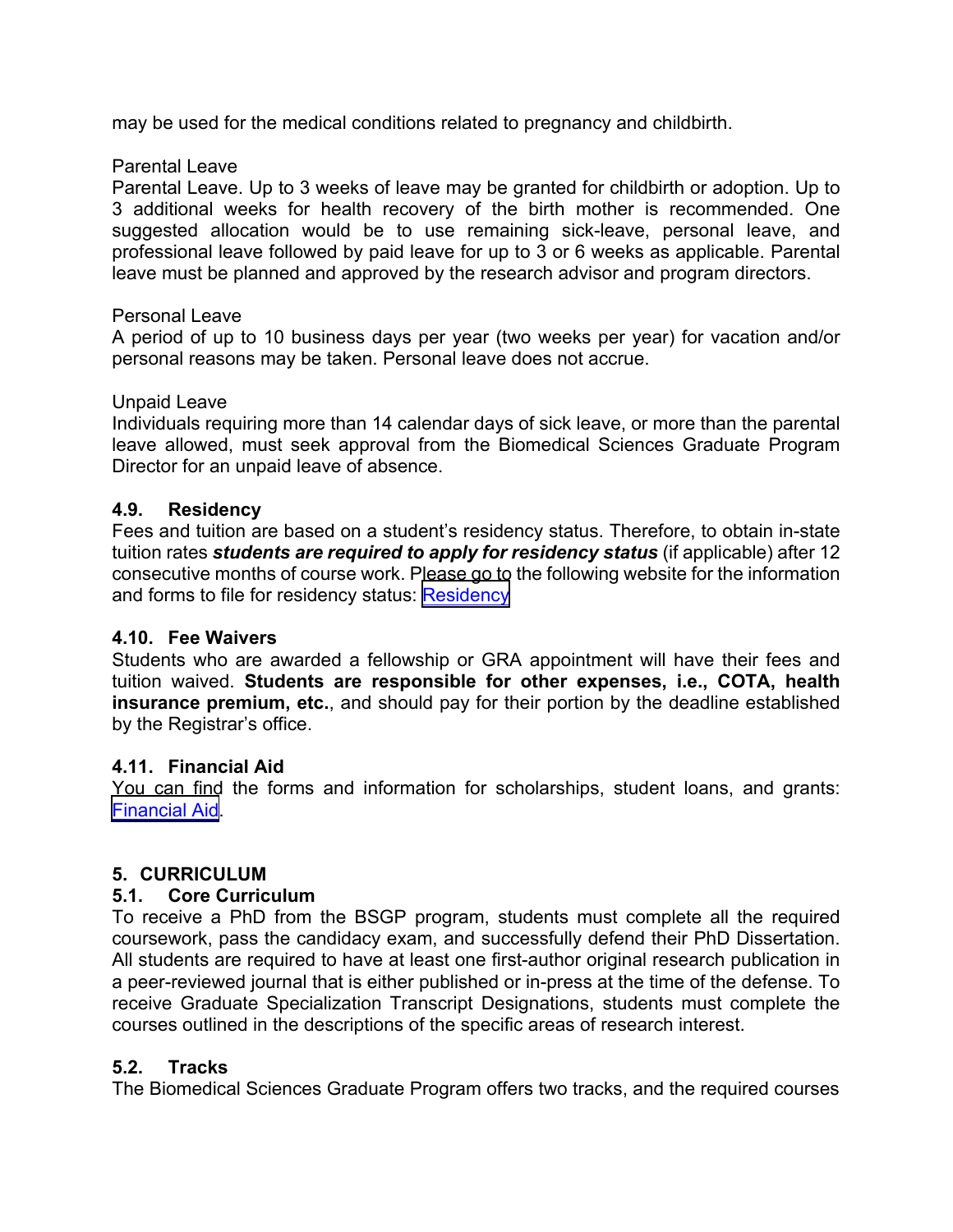differ for each track. The Umbrella track is the default track taken by most students. The new Biomedical Informatics (BMI) track offers more didactic classroom training that prepares the students with the knowledge and skills for informatics research. Students in the Umbrella track may take as electives courses offered in the BMI track.

# **5.3. Required Courses**

 Students will take the entire curriculum of the Biomedical Sciences Graduate Program, leading to the degree of Doctor of Philosophy. A student may modify it only by making a formal petition to the Graduate Studies Committee. *In accordance with the requirements of the Graduate School, students must register for a minimum of 80 graduate credit* hours to graduate with the Ph.D. degree. Graduate Research Associates holding 50 percent or greater appointments must register for at least 8 credit hours per semester, except in summer session, when the minimum is 4. Students holding the titles Graduate Fellow or Graduate Trainee, regardless of the source of the funds, must register for a minimum of 12 credit hours each semester the appointment is held except in summer session when the minimum is 6. The total number of courses, including laboratory rotations and dissertation research, in the Biomedical Sciences Graduate Program is to total at least 80 credit hours.

 The distribution of these hours is shown below for the Umbrella track in Table 1 and for the BMI track in Table 2. A sample curriculum in the Umbrella track is provided in Table 3. Students will begin their first year in the Summer term. It is required that prior to choosing a dissertation advisor by the end of the first year, students complete <u>at least</u> <u>two</u> <u>laboratory rotations (BSGP-7930)</u>. Students should spend a minimum of 4 hours per week in the laboratory for each credit hour of BSGP-7930. By the end of the spring semester, students are expected to have a dissertation advisor and subsequently register for laboratory research as BSGP-8999.

 During the first two years of the program the students should have taken all the didactic courses listed in the Core Curriculum Table 1 or Table 2.

| Table Trequired Courses in the Unibrelia track.       |            |  |
|-------------------------------------------------------|------------|--|
| <b>BSGP 8050</b>                                      | 4 credits  |  |
| <b>Research Techniques and Resources</b>              |            |  |
| <b>BSGP 7060</b>                                      | 1 credit   |  |
| Meet the Faculty                                      |            |  |
| <b>BSGP 7000</b>                                      | 6 credits  |  |
| <b>Biomedical Sciences Survey</b>                     |            |  |
| <b>BSGP 7040</b>                                      | 4 credits  |  |
| Research Problem Solving in Biomedical Science        |            |  |
| <b>BIOPHRM 7510</b>                                   | 2 credits  |  |
| Professional and Ethical Issues in Biomedical Science |            |  |
| <b>BSGP 7070</b>                                      | 4 credits  |  |
| <b>Fundamentals of Grant Writing</b>                  |            |  |
| <b>BMI 5750</b>                                       | l3 credits |  |
| Methods in Biomedical Informatics and Data Science    |            |  |

# **Table 1 Required Courses in the Umbrella track:**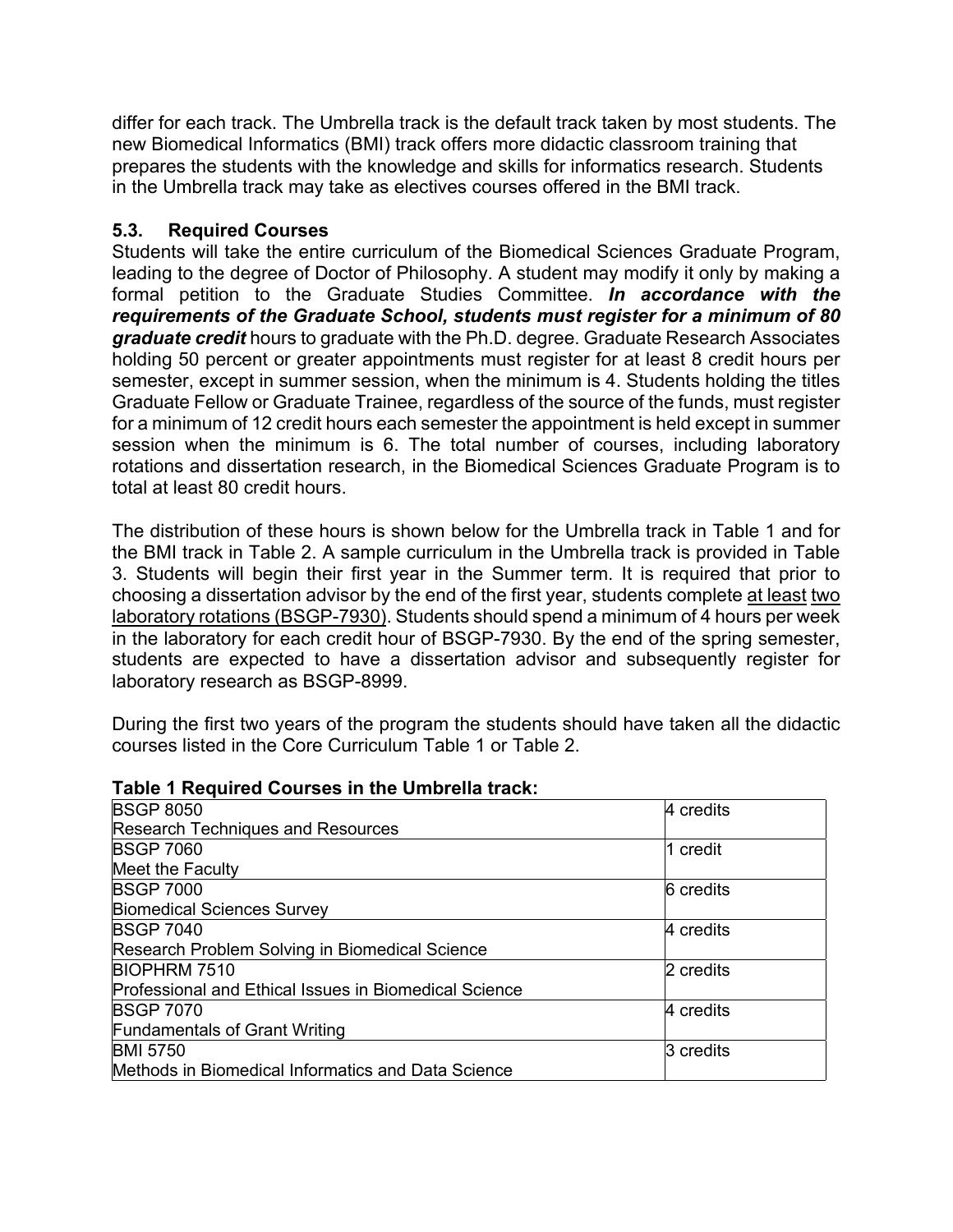| <b>BSGP 7930</b>                                                            | <b>variable</b>   |
|-----------------------------------------------------------------------------|-------------------|
| Individual Studies in Biomedical Sciences                                   |                   |
| <b>BSGP 7972</b>                                                            | 1 credit          |
| Research Seminar (Student Presentation) (taken the semester before or       |                   |
| semester of graduation)                                                     |                   |
| <b>BSGP 8999</b>                                                            | <b>variable</b>   |
| <b>Research in Biomedical Sciences</b>                                      |                   |
| Elective Courses ( $\geq 6$ of these credits must be from in class courses) | $\geq$ 10 credits |
| <b>TOTAL</b>                                                                | $\geq 80$ credits |

# **Table 2. Required Courses in the BMI track:**

| <b>BMI 5750</b>                                                             | 3 credits         |
|-----------------------------------------------------------------------------|-------------------|
| Methods in Biomedical Informatics and Data Science                          |                   |
| <b>BSGP 7000</b>                                                            | 6 credits         |
| <b>Biomedical Sciences Survey</b>                                           |                   |
| <b>BMI 5710</b>                                                             | 3 credits         |
| Introduction to Biomedical Informatics                                      |                   |
| BIOPHRM 7510                                                                | 2 credits         |
| Professional and Ethical Issues in Biomedical Science                       |                   |
| <b>BMI 5730</b>                                                             | 3 credits         |
| Introduction to Bioinformatics $\,\mathsf{OR}\,$                            |                   |
| <b>BMI 5740</b>                                                             |                   |
| Introduction to Research Informatics                                        |                   |
| <b>BMI 8050</b>                                                             | 3 credits         |
| Applications of Machine Learning and Artificial Intelligence in Biomedical  |                   |
| Informatics                                                                 |                   |
| <b>BSGP 7070</b>                                                            | 4 credits         |
| <b>Fundamentals of Grant Writing</b>                                        |                   |
| <b>STAT 6860</b>                                                            | 2 credits         |
| Foundation of the Linear Model                                              |                   |
| <b>STAT 6570</b>                                                            | 2 credits         |
| Applied Bayesian Analysis                                                   |                   |
| <b>BSGP 7930</b>                                                            | variable          |
| Individual Studies in Biomedical Sciences                                   |                   |
| <b>BSGP 7972</b>                                                            | 1 credit          |
| Research Seminar (Student Presentation) (taken the semester before or       |                   |
| semester of graduation)                                                     |                   |
| <b>BSGP 8999</b>                                                            | variable          |
| <b>Research in Biomedical Sciences</b>                                      |                   |
| Elective Courses ( $\geq 6$ of these credits must be from in class courses) | $\geq 10$ credits |
| <b>TOTAL</b>                                                                | $\geq 80$ credits |
|                                                                             |                   |

### **5.4. Elective courses**

 Elective Courses (may be in BSGP or in other departments at Ohio State). At least 6 credit hours of the 10 required elective credit hours must be in the classroom setting and the remainder may be seminars; electives may be consistent with recommended courses in a chosen Area of Research Emphasis.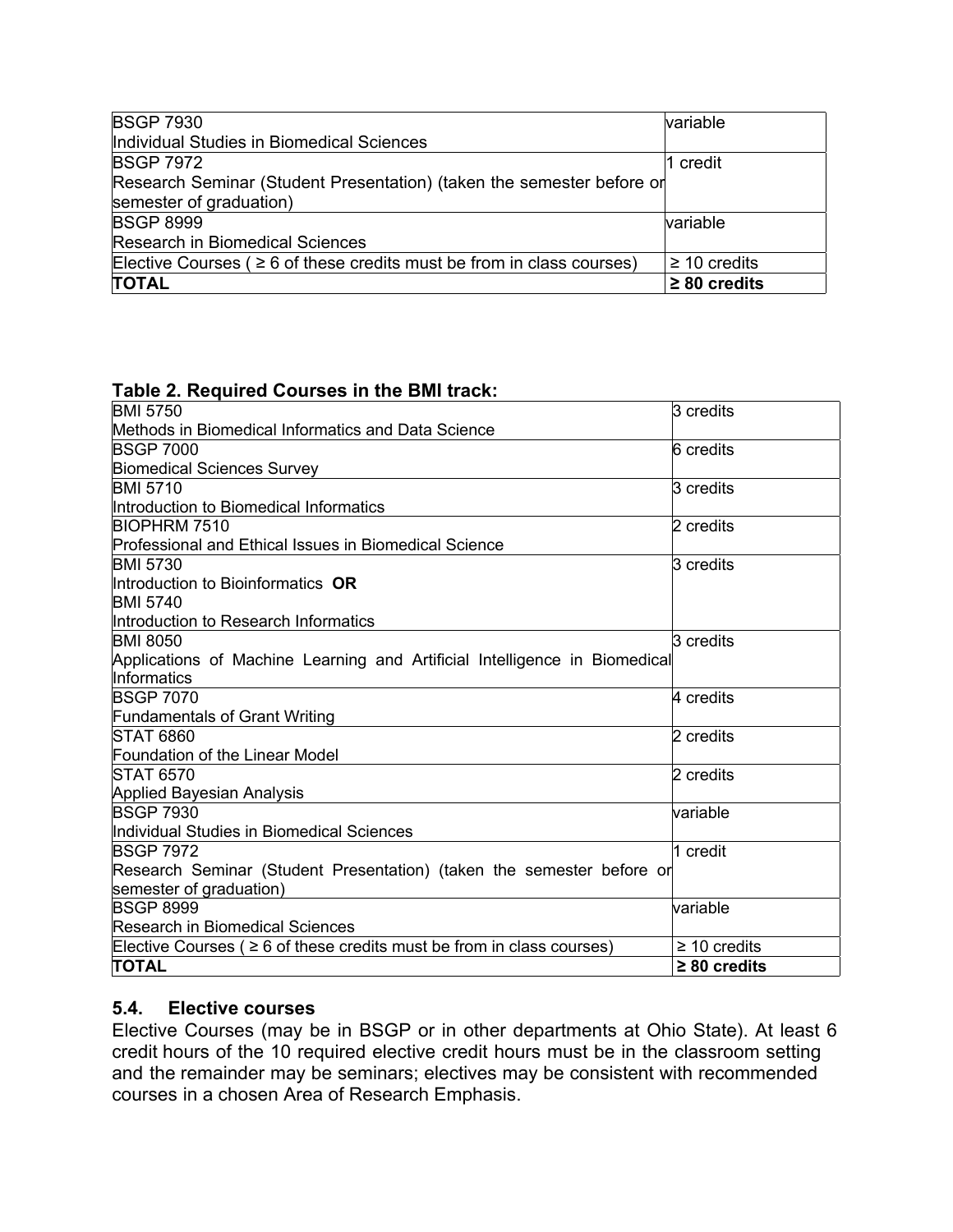# Credit Hours During Candidacy Exam Semester

 In addition to electives and / or required coursed, students must register for at least three credits in the advisor's section of BSGP 8999 and one credit of BSGP 8999 for each member of the candidacy exam committee during the semester the student completes the written portion of the exam. Example: Mary Smith is Dr. Parvin's advisee with Committee Members: Dr. Jones, Dr. Gate, and Dr. Black. She will complete her candidacy exam this semester. Mary registers for at least 3 credits of BSGP 8999 in Dr. Parvin's section; 1 credit of BSGP 8999 in Dr. Jones' section; 1 credit of BSGP 8999 in Dr. Gate's section; and 1 credit of BSGP 8999 in Dr. Black's section for a total of 6 credits of BSGP 8999.

# Curriculum After Candidacy Examinations

 The candidacy examination will be taken by the end of Autumn Semester of the third year for Ph.D. students, and by the beginning of year 4 for MSTP students. In the years subsequent to the candidacy exam, students must continue to enroll for a total of 3 credit hours each semester, which will include lab research (BSGP 8999) and any other advanced coursework required. There is no programmatic restriction on the number of advanced courses and seminars taken, but they should be discussed and approved by the student's Advisor and Dissertation Advisory Committee and indicated in the meeting form.

# **5.5. Credit Hour Requirements**

#### Graduate Research Associates

 Graduate Research Associates must register for at least 8 credit hours per semester, except in summer session, when the minimum is 4. Post-candidacy doctoral students must register for at least 3 credit hours each semester or summer session an appointment is held. Most students register for 12 credit hours per semester. These registration requirements can include research hours (BSGP-7930 or BSGP-8999).

### Fellows and Trainees

 Students holding the titles Graduate Fellow or Graduate Trainee, regardless of the source of the funds, must register for a minimum of 12 credit hours each semester the appointment is held except in summer session when the minimum is 6. Graduate Fellows or Graduate Trainees who are post- candidacy doctoral students must register for at least 3 credit hours per semester or summer session an appointment is held. These registration requirements can include research hours.

#### International Students

 International students are required to register for a minimum of eight credit hours per semester except in summer session, when the minimum is four, unless they hold appointments as fellows or trainees. International students who are post-candidacy must register for at least three credit hours. These registration requirements can include research hours.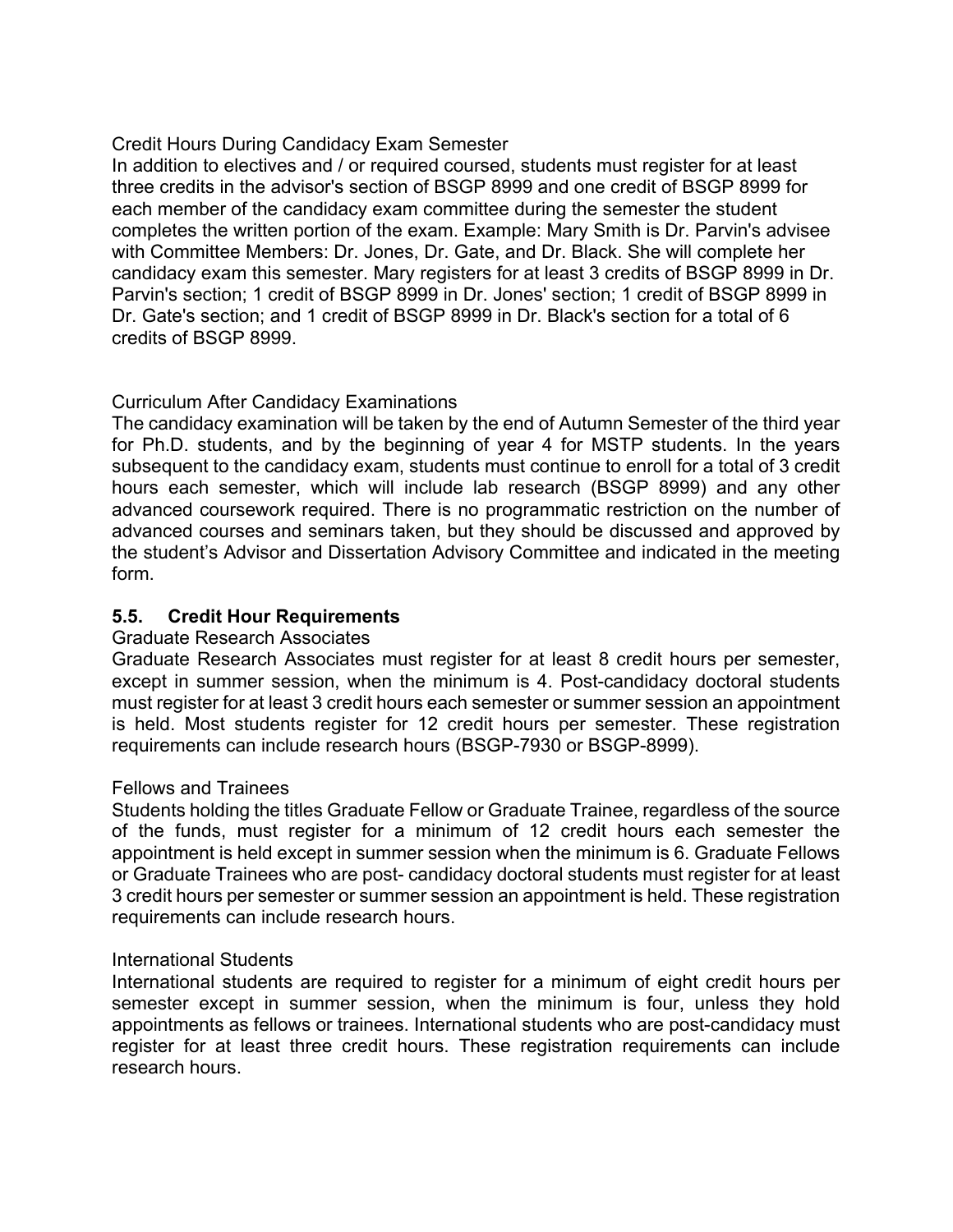For more information, see the Graduate school Handbook (Section 3.1: Course Load) here: [Course-load link](https://gradsch.osu.edu/handbook/3-1-registration-course-load)

#### **5.6. Timetable**

 The following is a suggested timetable for Students entering the Biomedical Sciences Graduate Program directly from an undergraduate program. Students should use this as a guideline for progress, but should attempt to complete the candidacy examination by the end of the Autumn Semester of the third year. The student should note that  *scheduling of the following meetings, as well as the preparation and submission of reports for these meetings, is the student's responsibility*. All meeting forms are online on the BSGP web site.

| <b>Summer</b>                                                   | <b>Autumn</b>                                            | <b>Spring</b>                                     |  |  |
|-----------------------------------------------------------------|----------------------------------------------------------|---------------------------------------------------|--|--|
| <b>First Year Select Research Advisor</b>                       |                                                          |                                                   |  |  |
| <b>BSGP-8050</b><br>Research Techniques and<br><b>Resources</b> | <b>BSGP-7000</b>                                         | <b>BSGP-7040</b><br><b>Research Problems</b>      |  |  |
| <b>BSGP-7060</b>                                                | <b>Biomedical Sciences Survey</b>                        | BIOPHRM-7510<br><b>Biomedical Research Ethics</b> |  |  |
| Meet the Faculty                                                | <b>BSGP 7930</b><br>Laboratory Rotation                  | <b>BSGP 7930</b><br><b>Laboratory Rotation</b>    |  |  |
| <b>BSGP 7930</b><br><b>Laboratory Rotation</b>                  |                                                          | <b>Select Research Advisor</b>                    |  |  |
| Minimum Credit Hours 6                                          | Minimum Credit Hours 12                                  | Minimum Credit Hours 12                           |  |  |
| <b>Second Year Complete Elective Courses</b>                    |                                                          |                                                   |  |  |
| <b>BMI 5750</b><br>Methods in Biomedical                        | <b>BSGP-7070</b><br><b>Fundamentals of Grant Writing</b> | Elective Course(s)                                |  |  |
| <b>Informatics and Data Science</b>                             | Elective Course(s)                                       | <b>BSGP 8999</b>                                  |  |  |
| <b>BSGP 8999</b><br><b>Dissertation Research</b>                | <b>BSGP 8999</b><br><b>Dissertation Research</b>         | <b>Dissertation Research</b>                      |  |  |
| Minimum Credit Hours 6                                          | Minimum Credit Hours 12                                  | Minimum Credit Hours 12                           |  |  |
| <b>Third Year Complete Candidacy Exam</b>                       |                                                          |                                                   |  |  |
| <b>Elective Course</b>                                          | <b>Elective Course</b><br><b>BSGP 8999</b>               | <b>Elective Course</b>                            |  |  |
| <b>BSGP 8999</b><br><b>Dissertation Research</b>                | <b>Dissertation Research</b>                             | <b>BSGP 8999</b><br><b>Dissertation Research</b>  |  |  |
|                                                                 | <b>Candidacy Exam</b>                                    |                                                   |  |  |
| Minimum Credit Hours 6                                          | Minimum Credit Hours 12                                  | Minimum Credit Hours 3                            |  |  |

Table 3 Sample Timetable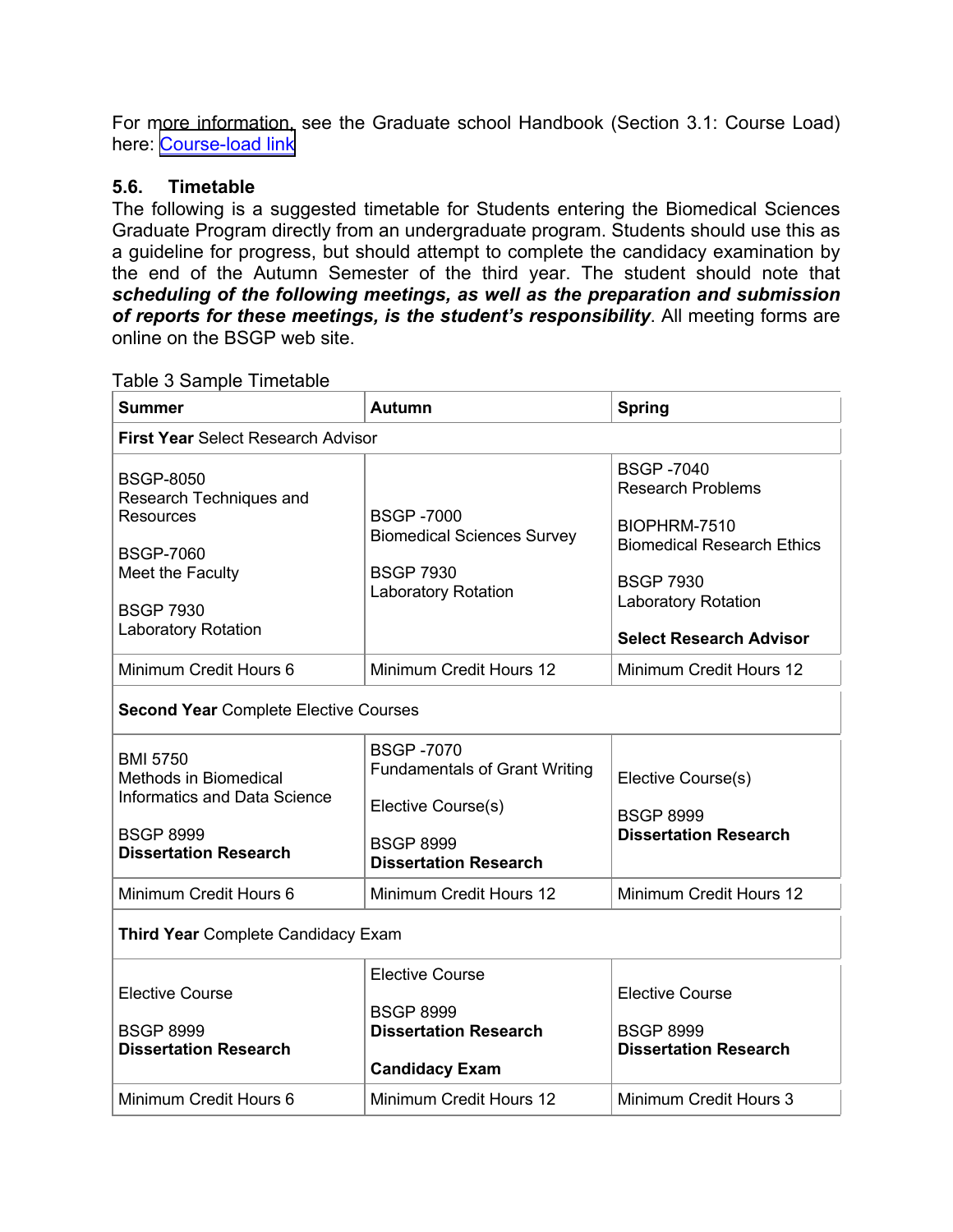| <b>Post Candidacy Year Complete Dissertation</b> |                                                  |                                                                                                                         |  |
|--------------------------------------------------|--------------------------------------------------|-------------------------------------------------------------------------------------------------------------------------|--|
| <b>BSGP 8999</b><br><b>Dissertation Research</b> | <b>BSGP 8999</b><br><b>Dissertation Research</b> | <b>BSGP 8999</b><br><b>Dissertation Research</b><br><b>BSGP 7972</b><br><b>BSGP Senior Seminar</b><br>(Final Year only) |  |

#### Year One

 As soon as an applicant is admitted, the Graduate Studies Committee will appoint a First Year Advisor. A meeting of the student with the First Year Advisor should take place on the afternoon of Orientation Day or at another convenient time and should be arranged ahead of time via email communication. At this meeting, the student and First Year Advisor will discuss the student's career and educational goals, the core curriculum, and other courses that may be needed by the student as well as lab rotation choices. If the student starts in the Autumn semester, then the first rotation will begin during the latter half of the Autumn semester. During the first half, when the student takes the Laboratory Methods class, they should arrange the rotation. During the academic year, rotations are expected to be 7 weeks in duration (one half semester).

 All rotations chosen throughout the first year should be conducted in laboratories of potential dissertation advisors. The rotations will count for BSGP-7930 course credit. At the start of each rotation, the student and rotation advisor must complete a rotation proposal form. At the end of each rotation, and **to receive course credit, the student must initiate the Faculty Lab Rotation Evaluation form online**.

 general review of progress, a discussion about rotation experience and remaining rotations and courses to be taken during the next semester, and a potential choice of an Area of Research Emphasis for the second and subsequent years. If the First Year Advisor feels that there is sufficient reason to discuss any aspect of the student's progress, they may call a meeting of the Graduate Studies Committee with or without the student being present. The results of this meeting will be submitted to the Biomedical Sciences Graduate Program Director for inclusion in the student's file. At the end of Autumn semester, the student will meet with the First Year Advisor for a

 By this time the student should have chosen a Dissertation Advisor with whom the student will begin working full time during the second summer. Decisions should also be made about the choice of an Area of Research Emphasis (see Policy for Areas of Research Emphasis, (Section 5.3) and the Biomedical Sciences Graduate Program website for details on required advanced courses). Other topics to be discussed will include academic Toward mid-Spring semester the student must meet again with the First Year Advisor.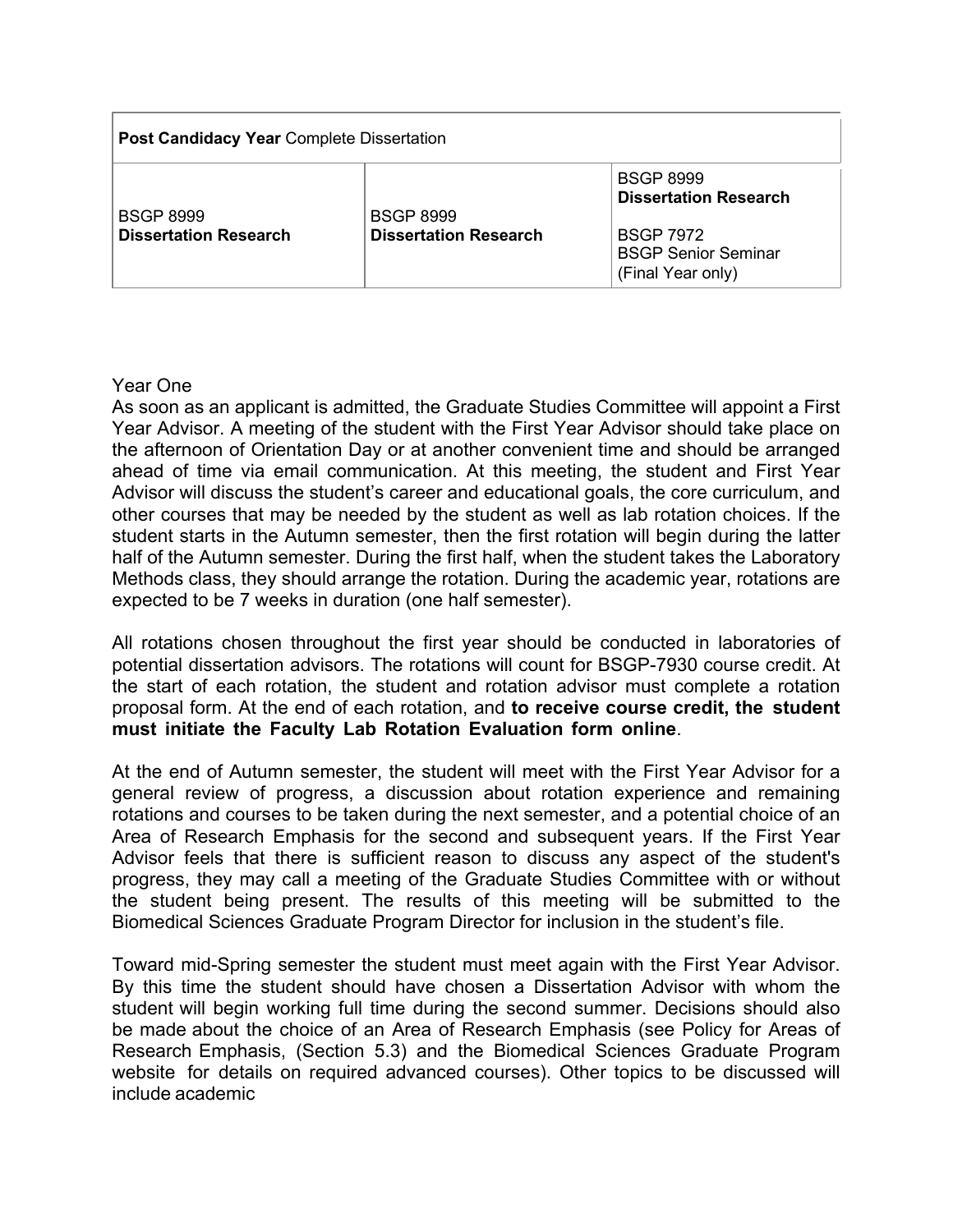performance, financial support, courses for the coming year, MOU, and a target date for the Candidacy Examination. (<u>[FYA Spring form](https://medicine.osu.edu/education/phd/biomedical-sciences/student-resources/handbook-and-forms)</u>)

#### Year Two

 During Summer semester, students will work in the laboratory of their Dissertation Advisor. The Dissertation Advisor and student must have signed the Memorandum of Understanding [(MOU) - see Section 14, page 38]. The student will register in BSGP- 8999 for credit for work in the laboratory and may take any available courses that will be of benefit, but only after consultation with their advisor. By the end of Summer semester, the student should have a good idea for a dissertation research project, and should decide on members of the Candidacy Exam Committee. (The composition of the Candidacy Exam Committee will usually be the same as the Dissertation Committee.)

 At the beginning of Autumn semester, the student will meet with the Dissertation Advisor to discuss the dissertation project that will form the basis of the written document for the Candidacy Examination. The student must initiate the appropriate form with their Committee members online at: <u>[BSGP student forms](https://medicine.osu.edu/education/phd/biomedical-sciences/student-resources/handbook-and-forms)</u>.

 During Mid-Autumn semester, the student should meet with the Dissertation Advisor for a general review of progress and a discussion of courses to take in Spring semester. A target date for the Candidacy Examination should be set at this time. The student must initiate the appropriate form with their Committee members online at: <u>BSGP student forms</u>

 During Spring semester, the student will write a research grant proposal based on the proposed dissertation research. See section 7 (page 25-26) for more information about the candidacy exam.

 At the beginning of Spring Semester, the student will meet with the Dissertation Advisor for a general review and discussion of courses to take in Summer semester. The student must initiate the appropriate form with their Committee members online at: [BSGP student forms](https://medicine.osu.edu/education/phd/biomedical-sciences/student-resources/handbook-and-forms)

 During Spring Semester, a target date for the Candidacy Examination should be set, and the research proposal from the grant writing class, which will form the basis for the written part of the candidacy examination, should be discussed in a meeting with the Candidacy Exam Committee. The student must initiate the appropriate form with their Committee members online at: <u>[BSGP student forms](https://medicine.osu.edu/education/phd/biomedical-sciences/student-resources/handbook-and-forms)</u>. The Biomedical Sciences Graduate Program Core Curriculum should be completed by the end of the Summer semester.

 The number of dissertation credit hours is determined by each individual student's situation. This depends on: how many credit hours are necessary for full-time status (see below), how many credit hours are allowed for each term, and how many credit hours the student is registering for in other courses**. Students need to keep in mind that they will need at least 34 credit hours in BSGP 8999 and a total of 80 credits hours to graduate.**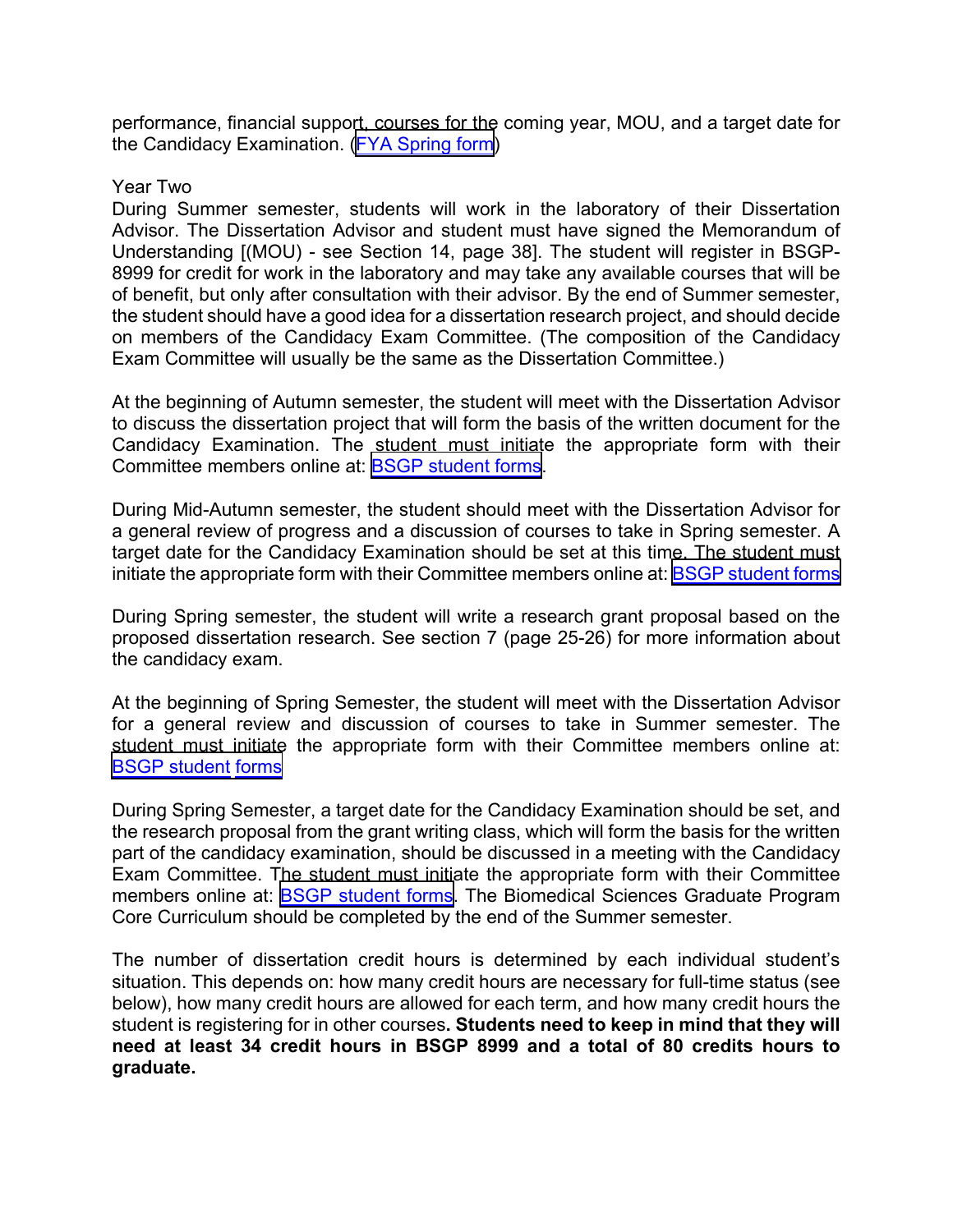Third and Subsequent Years

 The Candidacy Examination must be completed by the end of Autumn Semester of the third year for Ph.D. students, and by the beginning of year 4 for MSTP students. Any exceptions to this deadline must be approved by the Program Directors. A written request must be submitted to the Program Directors in which the student and advisor discuss the reasons for a delay. The student must initiate the appropriate form with their Committee members online at: <u>BSGP student forms</u>.

 Subsequently, the Dissertation Committee will be established, and they will meet with the student. The Dissertation Committee meets with the student once in year 4 and twice each year thereafter. This committee must meet the same requirements for composition as the candidacy exam committee described above, with the exception that only faculty with "P" faculty status will be acceptable. At these meetings, there will be a review of the general progress in the student's classes and research. This committee should comment on the validity and feasibility of the proposed project*.* They will also suggest courses, seminars, etc., that the student should either take for credit or audit.

 The student must initiate the appropriate form with their Committee members online at: [BSGP student forms](https://medicine.osu.edu/education/phd/biomedical-sciences/student-resources/handbook-and-forms). After each meeting of the Dissertation Advisory Committee, the student must solicit evaluations from each committee member via an online survey. **Students are required to have at least one first-author original research publication in a peer-reviewed journal that is either published or In Press at the time of the defense to be awarded the PhD.** 

The entire PhD program should be completed in 4 to 6 years; the program <u>must</u> be completed within 5 years of the Candidacy Examination or a second Candidacy Exam must be taken. The Biomedical Sciences Graduate Program office will track these events and notify the student, Advisor, and Dissertation Committee if the above is not conducted in a timely fashion.

# **5.7. Areas-Of-Research Emphasis**

 Successful completion of the Biomedical Sciences Graduate Program leads to a PhD in Biomedical Sciences. At the end of the first year, students may choose one of several areas-of-research emphasis that highlights at least one area in which the student will take advanced courses and seminars. Completion of the requirements will result in a Graduate Specialization Transcript Designation at the completion of the PhD Areas of Research Emphasis.

 The following are Graduate Specialization Transcript Designations that are currently approved by the Biomedical Sciences Graduate Program Graduate Studies Committee:

- Anatomy
- Cancer Biology
- Cellular and Molecular Physiology
- Biomedical Informatics
- Experimental Therapeutics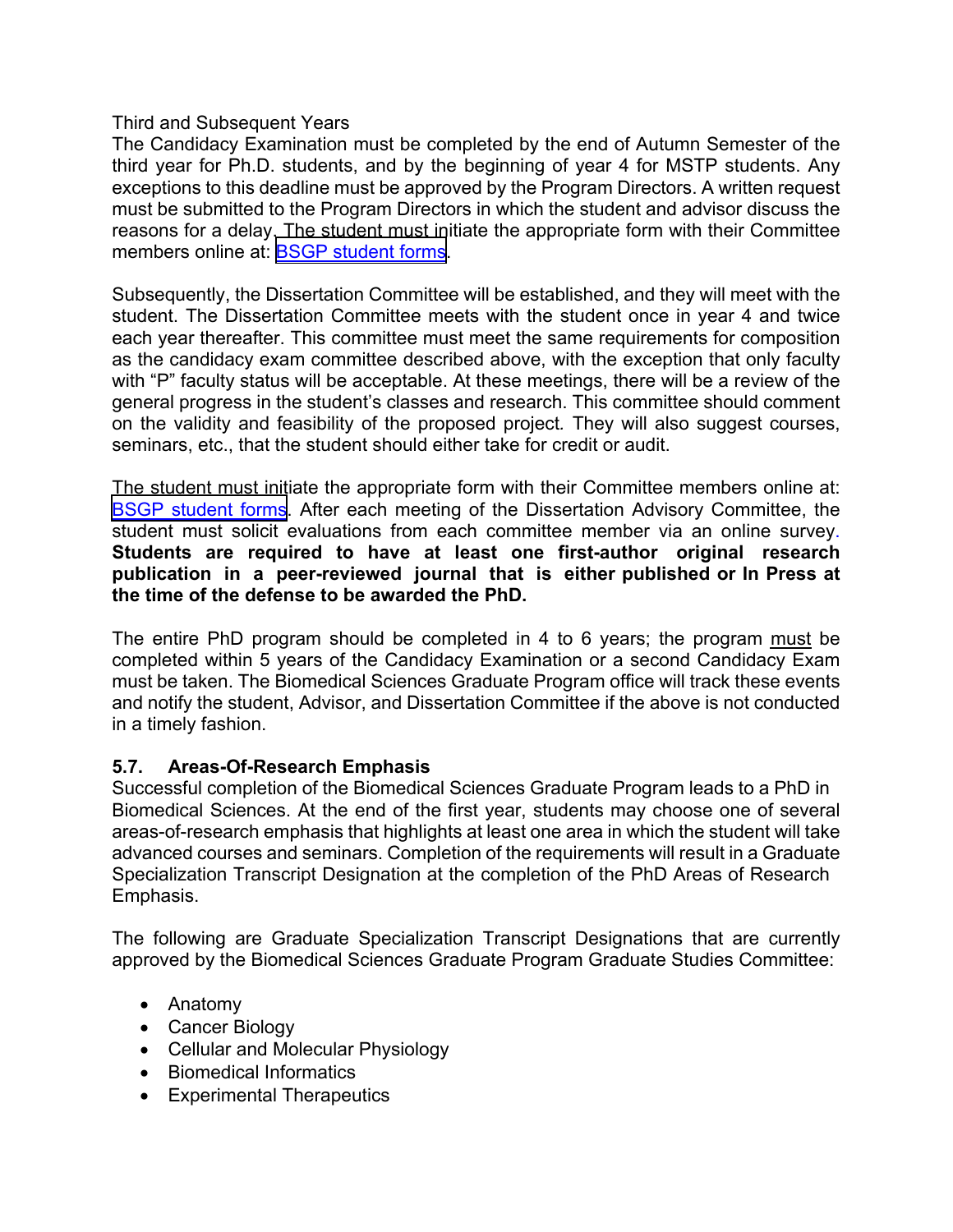- Genetics and Genomics
- Immunology
- Microbial Pathogenesis
- Molecular Basis of Disease
- Neurological and Neuromuscular Disorders
- Translational Research

# **5.8. Graduate Specialization Transcript Designation**

 A student may request Graduate Specialization Transcript Designation in one or more of these areas. To obtain this designation, the student should discuss the plan with the First Year Advisor or dissertation advisor. Then the student should contact the Faculty Liaison for a particular area-of-research emphasis (see Biomedical Sciences Graduate Program website for contact name) during the first year of graduate study to determine the course and seminar requirements for the area of emphasis, and to be certain that the nature of the dissertation research that is planned is appropriate for this designation. It is the responsibility of the student to be certain that all requirements for this area of emphasis are met. The student will notify the area-of-emphasis Faculty Liaison that she/he wishes to receive a Graduate Specialization Transcript Designation in the area-of-research emphasis. The Faculty Liaison will review the transcript and dissertation, and if these meet the requirements for Graduate Specialization Transcript Designation in that area- of-research emphasis, the liaison will notify the graduate program office so the office can initiate the online specialization form.

 For a new area-of-research emphasis to be added, a faculty member who is willing to serve as the Faculty Liaison for this area will submit such a request to the Biomedical Sciences Graduate Program Graduate Studies Committee. This request must address the following issues:

- • The theme of an area-of-research emphasis should be potentially fundable as a Training Program Grant from a source outside of the College of Medicine.
- • The theme should fit into the Biomedical Sciences Graduate Program and College of Medicine mission of Biomedical Research.
- • The Graduate Studies Committee will grant official status to an area-of-research emphasis after it reviews materials presented to it by representatives of the proposed area. The proposed new area-of-research-emphasis is then submitted as an application for a new subplan to the Graduate School. This proposal should address the following:
	- o *Rationale* for identifying this area-of-research emphasis according to items 1 and 2 above.
	- $\circ$  Relation and contributions of the Area to the goals of the Biomedical Sciences Graduate Program. This should also address all the issues stated above in this policy.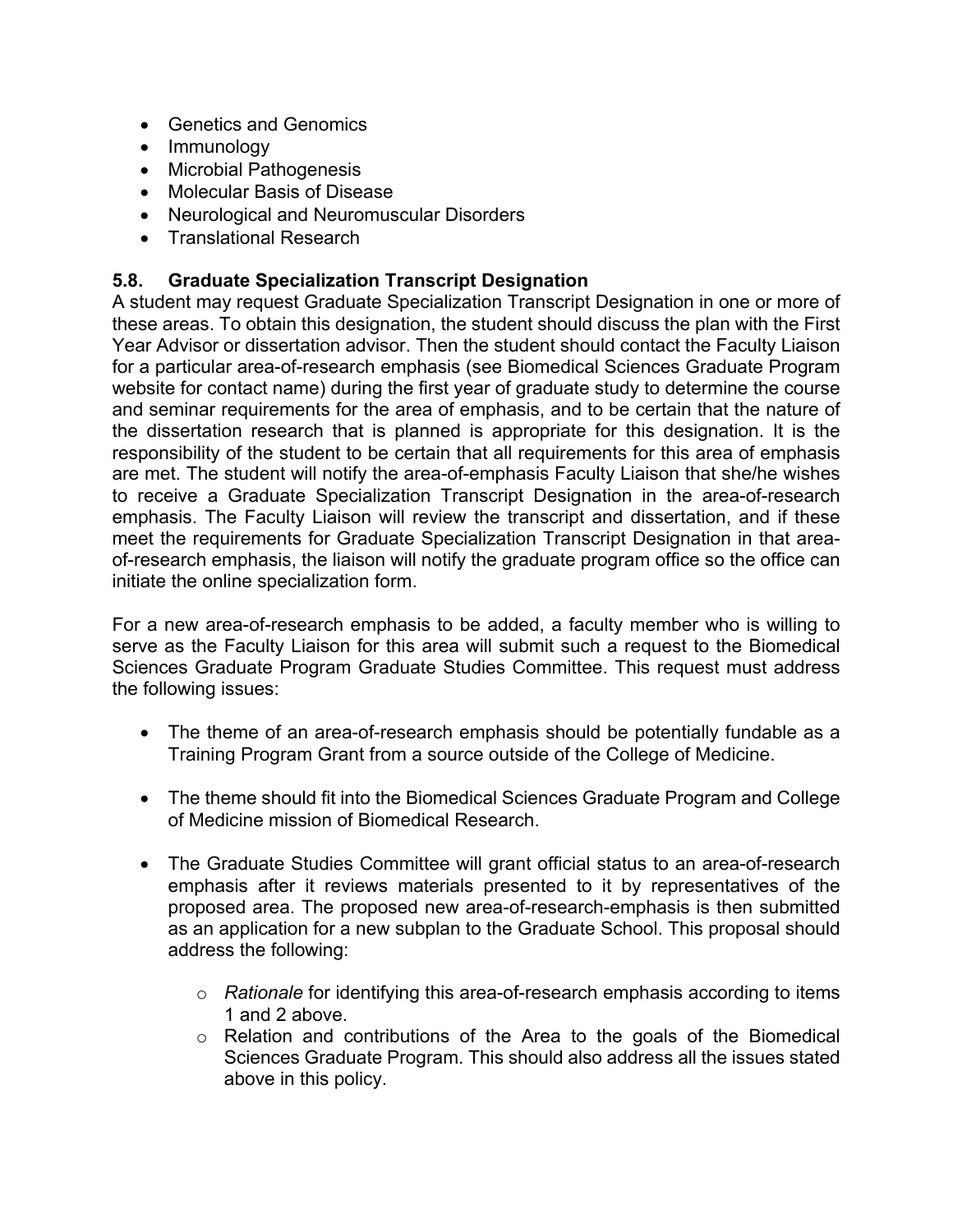- **•** Graduate Specialization Transcript Designation This should include statements about the following:
	- o Application process
	- o Dissertation requirements
	- $\circ$   $\,$  Curricular requirements, i.e., required courses and seminars
	- $\circ$  List of appropriate elective courses

# **6. LABORATORY ROTATIONS**

 A student in the first year of study in the Biomedical Sciences Graduate Program will be financially supported as outlined in the "Policy for Graduate Student Financial Support." A student whose stipend and tuition is paid by the Biomedical Sciences Graduate Program will be required to complete <u>at least two laboratory rotations</u> with two different Biomedical Sciences Graduate Program faculty members. The major goal of this is to identify a Biomedical Sciences Graduate Program faculty member who will serve as the student's dissertation advisor, and as such will be responsible for the student's stipend and tuition subsequent to the first year of study.

 Completing the Memorandum of Understanding (Section 14, page 38) secures this  arrangement. **All BSGP students must have a dissertation advisor selected, and with a signed MOU, by the end of the first academic year**.

 **Financial support of a student by the Biomedical Sciences Graduate Program to conduct an additional rotation after one year is a rarity and will only be considered under extenuating circumstances. This continued funding is not guaranteed.** To obtain such support a student <u>must petition the Graduate Studies Committee for approval.</u> This petition should include:

- A detailed explanation of each laboratory rotation already completed;
- • Reports that were submitted to the Biomedical Sciences Graduate Program office at the end of each of the previous rotations;
- • The reasons why a dissertation advisor was not identified consequent to these rotation experiences;
- • The name of the graduate faculty member with whom the student will be rotating during the additional requested rotation, and an outline of what will be accomplished during this rotation;
- • A letter of support from the faculty member in whose laboratory the rotation will be conducted stating:
	- $\circ$  That they are in a position to support the student as their dissertation advisor, and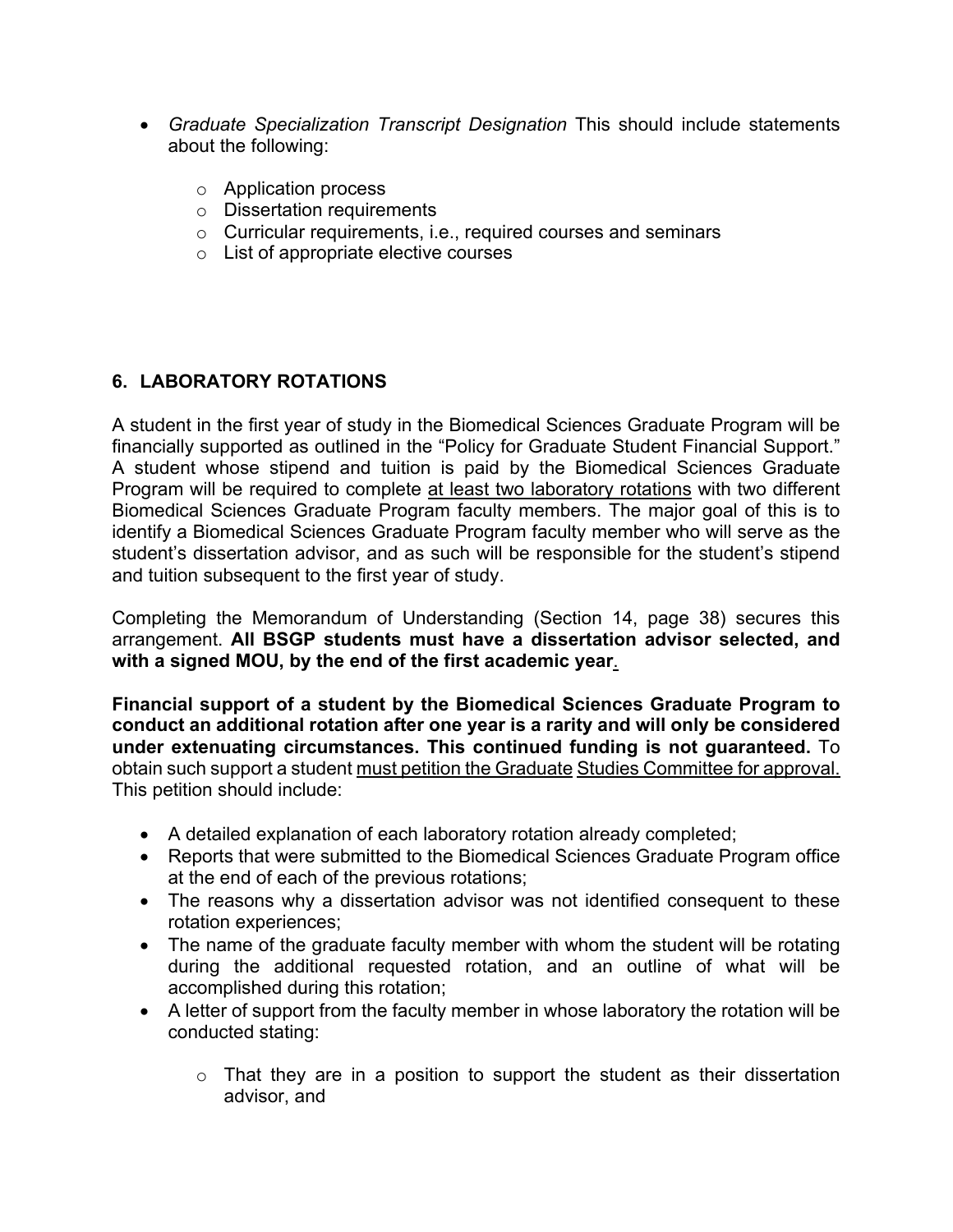- $\circ$  They are willing to hire the student as a GRA depending upon the performance of the student in the planned laboratory rotation
- • A letter from the First Year Advisor documenting the above and providing additional information as appropriate of this request;

 The decision of the Graduate Studies Committee will depend on the justification of the request and the availability of funds for this purpose. If the request is denied, the student will be responsible for his or her own tuition and no stipend will be provided by the Biomedical Sciences Graduate Program during the additional rotation(s).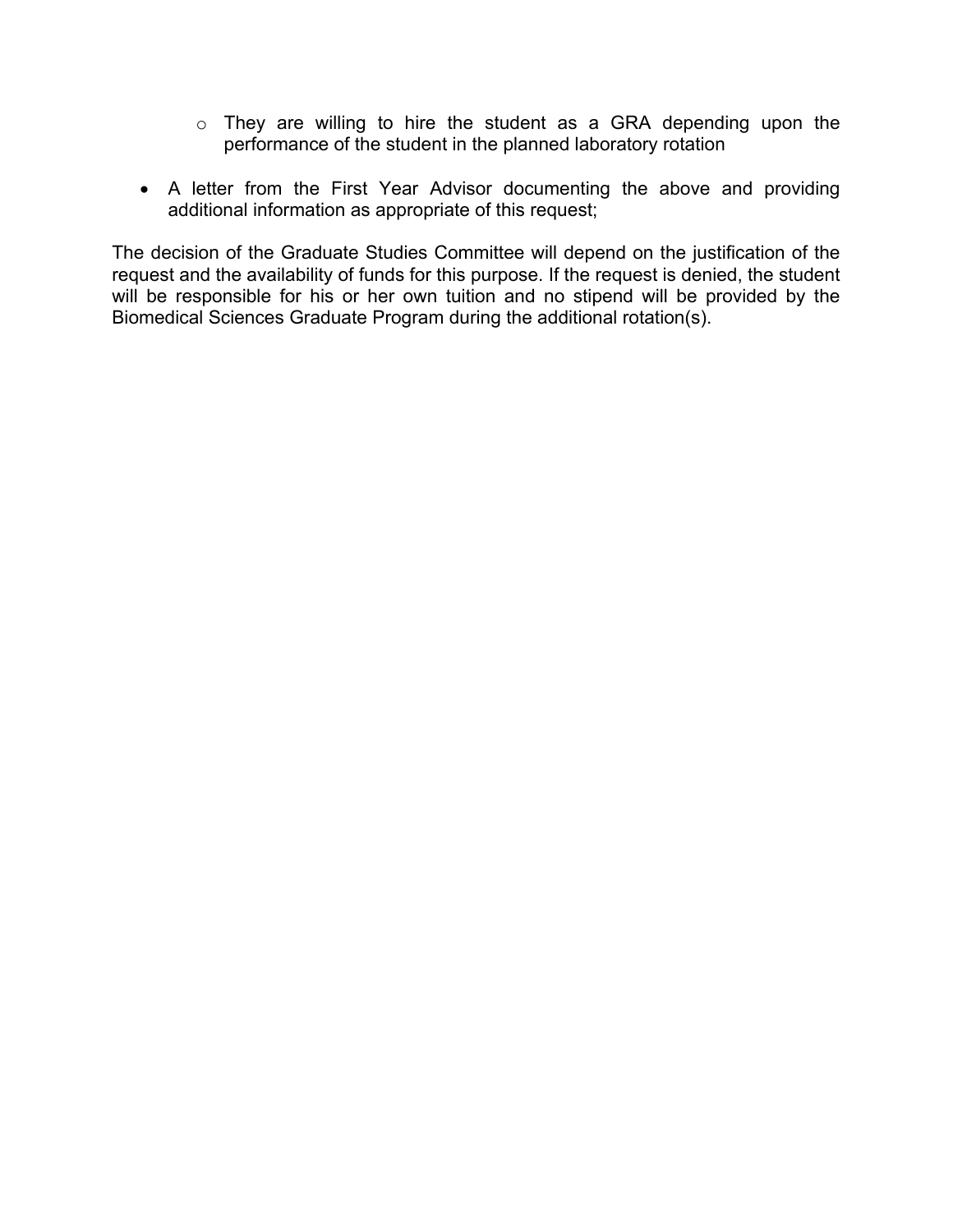# **7. CANDIDACY**

 For a student to take the Candidacy Examination, they must first meet the requirements of The Ohio State University Graduate School. This includes being in good standing, i.e., with a minimum grade point average of 3.0 in the Graduate School and registered for at least eight graduate credit hours during the semester of the Examination. The written and oral parts of the candidacy exam will be evaluated separately.

#### $7.1.$ **7.1. The candidacy exam committee**

 The candidacy exam committee should consist of a minimum of four faculty members,  **with at least two faculty members who have mentored at least one student to completion of their PhD**. The Committee must be selected and convene in the spring semester of the second year and must include:

- • The advisor, who must be a member of the Biomedical Sciences Graduate Program faculty
- At least two other Biomedical Sciences Graduate Program faculty members
- • At least one person from outside of the advisor's home department. This person might also be from another graduate program and not a member of the Biomedical Sciences Graduate Program faculty. However, either person must be approved by the Graduate School as having "M" or "P" faculty status). Note: "M" status faculty may sit on a candidacy exam committee, but NOT on a dissertation committee.
- The advisor's spouse cannot be part of this committee.

 To reiterate, all committee members of the committee should have "P" faculty status with the Graduate School, although one member may have "M" faculty status for the candidacy exam only. For "M" faculty status to be a non-voting member of the dissertation committee, the student and mentor must request approval by the Graduate Studies Committee. Any exceptions outside of "P" and "M" faculty, e.g., professors from outside of Ohio State, the student and mentor must request approval by the Graduate Studies Committee, who will then request the Graduate School for an official exemption.

 Students should register for at least three credits in the advisor's section of BSGP 8999 and one credit of BSGP 8999 for each member of the candidacy exam committee during the semester as described in section 5.

#### $7.2.$ **7.2. Written Portion**

 The written portion of the Candidacy Examination will be taken between the Spring semester of year 2 and the Autumn semester of year 3 and must be complete by the end of Autumn Semester of the third year for Ph.D. students. For MSTP students, the candidacy exam must be completed by the beginning of year 4. Any deviation from this timetable must be appealed in writing and approved by the Program Directors prior to the beginning of the expected semester. The examination will culminate in the completion of a full-length research proposal that reflects the intended area of the student's dissertation research. The proposal will be written in the format of an NIH small grant, as taught, written, and reviewed in the grant writing class in the second year. The student must write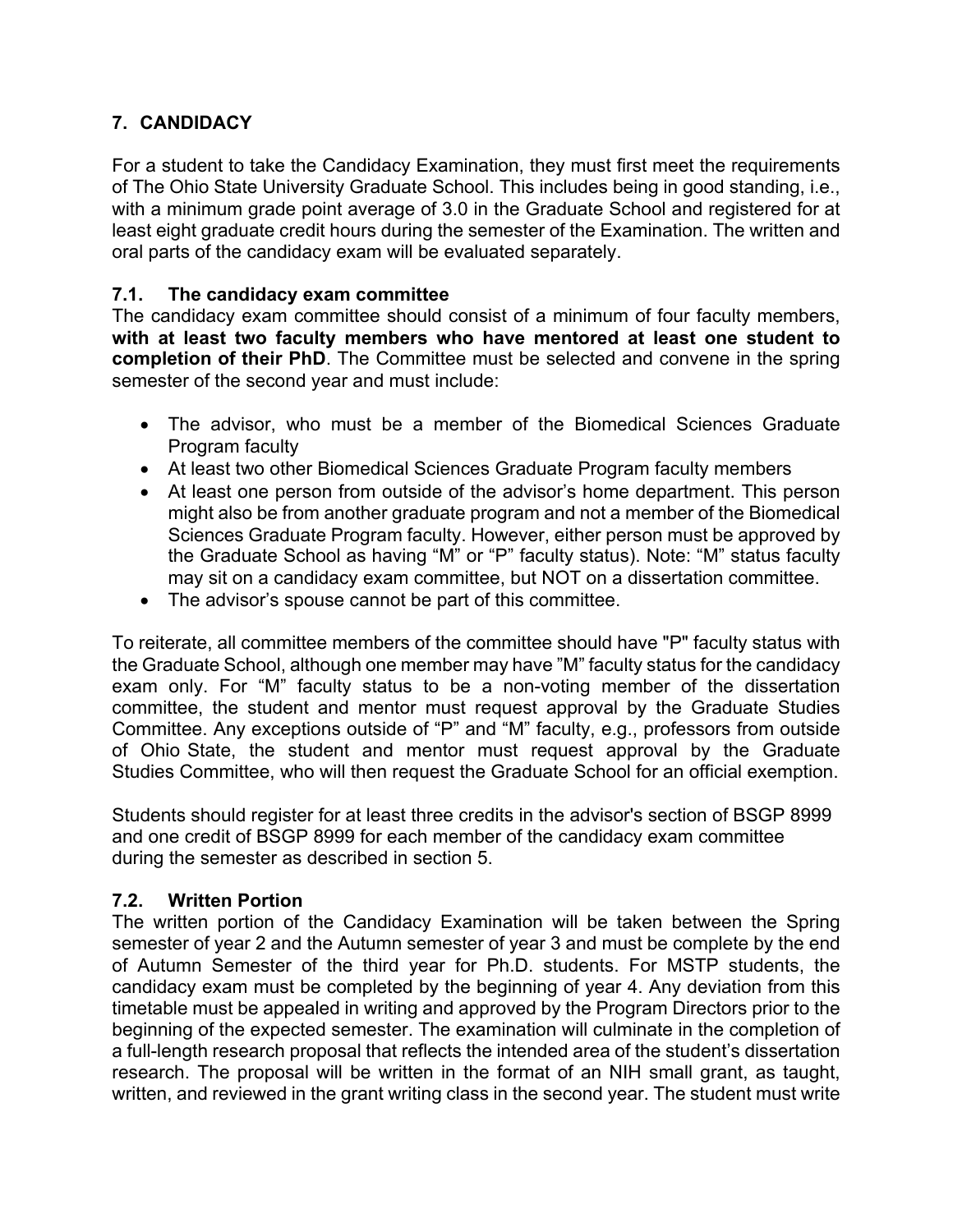the proposal independently, although the student may consult with their Dissertation Advisor, who should approve the dissertation proposal for suitability of distribution to the Candidacy Exam Committee.

Candidacy Exam Committee.<br>The format for the written proposal is:

- Page 1: Title and Abstract (≤ 30 lines of text)
- Page 2: Specific Aims Page
- • Page 3-8: Text of grant proposal, including figures
	- o Significance
	- o Innovation
	- o Aim 1
		- Background
		- Rationale
		- Experimental Methods
		- Anticipated Conclusions
		- Potential Pitfalls and Alternative Approaches
	- $\circ$  Aims 2 and 3
- Pages 9 and following: Literature cited

 It is the student's responsibility to make all arrangements for establishing a date for the <u>oral</u> portion of the examination that is agreeable to all members of the examination committee. This date needs to be established early so that there will be enough time to complete the candidacy exam by the time stipulated by the Graduate School (end of Autumn Semester of third year). <u>At least 4 weeks before</u> the established oral exam date, the student must deliver the written document to the Candidacy Exam Committee members for their review. <u>After 2 weeks of review time</u>, the Examination Committee will determine the result of the written portion of the examination to be either satisfactory or unsatisfactory, and this result will be communicated to the mentor. It is the responsibility of the student to remind the committee that they will need to make this evaluation within 2 weeks and to communicate it to the mentor. It is also the responsibility of the student to remind the mentor to obtain the result from the committee members.

 If the proposal is found to be unsatisfactory, the student will be given an opportunity to do a re-write according to suggestions made by the committee. The corrected written document must be re-submitted to the committee in a period of time that does not exceed one academic semester.

#### $7.3.$ **7.3. Oral Portion**

 This part of the Candidacy Examination will be based on the written document but will include any materials considered to be relevant by the Candidacy Exam Committee. At least half of the oral examination will be based on general science questions that are designed to elicit critical thinking. The oral examination will be held in compliance with the rules set by The Ohio State University Graduate School.

 While the advisor participates in the evaluation of the written portion of the exam, during the oral exam the advisor should be present and in the ideal case participates minimally.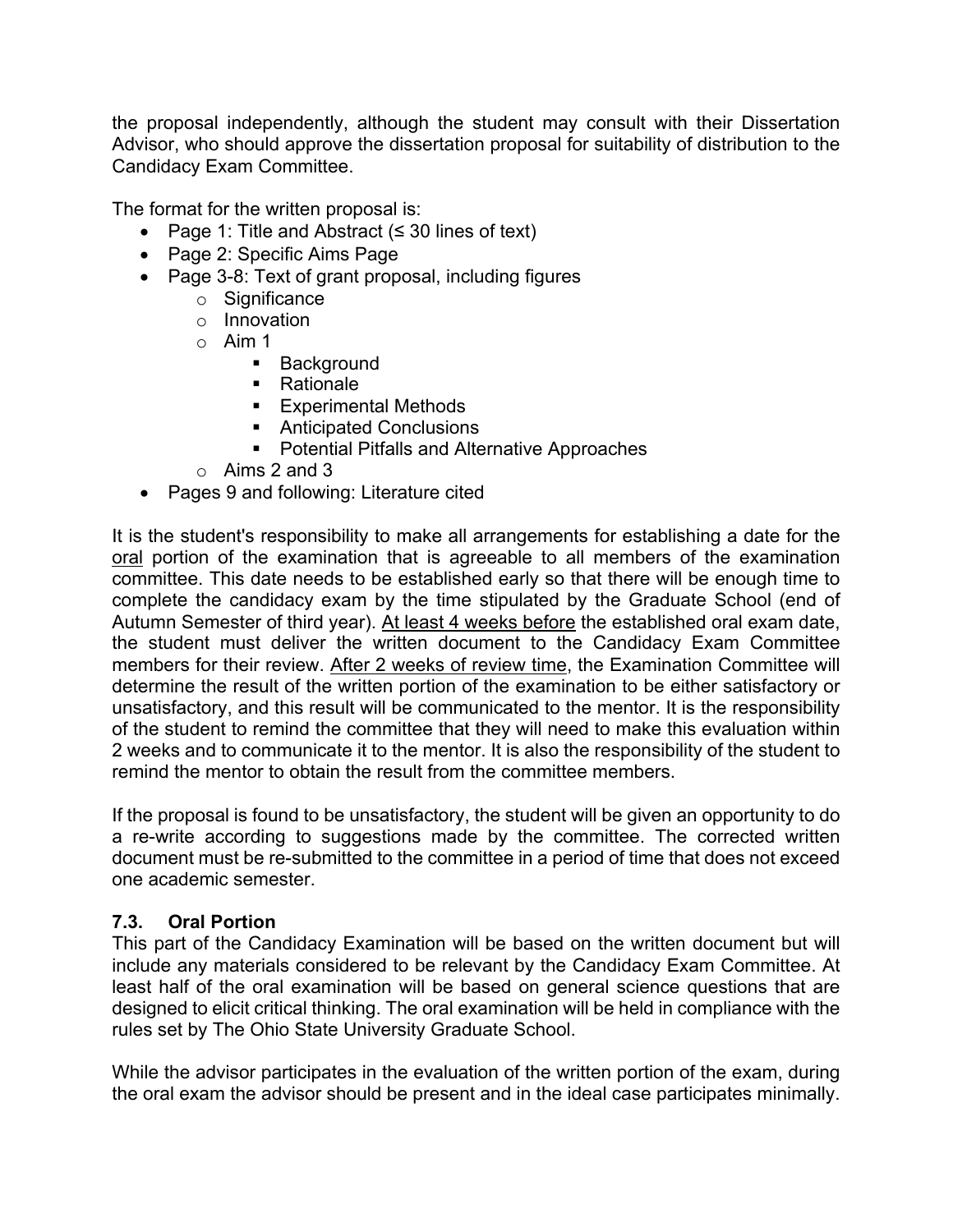The advisor must not answer for the student, may ask some questions if necessary, and is available to help other committee members as needed. The advisor may not serve as chair of the Committee. The format for the oral exam will be a chalk board presentation; computer-based presentations will be limited to a maximum of 10 slides.

 Successful completion of the Candidacy Examination indicates that the student passed both portions, written and oral. Students who fail to pass the exam will be allowed to re- take the examination one more time, and this may or may not require revisions to the submitted proposal. The re-take of the exam should take place in a period that does not exceed one academic semester. Students who do not pass the candidacy examination the second time will be unable to continue the program.

 Students must send an email reminder to their committee members to complete an evaluation form for the candidacy exam (<u>[Candidacy Evaluation Form](https://medicine.osu.edu/education/phd/biomedical-sciences/student-resources/handbook-and-forms)</u>).

# **8. DISSERTATION DEFENSE**

# **THE STUDENT IS RESPONSIBLE FOR MAKING SURE THAT ALL REQUIREMENTS FOR GRADUATION HAVE BEEN FULFILLED**

[See Checklist for Doctoral Degree Procedures and Requirements for Graduation:](http://www.gradsch.osu.edu/Depo/PDF/DoctoralChecklist.pdf) <u>Ohio</u> State PhD checklist.

 Students must send an email reminder to their committee members to complete an evaluation form for the candidacy exam (PhD Defense Evaluation Form for BSGP).

# **9. CHANGE OF DISSERTATION ADVISOR**

 Should a situation arise in which either the student or advisor believes that the student should be under the direction of a different dissertation advisor, the following steps should be taken:

 1) Prior to seeking another advisor, the student and advisor should hold discussions to determine if the problems or situation can be satisfactorily resolved in another manner.

 $(2)$  student will remain with the advisor, a formal meeting of the student's dissertation advisory committee should be arranged by the student at which both the student and advisor will be present. Prior to this meeting both the advisor and student will submit to the committee members a summary of the situation from both points of view. The issues and any reasonable alternatives should be thoroughly discussed at the meeting. Minutes will be kept by a faculty committee member who is other than the advisor or new advisor. The minutes will be distributed to the committee members for approval of content, and the approved minutes will be sent to the Biomedical Sciences Graduate Program2) If a resolution between the student and advisor cannot be obtained, such that the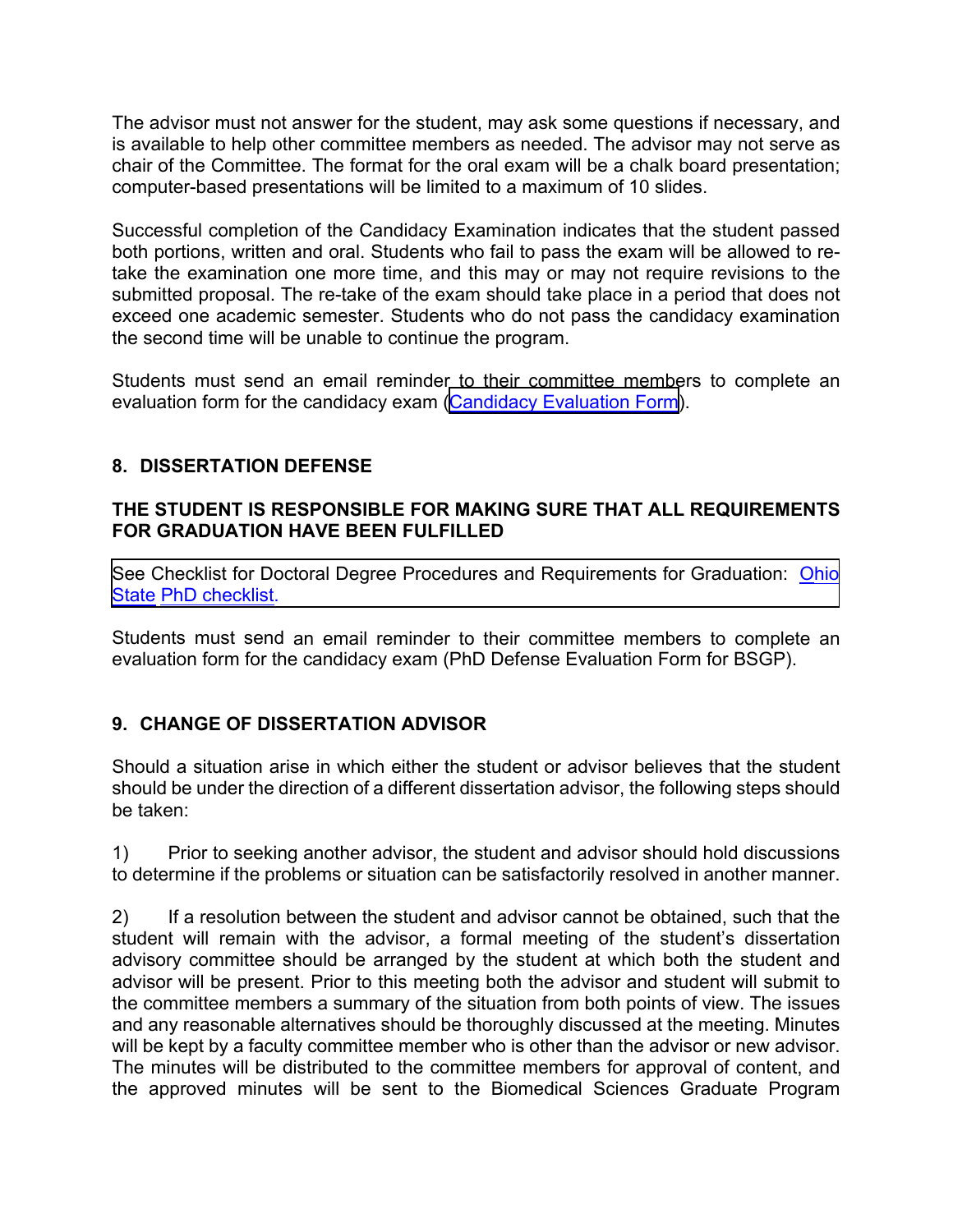Directors. A copy of the minutes will be placed in the student's permanent file. If a resolution to change labs is agreed upon, then the Graduate School will be notified for further recommendations.

 $3)$  at the meeting of the Dissertation Advisory Committee, so that the student can remain with the advisor, there should be a meeting of the student, advisor, and the Biomedical Sciences Graduate Program Director. The issues should be discussed and a resolution of the problems obtained, if possible. The Biomedical Sciences Graduate Program Manager will be present and write minutes of this meeting, which will be sent to the student, the advisor, the advisory committee, and the Biomedical Sciences Graduate Program Director. A copy of the minutes will be placed in the student's permanent file. If a resolution that is agreeable to both the student and advisor cannot be reached

4) meeting with the Biomedical Sciences Graduate Program Director, so that the student can remain with the advisor, the issues will then be discussed by the Biomedical Sciences Graduate Program Graduate Studies Committee. Prior to this meeting, all written materials related to this issue will be provided to the committee members, and both the student and advisor will be given the opportunity to supplement these materials. The issues will be discussed at a meeting of the Graduate Studies Committee. The student and advisor may be asked to be present at this meeting. After discussing these issues, the committee will make a recommendation concerning whether the student can transfer to a different dissertation advisor. If a resolution that is agreeable to the student, advisor cannot be reached at the

5) dissertation advisor, the Biomedical Sciences Graduate Program may provide a stipend and costs of tuition and fees for up to one semester, depending upon availability of funds. After that semester, the student should have identified an advisor who is willing to pay the stipend from a grant that collects full indirect costs. The Biomedical Sciences Graduate Program will then arrange for payment of tuition and fees. If the change occurs during a semester, the credit hours for independent research should be divided between the two advisors, according to the amount of time the student spends under the direction of each advisor. The student and new advisor may wish to form a different If, after following the above procedure, the student wishes to seek a different dissertation advisory committee.

# **10.ACADEMIC STANDARDS AND ACADEMIC MISCONDUCT**

 The Biomedical Sciences Graduate Program requires all students to adhere to the rules and intent of The Ohio State University Graduate School and the University Code of Student Conduct

Biomedical Sciences Graduate Program Academic Standards

 The Graduate School requires all students enrolled in graduate programs at The Ohio State University to maintain a grade point average of 3.0 or above to be in good standing. Students who fail to do so are placed on academic probation until they raise their GPA to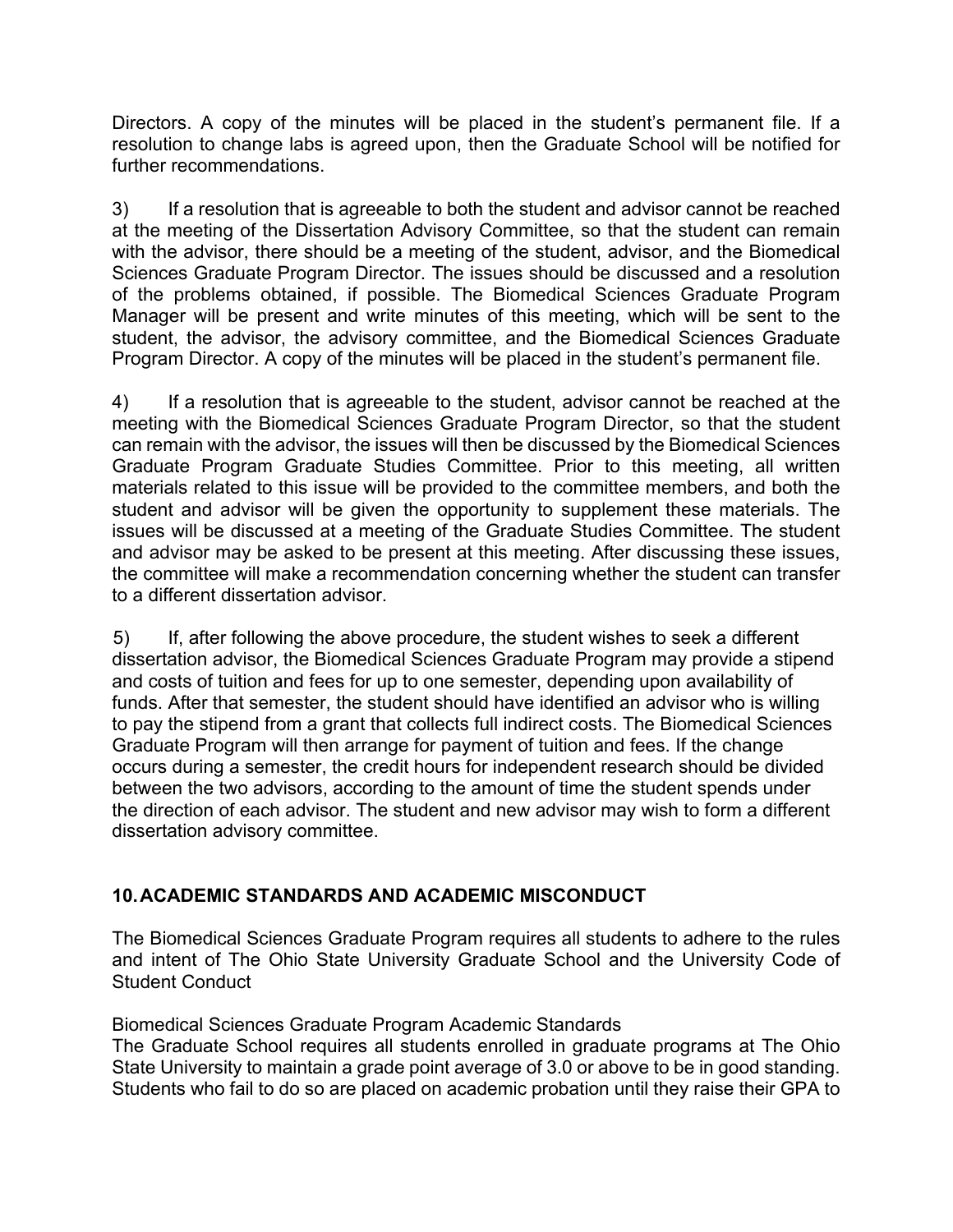3.0 or above within a maximum of 2 academic semesters or sessions. As per university rules, students whose GPA remains below 3.0 following two semesters of academic probation will be denied future registration in the Biomedical Sciences Graduate Program.

#### Academic Misconduct

 All students are expected to follow the Ohio State Code of Student Conduct. The code applies to on-campus and off-campus conduct of students. All students are informed that copying or paraphrasing paragraphs, sentences, or phrases directly from textbooks, journal publications, or any form of written or electronic document, and then submitting them as answers for any examination or fulfillment of other academic assignment is an act of plagiarism. Plagiarism includes the use of someone else's words or ideas as your own, without proper documentation. In no instance will any form of academic misconduct be tolerated. Students found violating the codes of academic honesty will receive a failing grade and be reported to the Office of Academic Affairs according to University policy. Sanction may include expulsion from the program.

# **11.PETITIONS AND GRIEVANCE PROCEDURES AND GUIDELINES**

#### **Petitions**

 A student may petition for relaxation of, or modification to, any rules in the Biomedical Sciences Graduate Program handbook by submitting a written petition to the Biomedical Sciences Graduate Program Graduate Studies Committee (GSC). Such a petition by a student should be accompanied by a letter of support from the first year advisor or dissertation advisor.

#### Grievance Procedures

 Occasionally, conflicts may arise either between graduate students or between students and faculty and/or staff members. Sincere attempts should be made to resolve conflicts among the involved parties before any grievance policy is activated. Conflicts between a student and the dissertation advisor that cause either party to seek a change in the student's advisor must follow the Procedure for a Student to Change Dissertation Advisor (Section 9).

 If a grievance remains after exhausting the informal process between the involved parties, the person having the unresolved complaint may file a written grievance with the Biomedical Sciences Graduate Program GSC. The following protocol will be used:

- • The Biomedical Sciences Graduate Program GSC will act as the Graduate Student Grievance Committee (GSGC).
- • One of the Biomedical Sciences Graduate Program Directors will chair the GSGC, unless personally involved, in which case the Chair will be excluded from all deliberations on the matter and the GSC will select a Chair from among the remaining Biomedical Sciences Graduate Program GSC members.
- • Members of the Biomedical Sciences Graduate Program GSC directly involved in the case will also be disqualified from sitting on the panel for that specific case. In such circumstances, the Chair will designate an alternate, when possible, from the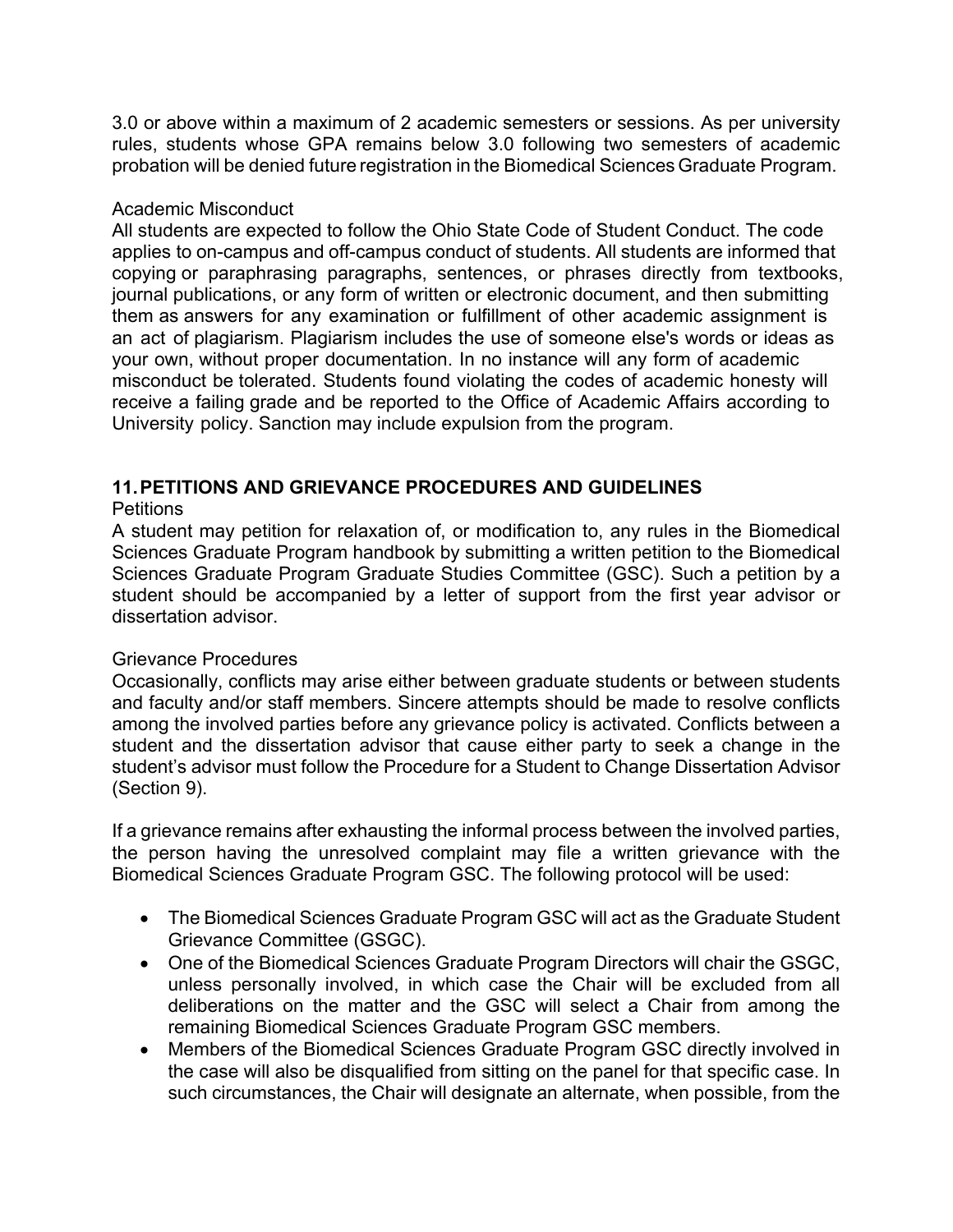same area of expertise as the disqualified member.

- • The Chair of the Biomedical Sciences Graduate Program GSGC will set a hearing date no later than two weeks after the grievance statement is received.
- • At least 72 working hours prior to the hearing, the chair of the GSGC will provide to all parties a written statement of the specific grievance, a notification of the time and place of the hearing, and copies of documents relevant to the grievance hearing.
- Each party will appear in person to present his or her case.
- • The Chair will preside over the hearing and determine all procedural matters. This is an administrative proceeding and, therefore, the formal rules of legal procedures do not apply.
- All parties will be entitled to an expeditious hearing.
- • The final decision of the GSGC will be reported in writing to the parties involved no later than two weeks after the hearing. The report on this decision will also include a statement concerning the validity of the complaint.
- Throughout this process the GSGC will attempt to mediate a resolution.
- • Cases not resolved at this level will be referred to the Graduate School, and formal grievance procedures shall be activated as defined by the Graduate Associate Grievance Procedures Guidelines (available from the Graduate School).

# **12.GRADUATE FACULTY AND GRADUATE TEACHING FACULTY**

# **12.1. Mission**

 The mission of the Biomedical Sciences Graduate Program is to train successful researchers in the area of biomedical sciences. The BSGP Faculty are required to have sufficient mentoring time and research funding to support these activities. Graduate Faculty Status in the Biomedical Sciences Graduate Program is for faculty with at least a 25% appointment in the College of Medicine who are independent regular or research faculty.

# **12.2. Expectations of the BSGP Graduate Faculty**

 It is fully expected that all Graduate Faculty will contribute in a substantive way to the program. Faculty members who do not make a substantive contribution to the program will have their Graduate Faculty status with the Biomedical Sciences Graduate Program revoked.

- Mentor students and faculty in the Biomedical Sciences Graduate Program.
- • Teach in the core Biomedical Sciences Graduate Program curriculum or any other Biomedical Sciences Graduate Program course.
- • Serve the Biomedical Sciences Graduate Program through participation on student mentoring / development committees, lead core course modules, aid in graduate admissions and recruiting.

# **12.3. Requirements to Recruit and Mentor New Graduate Students**

Faculty seeking to mentor BSGP graduate students must meet the following criteria: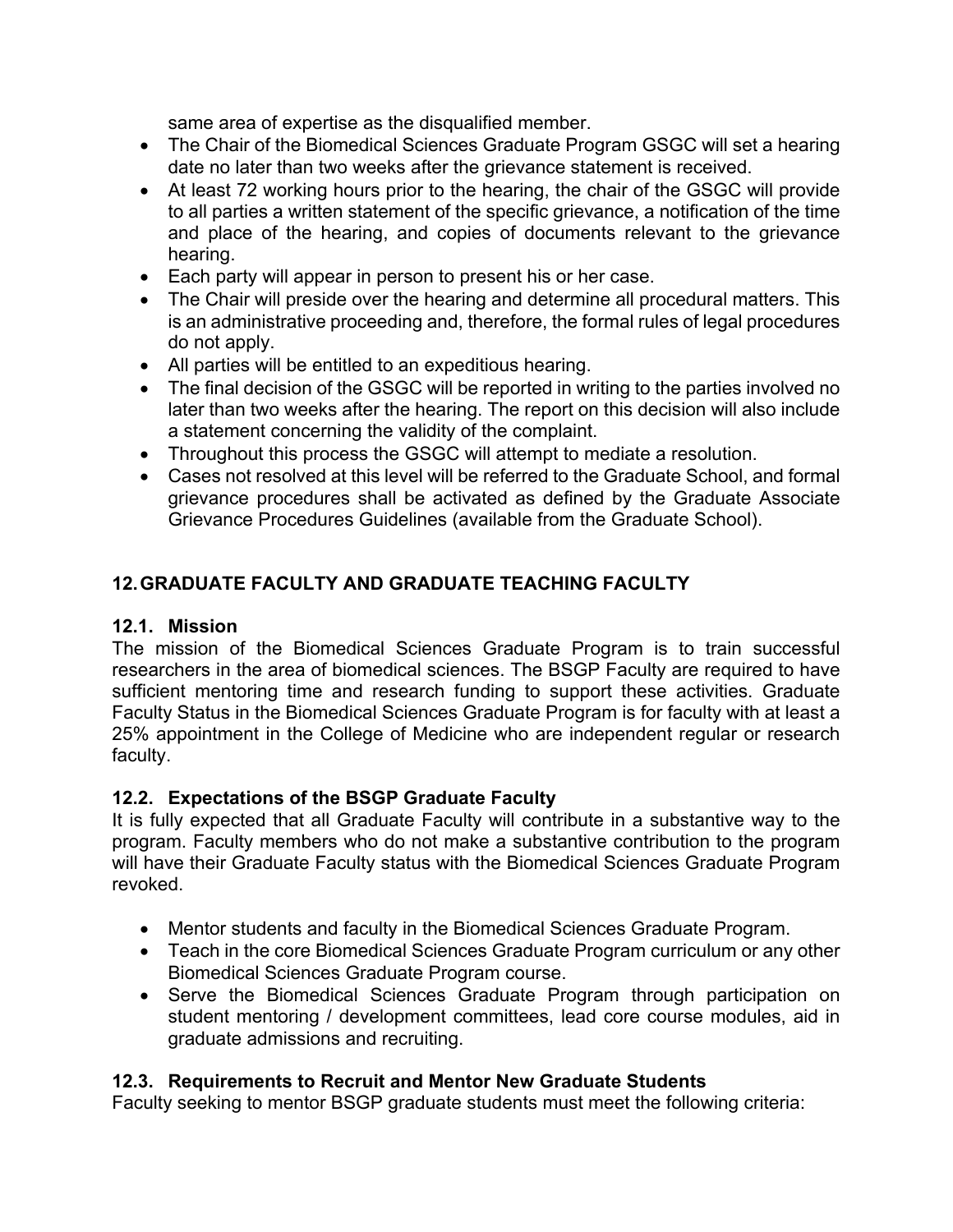- • Faculty must have P status in the BSGP program (See definition of M and P status below)
	- $\circ$  Regular tenure track faculty with extramural funding or sufficient startup funding who commit to meeting the expectations outlined above may be granted P-status by the Director(s) of the program.
	- $\circ$  Research track faculty may be eligible for P status but require a strong record of mentoring, scholarship and independent research support. Applications will require a full review and vote by the BSGP GSC.
- • Faculty must demonstrate a strong desire to be a good mentor. Evidence of active engagement in mentoring include:
	- $\circ$  A sustained track record of successful graduation and placement of students.
	- $\circ$  Completion of an Ohio State sponsored course on implicit bias.
	- $\circ$  Completion of the Ohio State UITL Teaching Practices Inventory survey.
	- $\circ$  Completion of BSGP required mentor training.
	- $\circ$  Honors and recognition by students for teaching and mentoring.
	- $\circ$  Junior faculty with limited experience may have an experienced co- mentor appointed to the graduate student's mentoring committee.
- • Faculty member must have at a minimum of five years of independent funding available for student expenses at the time the student begins work in the lab. Faculty and their Department chair will be required to submit a signed MOU that funding is in place to support the student (See example at end of document).
- • Faculty member must have sufficient research space to support the research needs of the student. Faculty and their Department chair will be required to submit a signed MOU that space is assigned to the faculty member to support the student (See example at end of document).

# **12.4. Appointments to the BSGP Graduate Faculty**

 Appointments to the BSGP graduate Faculty are made by the Director(s) of the Program and the Graduate Studies Committee. Appointments consist of a five-year term with renewal dependent upon Faculty's continued contribution to the BSGP program in the form of mentoring, teaching and service on committees. Faculty may apply for membership in the graduate program using the online form provided on the BSGP website. The Program Director(s) will review all applications and approve faculty applications that comply with the policy above. Exceptions to the policy or challenges to the Director(s) decision will be reviewed by the Graduate Studies Committee (GSC). The GSC may request further documentation and conduct interviews with Faculty applicants. The GSC will render a decision via majority vote to approve or deny the request. The Directors of the Biomedical Sciences Graduate Program will prepare the required forms for the Graduate School and inform the applicant of the decision.

# **12.5. Category P and Category M Membership**

 The Graduate School Handbook describes the criteria for appointment and responsibilities of graduate faculty with Category M or P status (see below). Briefly, Category P faculty advise PhD and MS students; category M faculty advise MS students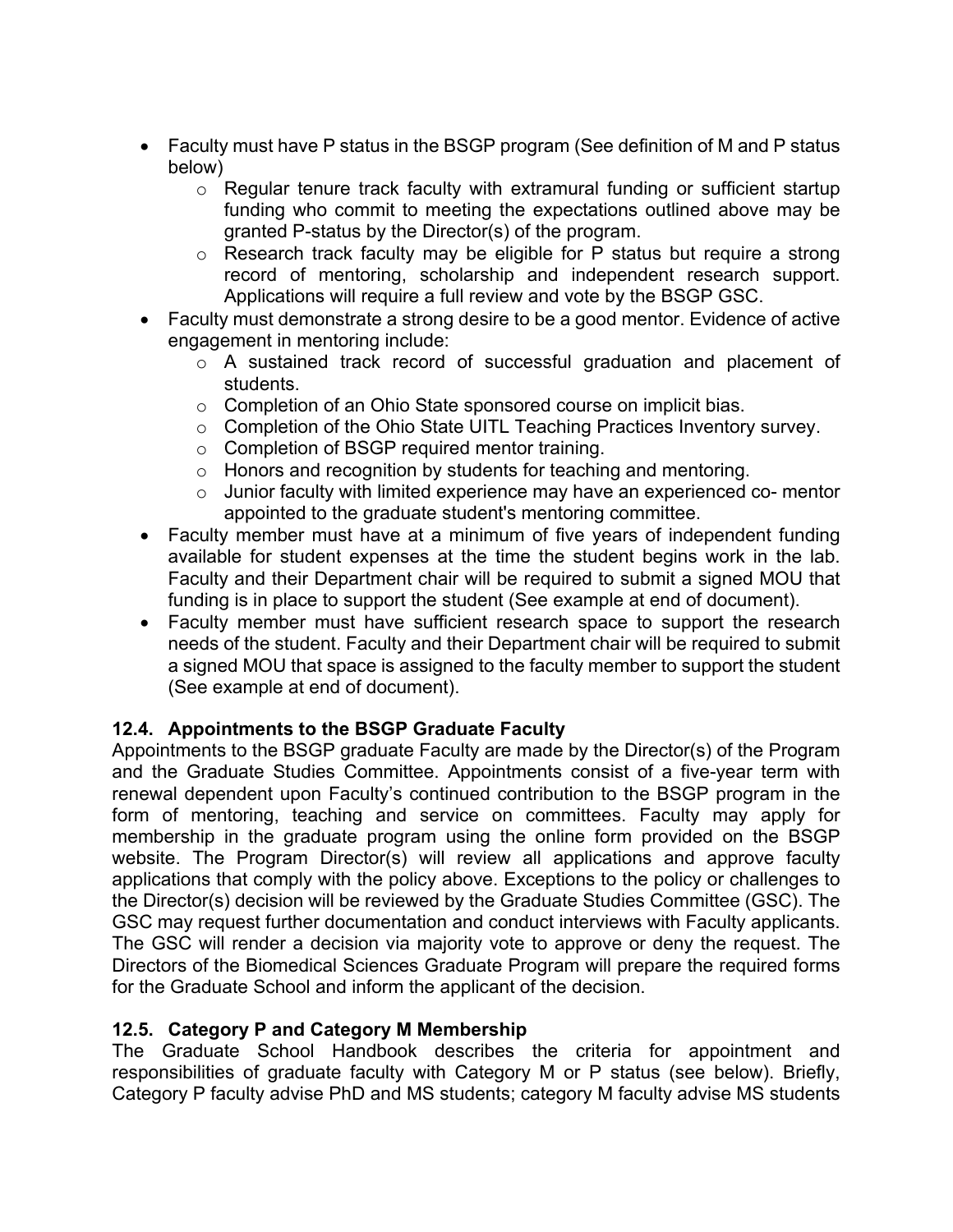only. Category M faculty may serve on dissertation exam and advisory committees of PhD students only upon the approval of the Graduate Studies Committee. Please see guidelines below, as described in Graduate School Handbook.

# **12.6. FROM THE GRADUATE STUDENT HANDBOOK**

Qualifications, Rights and Responsibilities SECTION 12.4

Minimum Category P Qualifications.

The faculty member:

- holds a tenure-track or research faculty appointment
- • holds an earned PhD, DMA, or petitions the Graduate School for an equivalent degree
- • is engaged and primarily directs an active program of research, scholarship, or creative activity, or demonstrates significant promise of establishing such a program has engaged and demonstrated experience in mentoring graduate students

Rights and Responsibilities of Category P Graduate Faculty.

- acts as the primary advisor for master's and doctoral students
- • participates in the governance of graduate education at all levels within the university
- serves on doctoral examination committees
- serves as a GFR on second candidacy examinations and final oral examinations

Minimum Category M Qualifications.

The faculty member:

- holds a tenure-track or clinical faculty appointment
- holds a master's degree or higher, or equivalent

Rights and Responsibilities of Category M Graduate Faculty.

- acts as the primary advisor for master's students
- • participates in the governance of graduate education at all levels within the university
- • serves on doctoral examination committees at the discretion of the Graduate Studies Committee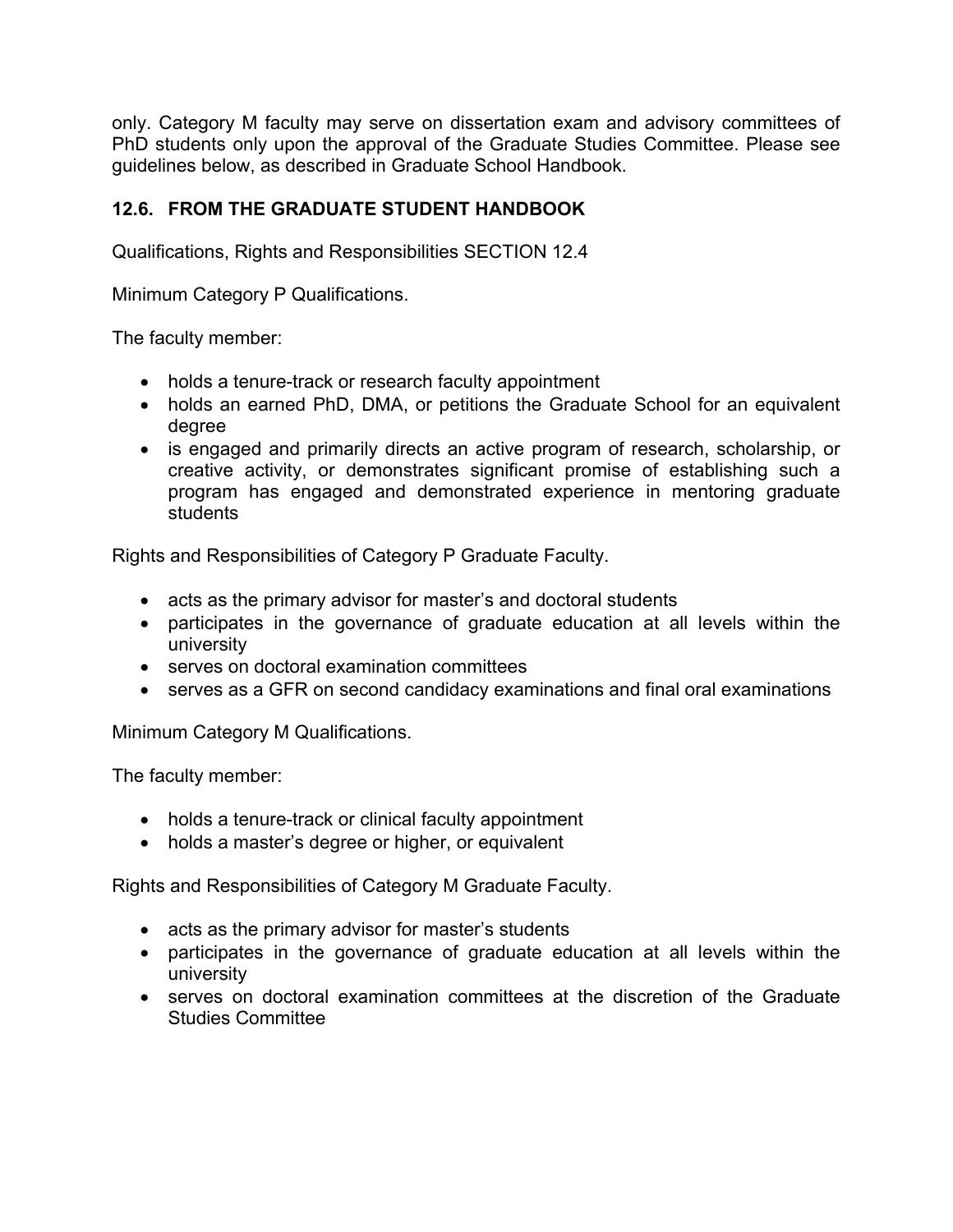# **13.STUDENT ORGANIZATIONS**

#### BSGP Student Congress

 The Biomedical Student Congress was founded in 2018.The main goal of the BSGP-SC is to provide is to give students an opportunity to participate in BSGP Leadership strategic planning and decision making. The BSGP-SC functions as the communication vehicle between the entire student body and the administration of the graduate program. It also provides professional and social opportunities.

#### Biomedical Sciences Graduate Student Organization

 The Biomedical Sciences Graduate Student Organization (BSGO) was founded by the inaugural class of the Program in 2001.The main goal of the BSGO is to provide comradeship to all students. The BSGO functions as the communication vehicle between its membership and the administration of the graduate program. It also provides professional and social opportunities. The BSGO strives to inform, interact with, and serve the biomedical community. The BSGO also serves the public at large in ways related to biomedical research and education. During meetings, topics discussed include future course work, recruiting events, community service projects, and student concerns. The BSGO also co-sponsors the new student orientation and The Wexner Medical Center Research Day. See Section 17 (page 42) for the BSGO Constitution.

#### Bennett Society

 The Bennett Society was founded in 1984 in the College of Medicine and was named in honor of the Bennett Foundation. The goals of the Bennett Society are to promote and recognize excellence in graduate research and education, as well as to enhance communication between graduate students and the faculty within the College of Medicine. The Bennett Society extends an open invitation to all graduate students in the College of Medicine to join the society to promote graduate student education and research.

#### OSUMC Research Day

 For many years there have been several different events in the College of Medicine (COM) at which students presented results of their research. While this showcased some organizations, and it gave a few students multiple opportunities to gain experience in scientific presentations and also resulted in smaller audiences. In 2002, for the first time, the COM combined a number of events, which previously had been held individually, into one Ohio State Medical Center Trainee Research Day. This event is held annually. In addition to students from the Biomedical Sciences Graduate Program, this event is sponsored by research trainees from the Bennett Society, Landacre Honor Society, Medical Scientist Student Organization, medical students, including those supported by the Roessler Foundation, students in interdisciplinary graduate programs who have an advisor that is a faculty member of the COM, and existing departmental graduate programs. This is also a forum for Postdoctoral Trainees, Clinical Fellows, and  Residents to present their work**. Students are strongly encouraged to present a poster at this event each year after their first year of study***.*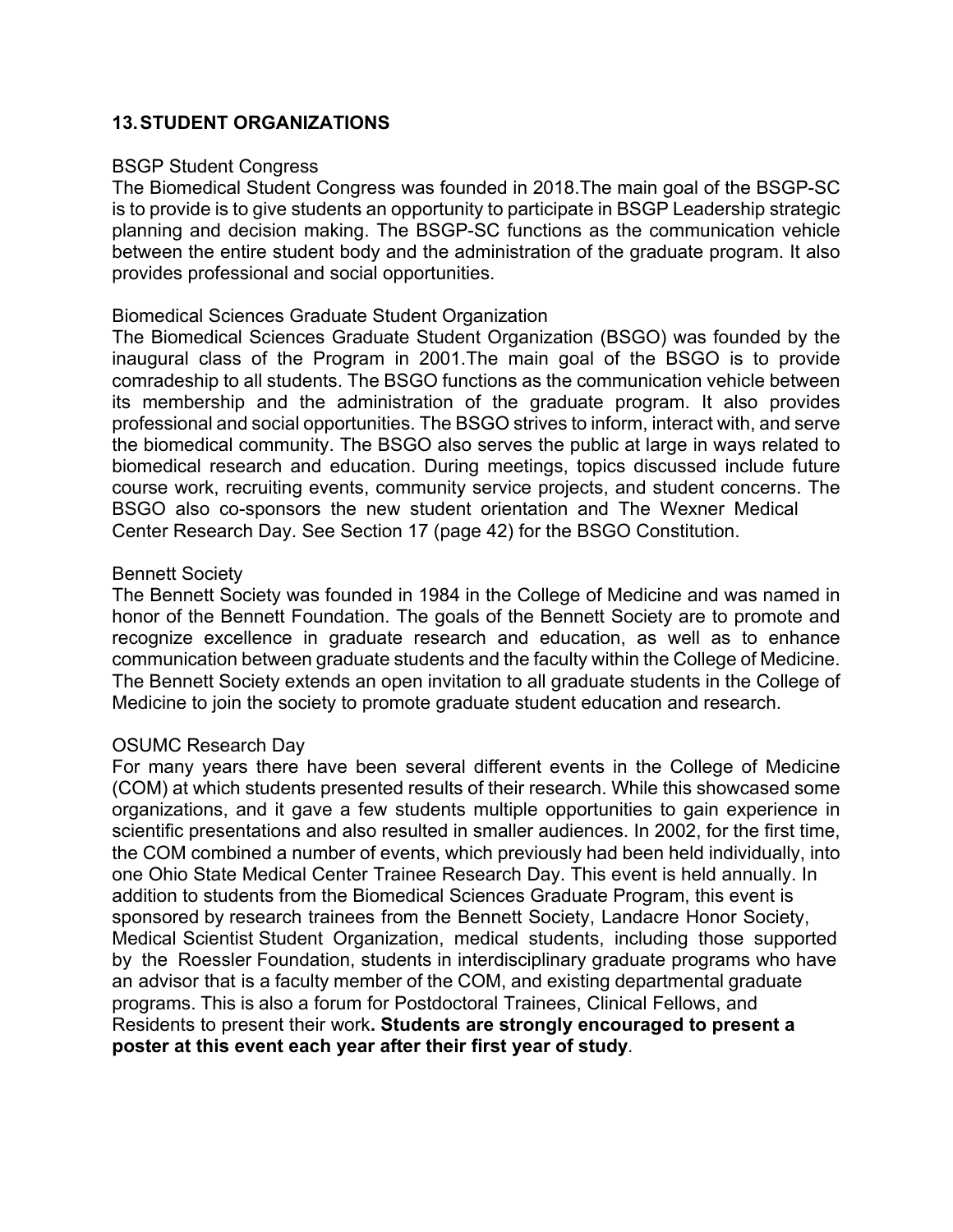#### **14.MEMORANDUM OF UNDERSTANDING (MOU) BETWEEN STUDENT, DISSERTATION ADVISOR, AND BIOMEDICAL SCIENCES GRADUATE PROGRAM**

This is to document the understanding that\_\_\_\_\_\_\_\_\_\_\_agrees to be the Dissertation Advisor for commitments outlined in the Biomedical Sciences Graduate Program Student Handbook, this agreement carries with it the obligation to provide a stipend for this student for each year of study until the student graduates from the Biomedical Sciences Graduate Program. This will be the amount that is determined annually by the College of Medicine (COM), which is currently \$30,780 for FY2019 plus tuition. Should the source of the stipend come to an end, the Dissertation Advisor will make every effort to arrange another source for the stipend. If this cannot be done, the Dissertation Advisor will notify the Biomedical Sciences Graduate Program Directors *as soon as* possible (and no less than one semester before the end of funding), so that joint efforts by the Advisor, Department Chair, and Directors can be initiated to establish a funding source for the stipend, tuition & fees. This may involve reassigning the student to a new dissertation advisor. with an effective date of  $\overline{\hspace{1cm}}$ . In addition to fulfilling the

Jeffrey Parvin, MD, PhD Date Dissertation Advisor Associate Dean, Graduate Studies Co-Director, Biomedical Sciences Graduate Program Michael Freitas, PhD Co-Director, Biomedical Sciences Graduate Program

Date Dissertation Advisor

Departmental Chair (Advisor's home department)

 I hereby understand the investment being made by my advisor to foster my development as a research scientist. I also understand my responsibilities in this program as outlined in the Student Handbook.

Student Signature **Date**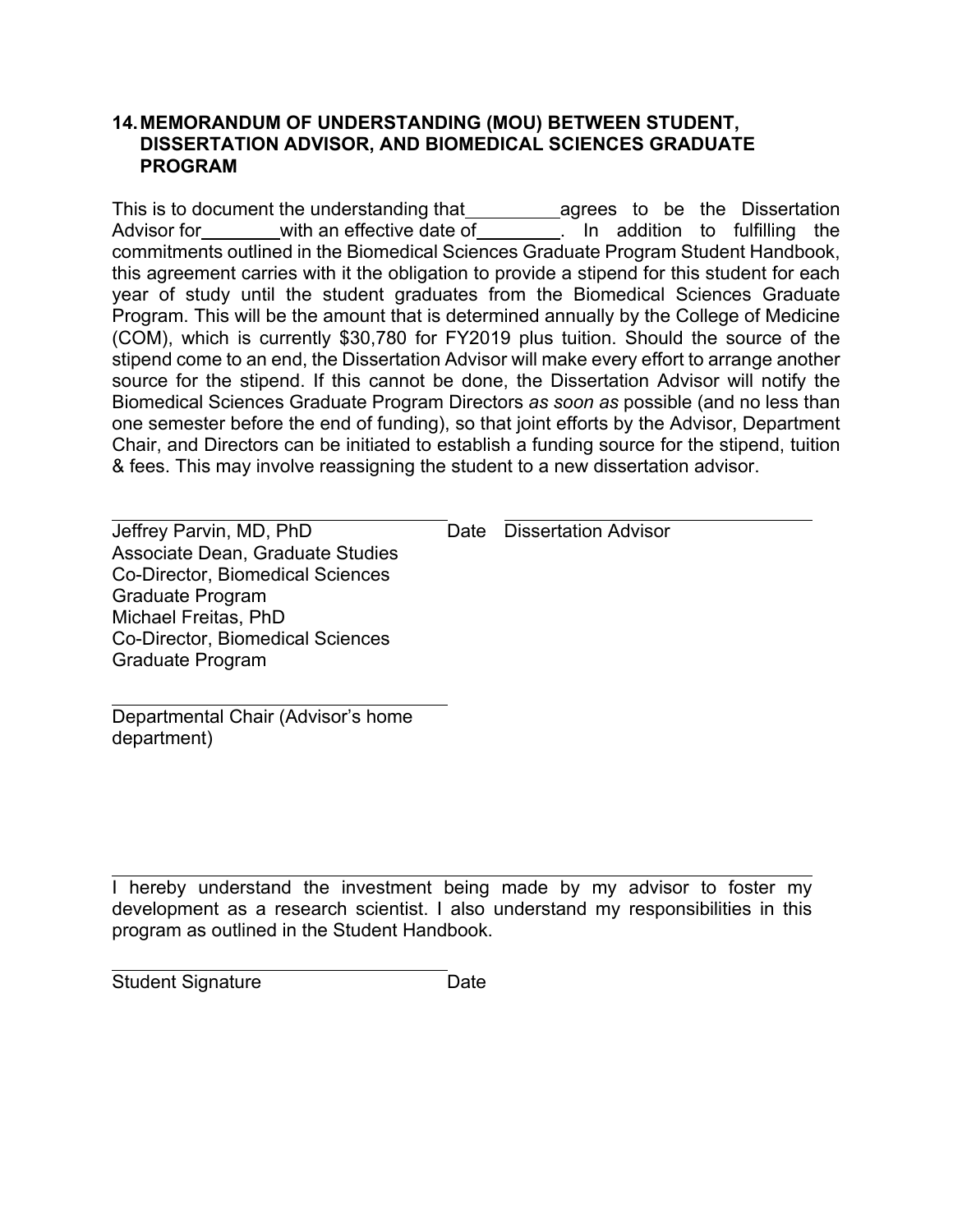# **15.CHECKLIST FOR STUDENT MEETINGS**

# **15.1. Student Responsibility**

 The student will arrange all meetings. For each meeting with the First Year Advisor (FYA), the student is responsible for completing the appropriate online form. This is an important mechanism for us to track a student's progress. After the first year and each year thereafter, students should ask their advisor and committee members to complete the [Annual Dissertation Advisory Committee Evaluation form.](https://osu.az1.qualtrics.com/jfe/form/SV_37TM2a2IvWBRfxj) After 4 years, the Dissertation Advisory Committee must meet every 6 months with forms due at the end of each semester.

Student forms can be found at: <u>BSGP student forms</u>

| <b>IMEETING TIME</b>                                     | <b>FACULTY</b>            | <b>IMEETING DISCUSSIONS</b>                                                                                                                                                                                                                                                                                                                                                                                           |
|----------------------------------------------------------|---------------------------|-----------------------------------------------------------------------------------------------------------------------------------------------------------------------------------------------------------------------------------------------------------------------------------------------------------------------------------------------------------------------------------------------------------------------|
| Before first semester                                    | <b>First Year Advisor</b> | E-mail introduction                                                                                                                                                                                                                                                                                                                                                                                                   |
| Orientation Day or by<br>arrangement for another<br>time | <b>First Year Advisor</b> | <b>Career &amp; Educational Goals</b><br>$\bullet$<br>Discuss Core curriculum & courses<br>Confirm or discuss rotation choices<br>Meeting with First Year Advisor Form<br>Lab Rotation Proposal Form<br>$\bullet$                                                                                                                                                                                                     |
| Autumn                                                   | <b>First Year Advisor</b> | Review academic performance<br>$\bullet$<br>Discuss lab rotations and mentor<br>possibilities<br><b>Faculty Lab Rotation Evaluation</b><br>Form(s)<br>Meeting with First Year Advisor Form<br>$\bullet$<br>Lab Rotation Proposal Form<br>$\bullet$<br><b>Lab Rotation Minutes Form</b>                                                                                                                                |
| <b>First Year Advisor</b><br>Spring                      |                           | Review academic performance<br>$\bullet$<br>Discuss choice of Dissertation Lab<br>and Mentor<br>Discuss dissertation research plans<br>٠<br>Discuss choice of an area-of-research<br>interest<br>Set a target date for completion of<br>candidacy exam<br><b>Faculty Lab Rotation Evaluation</b><br>Form(s)<br>Meeting with First Year Advisor Form<br>Lab Rotation Proposal Form<br><b>Lab Rotation Minutes Form</b> |

# **15.2. Year One Checklist**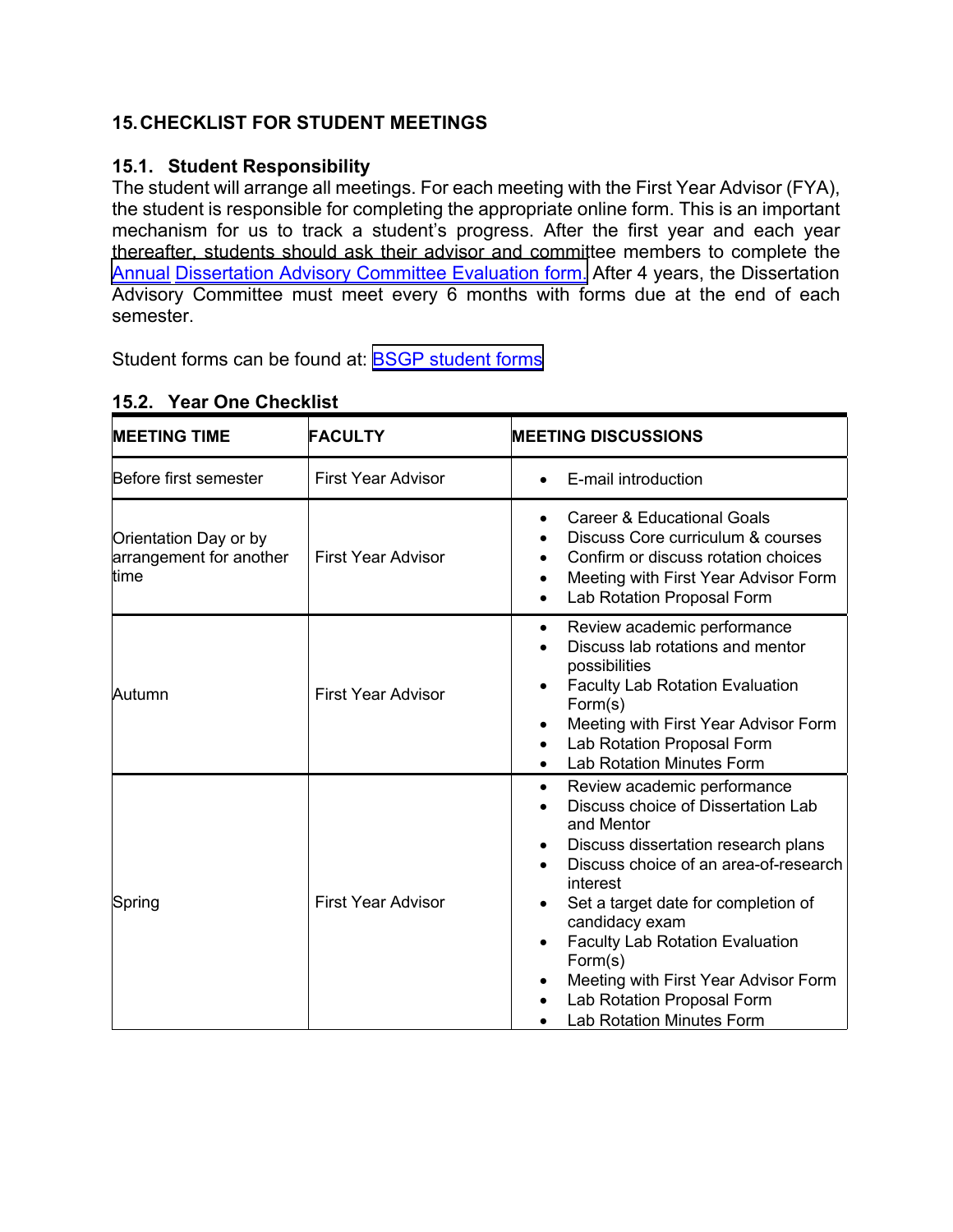# **15.3. Year Two Checklist**

| <b>MEETING TIME</b> | <b>FACULTY</b>                                      | <b>MEETING GOALS</b>                                                                                                                     |
|---------------------|-----------------------------------------------------|------------------------------------------------------------------------------------------------------------------------------------------|
| Beginning of Autumn | <b>Dissertation Advisor</b>                         | Discuss dissertation project<br>Choose courses for coming year                                                                           |
| Mid-Autumn          | Dissertation Advisor                                | Review progress<br>Discuss research grant proposal<br><b>Choose courses for Spring</b>                                                   |
| Beginning of Spring | Dissertation Advisor                                | Discuss research grant proposal<br>Review progress<br>Discuss courses<br>Assemble and meet with Candidacy<br>$\bullet$<br>exam Committee |
| Mid-Spring          | Candidacy/Dissertation<br><b>Advisory Committee</b> | General review & choice of courses<br>Set date for Candidacy exam<br>Discuss written Candidacy exam                                      |

# **15.4. Year Three and Beyond Checklist**

| <b>MEETING TIME</b>          | <b>FACULTY</b>                                  | <b>MEETING GOALS</b>                                                                                                  |
|------------------------------|-------------------------------------------------|-----------------------------------------------------------------------------------------------------------------------|
| Summer/ Autumn               | Candidacy/Dissertation<br><b>Exam Committee</b> | Complete Candidacy exam<br><b>Faculty Candidacy Exam Committee</b><br>Form<br>Candidacy Exam Committee Form           |
| Soon after<br>Candidacy Exam | <b>Dissertation Advisory</b><br>Committee       | <b>Review of Dissertation Research</b>                                                                                |
| Every 6-12 months            | <b>Dissertation Advisory</b><br>Committee       | Review progress & courses required<br><b>Faculty Annual Dissertation Advisory</b><br><b>Committee Evaluation Form</b> |

# **16.MEDICAL SCIENTIST TRAINING PROGRAM (MSTP)**

 For the most updated description of the MSTP, please refer to the following website: [MSTP website.](https://medicine.osu.edu/education/dual-degree/mstp)

 The College of Medicine has an excellent program for combining clinical training leading to the MD degree with training in research culminating in the PhD degree. The Biomedical Sciences Graduate Program works closely with the Medical Scientist Training Program (MSTP) at all stages, from recruiting through to graduation with both degrees. This has resulted in a curriculum that minimizes redundancy and optimizes time utilization by the students without compromising the quality of education in either area.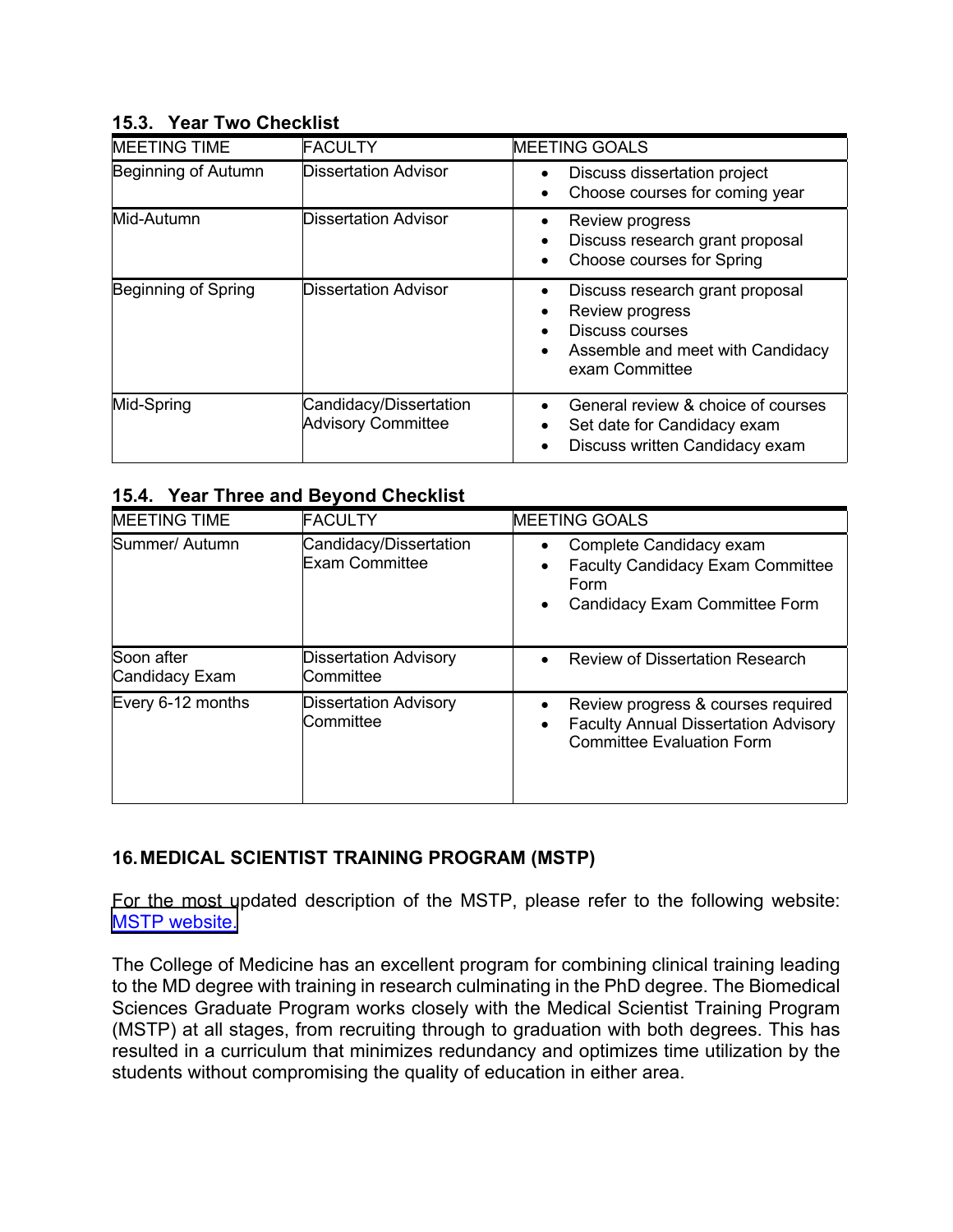Lead. Serve. Inspire will be the curriculum for tomorrow's medicine, designed to shape the physician for the future. The MSTP has worked closely with the Medical School and Graduate School Leadership to develop a curriculum specifically for MSTP students - the Lead. Serve. Inspire. Inquire. Investigate (or LSI<sup>3</sup>) curriculum. The LSI<sup>3</sup> curriculum incorporates the new Medical School curriculum and the curricula of the Biomedical Sciences Graduate Program to provide MSTP students with a unique, rewarding, and challenging curriculum.

- Fully integrated basic science and clinical science
- • Early longitudinal practice based clinical service that allows students to apply classroom knowledge to real patients
- • Self-directed learning with multiple assessment methods to provide individualized learning by standardized outcomes
- • MSTP Roundtable, a new course specifically designed for MSTP students, incorporates faculty and topics relevant to students seeking a career as a physician- scientist.
- • During the time focused on dissertation research, all MSTP students participate in a Clinical Preceptorship.

| Year in program | MSTP in Biomedical Sciences Graduate Program                 |
|-----------------|--------------------------------------------------------------|
| 1               | Med 1<br><b>MSTP Roundtable</b>                              |
| 2               | Med 2 (through Dec 1)<br>Grad Yr 1<br><b>MSTP Roundtable</b> |
| 3               | Grad Yr 2                                                    |
| 4               | <b>Thesis Research</b>                                       |
| 5/6             | (formulate plan for med re-entry in Dec/Jan)                 |
| 7               | Med 3                                                        |
| 8               | Med 4                                                        |

# **16.1. Sample Course of Study**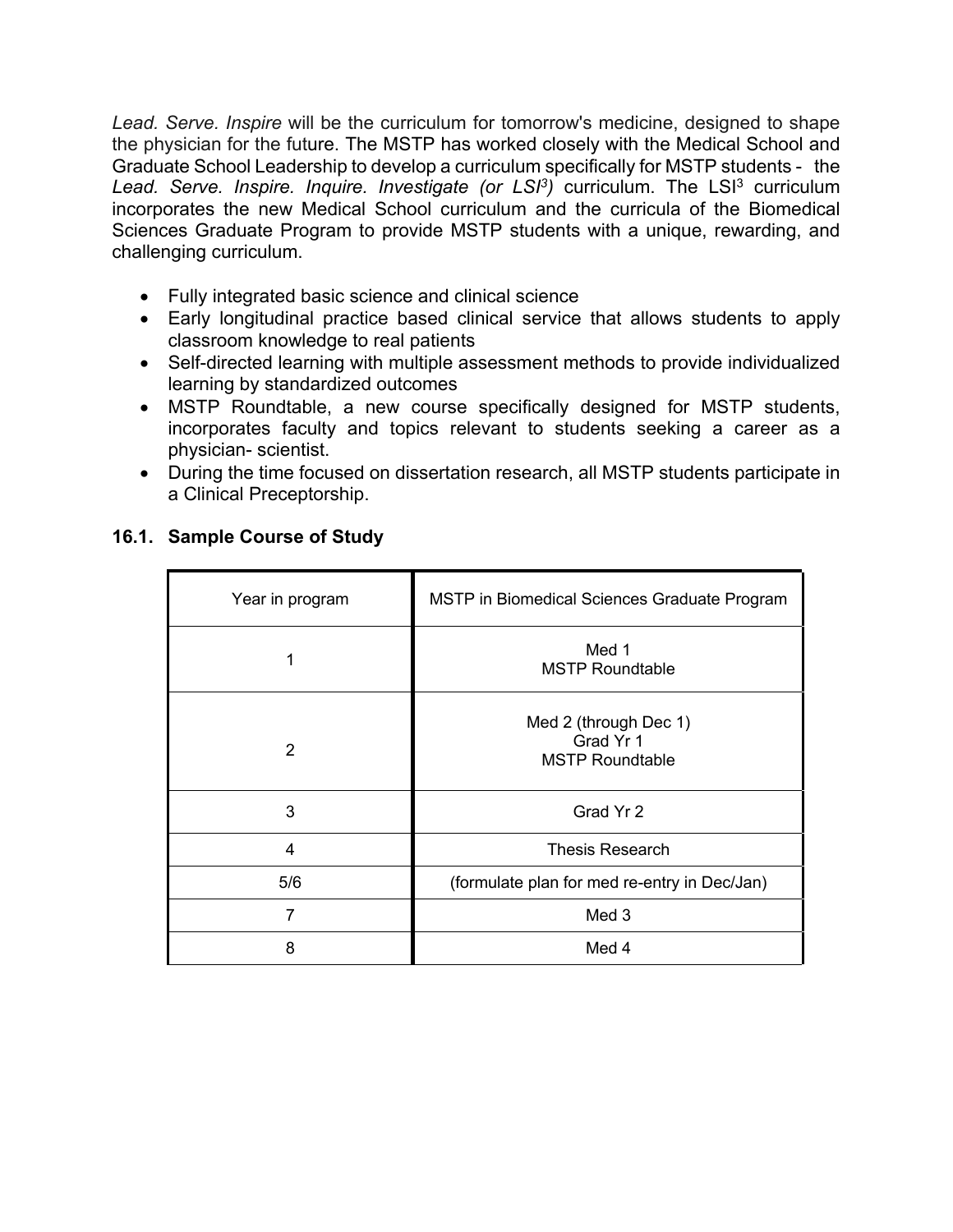# **17.CONSTITUTION FOR THE BIOMEDICAL SCIENCES GRADUATE STUDENT ORGANIZATION**

 **Article I** - Name, Purpose, and Non-Discrimination Policy of the Organization  **Section 1** - Name: Biomedical Sciences Graduate Student Organization at The Ohio State University (further referred to as BSGO)

**Section 2** - Purpose: The main goal of BSGO is to provide support to all students enrolled in the Biomedical Sciences Graduate Program at The Ohio State University. It will also provide professional and social opportunities outside of the BSGO for its membership. The BSGO will strive to inform, interact with and serve the community, and public at large in ways related to biomedical research and education. The BSGO will also function as the communications vehicle between its membership and the faculty, staff, and administration of The Ohio State University.

 **Section 3** - Non-Discrimination Policy: The organization will not discriminate against any person or group of persons based on race, color, creed, religion, sexual orientation, national origin, sex, age, gender identity/expression, handicap, or veteran status.

# **Article II** - Membership: Qualifications and categories of membership

 Membership will be open to all students in the Biomedical Sciences Graduate Program (BSGP), and those who are members of the M.D./Ph.D. program associated with the BSGP. All members of BSGP are full members of the organization. Members may choose not to be affiliated with BSGO after the first year of study. Full members are required to attend at least one meeting each quarter. Honorary membership is extended to all Ohio State faculty, staff and alumni.

 **Article III** - Organization Leadership: Titles, terms of office, type of selection, and duties of the leaders

 The organization leaders will be the President, Vice-President, Secretary, Treasurer and Service/Social Chair. The leaders will be nominated; either by the voting body or self- nomination, and a vote will be conducted to appoint the positions. All executive members must receive the majority of votes at the election meeting, held at the start of fall semester. The terms of office are on a one-year basis, with re-election limited to one term. All of the past year's executive committee, whose members are defined in Article IV, remain active members of the organization during the subsequent year.

# President:

- Chair and conduct meetings of the main body and executive committee
- Represents the organization to the university
- Ensure that officers and Committee heads are fulfilling their job descriptions
- • Ensure that the organization is abiding by rules and regulations of the university and of this Constitution
- • Ensure that Office of Student Activities (OSA) forms and paperwork are completed and submitted by their specified deadlines
- Has the ability to make executive decisions in the event that an immediate decision is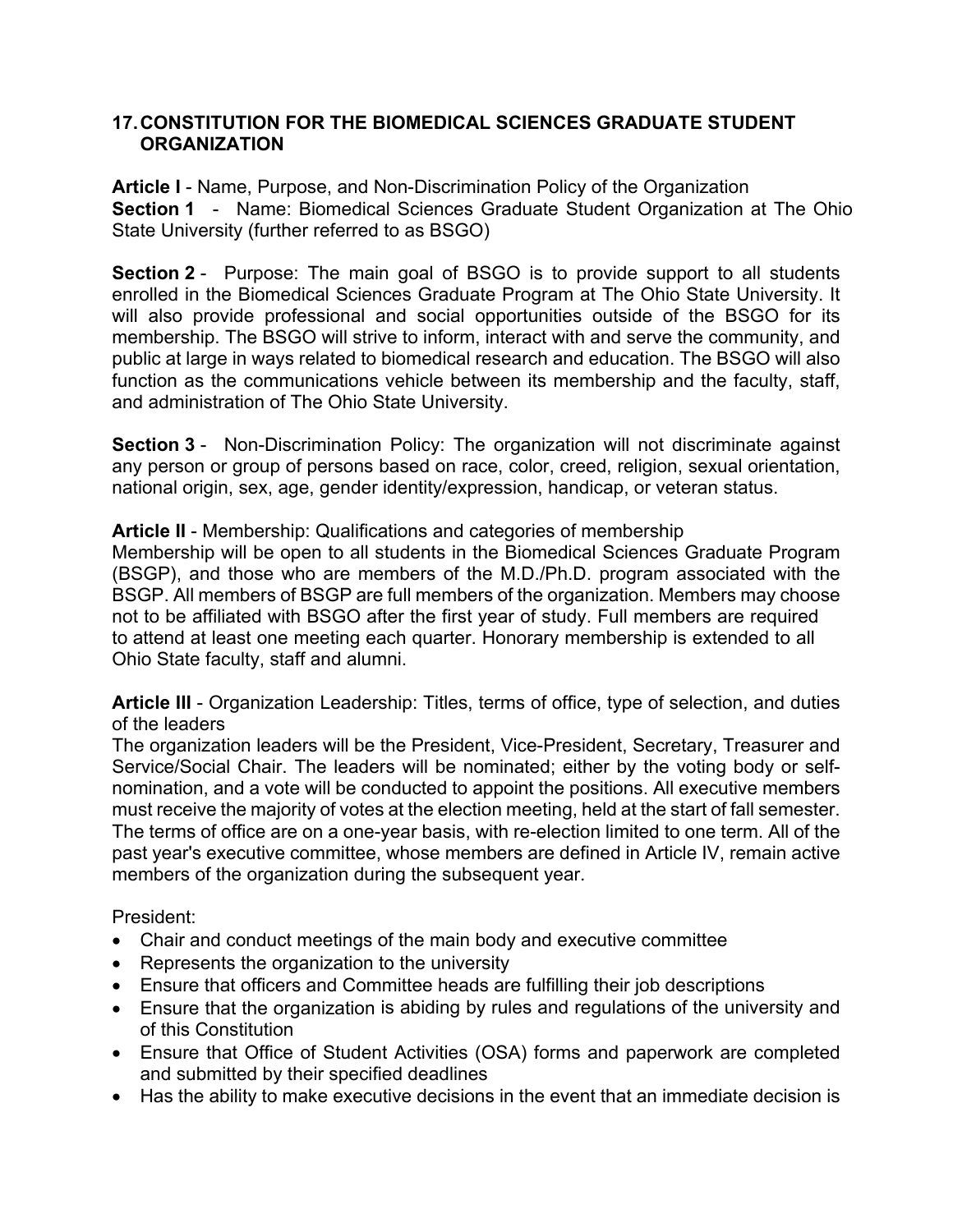necessary, and no other executives can be reached. This power excludes all matters that require a vote of the general body or executive committee, such as amendments and dissolution of the organization, etc

- • Upon election, the president will be the organization's representative to the Council of Graduate Students
- • Is jointly responsible for, along with the Vice-President, working with the BSGP coordinator to facilitate recruitment weekends

Vice-President:

- • Aids the president at all general meetings and serves in the president's place when absent
- Is the representative to the Bennett Research Society
- Oversee spending of finances
- • Is jointly responsible for, along with the treasurer, the management of a checking account for organizational funds
- • Is jointly responsible for, along with the President, working with the BSGP coordinator to facilitate recruitment weekends

Secretary:

- • Is responsible for recording agenda/minutes from both the executive committee meetings and general body meetings, in addition to sending e-mail notices to the members of the BSGO
- Is responsible for creating and maintaining a membership list
- Is a member of the Graduate Studies Committee

Treasurer:

- Has the responsibility of overseeing all organizational finances and expenditures
- • Maintains the accounting in such a manner that he/she will not be personally made vulnerable by the mishandling of any other member
- • Is jointly responsible for, along with the Vice-President, the management of a checking account for organizational funds
- • Must give quarterly reports to the executive committee concerning the state of the finances
- Responsible for year end audit as well as any other reports
- • The Treasurer will be the BSGO representative on the OSUWMC research day committee

Social Chair:

• Is responsible for organizing/publicizing social events open to all BSGO members

Service Chair:

- • Creates opportunities for BSGO members to be involved in community service/philanthropic activities
- Responsible for raising funds towards a biomedical charitable organization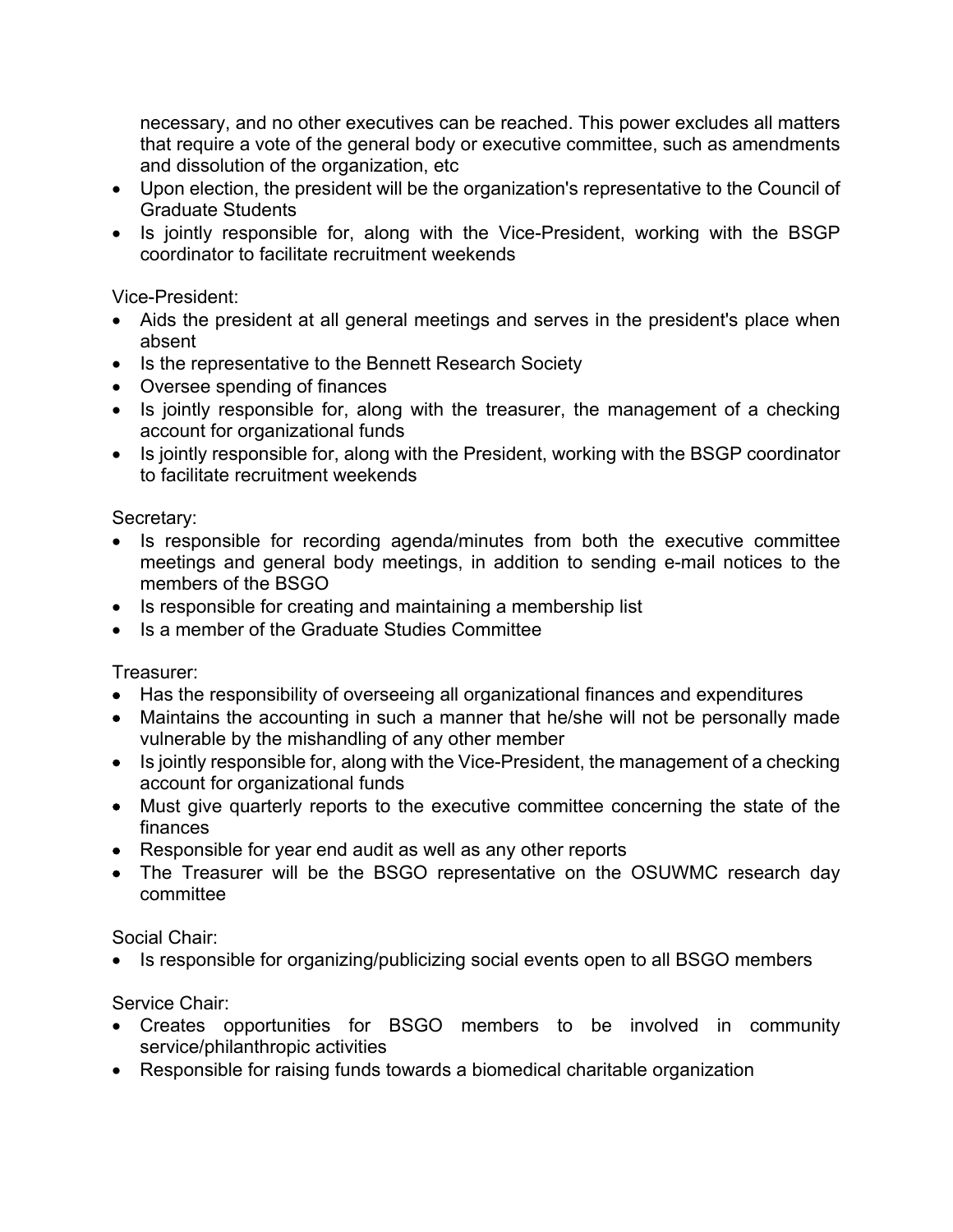# **Article IV** - Executive Committee: Size and composition of the Committee

 The executive committee comprises the President, Vice-President, Secretary, Treasurer and Service/Social Chair. The purpose of the executive committee will be to represent the organization as a whole in issues related to the well being of the student body. The executive committee will meet at least one week prior to a general meeting to discuss issues to be presented to the general body.

 An advisory panel, composed of the executive board of the previous year, will be available to offer thoughtful insight to the members of the current executive board regarding executive duties as well as general operational concerns. The president of the previous year's executive board will serve as the student liaison between the current executive board and the advisory panel. The advisory panel will not have voting authority. Any and/or all members of the advisory panel will attend executive meetings at the request of the current executive board.

 A presentation of the executive positions by the current executive board will be made the 1st Friday of the fall semester to the incoming class. Nominations for executive positions will be made by email to the current president and are due the following Thursday at 5:00pm. Voting will be held the 2nd Friday of fall semester.

 **Article V** - Standing Committees: Names, purpose, and composition (Ad-Hoc committees)

 There are no standing committees within this organization. Ad-hoc committees will be established on a need be basis to help plan and organize special events.

 **Article VI** - Method of Selecting and/or Removing Officers and Members

 The organization is open to all students that are active graduate students in the Biomedical Sciences Graduate Program (BSGP) which is part of The Ohio State University's Medical School. It is also open to students that are MD/PhD students and also accepted in the BSGP. Members are not selected nor removed as long as they are a student of the BSGP.

 Officers are selected by an election vote during the Fall Semester by the first year graduate students in BSGP. Students can nominate themselves or others for positions. If multiple students are nominated for the same position then an election will be held. The first year students will vote for which candidates should have which positions.

 Officers can be removed from their position at any time by a majority vote of the first year graduate students. Officers can also step down at any time if they have a replacement for the position that the first year graduate students agree to elect into the position. Officers can also be asked to step down by the faculty advisor.

If a general member needs to be removed because of misconduct an election will be held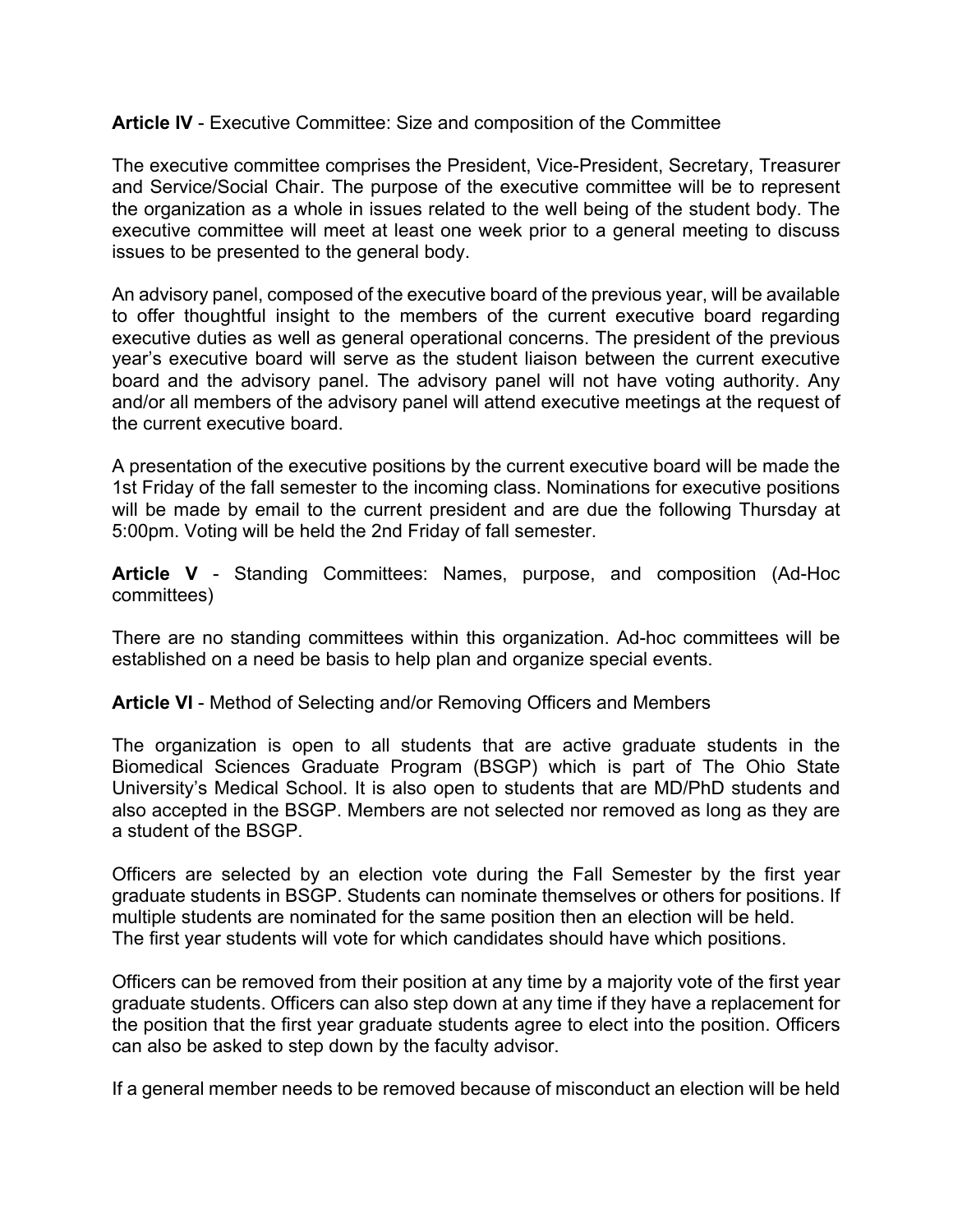amongst the officers of the club. Majority vote will decide if the member is to be removed from the organization. In the case of a tie then the faculty advisor will make the final decision. Once removed from the organization that person cannot rejoin. They can appeal this exiled status to the faculty advisor who will decide if this person is able to partake in organization events.

# **Article VII** - Advisor(s) or Advisory Board: Qualification Criteria

 The advisor(s) for BSGO will be a director or instructor of the Biomedical Sciences Graduate Program or a director or instructor of the M.D./Ph.D. program. If the same person fulfills both positions, then there will only be one advisor.

**Article VIII** - Meetings of the Organization: Required meetings and their frequency

 General meetings of the organization will be held at a minimum of one time per quarter including the summer semester. If an issue arises during an interim period, the executive committee may call additional meetings.

**Article IX** - Method of Amending Constitution: Proposals, notice, and voting requirements

 **Section 1** - **Submission of Proposals:** Any BSGO member may submit amendments. Proposed amendments must be in writing and submitted to the BSGO executive committee. The executive committee will meet to determine the details and language of the proposed amendment and vote on the final version to be presented. A majority vote of four out of six executive committee members approving the proposal is required to proceed to the process laid out in Article IX section 2.

 **Section 2** - **Voting:** The Executive Committee will present the amendment proposal to the main body (BSGP first-year students) in writing (email is acceptable) and a voting date announced at least a week prior voting. Voting may take place at a BSGO meeting or via a suitable absentee method. A vote of at least two-thirds of the main body is required to for the amendment to pass.

**Article X** - Method of Dissolution of Organization

 The executive committee has the authority to begin the disbanding of BSGO. Said motion must first pass the executive committee unanimously. If said vote is successful, the main group must also pass the motion by a three-fourths vote. If the group decides to dissolve, the executive committee is responsible to take care of all debts incurred by the group through the solicitation of donations and/or fundraising activities.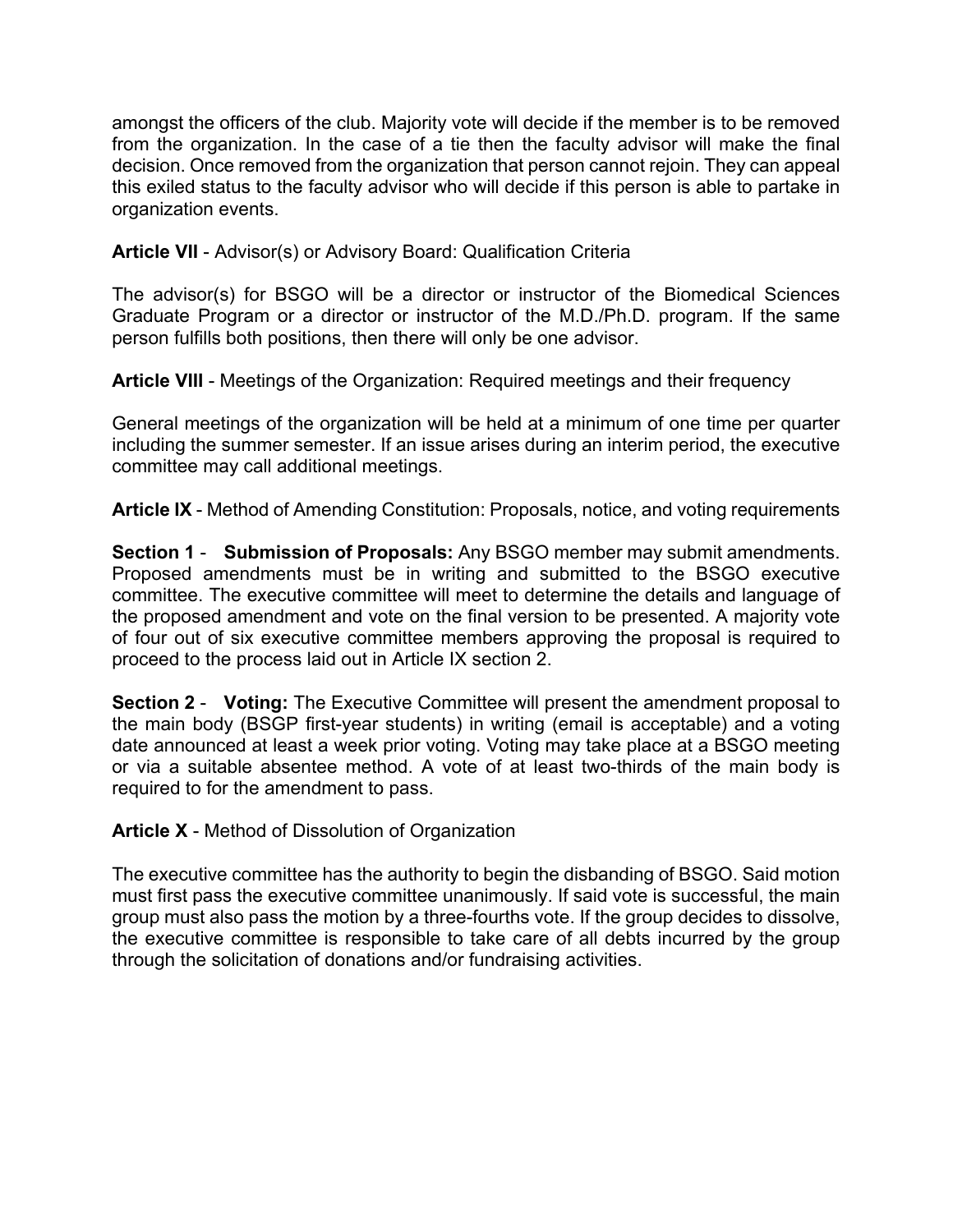#### **18.BSGP GUIDELINES FOR AUTHORSHIP ORDER AND INCLUSION IN SCIENTIFIC PUBLICATIONS**

[Almost uniformly, guidelines for authorship from the NIH or journals \(https://](https://jme.bmj.com/content/42/3/199.long) jme.bmj.com/content/42/3/199.long PMC2544445/ ) or Ohio State (see below) cover whether an individual merits inclusion as an author and how these disputes are mediated. Very few guidelines or scholarly articles address issues of authorship order. This lapse in enumerating common practice in authorship has potentially important consequences for the careers of trainees since authorship and authorship order are the currencies by which the trainee is judged and advanced in the next level. This document should complement other Data Policy. https://www.ncbi.nlm.nih.gov/pmc/articles/ [policies, such as the Ohio State policy on publications in document Ohio State Research](http://orc.osu.edu/files/ResearchDataPolicy.pdf)

Proposed guidelines:

The Ohio State publication policy is recommended to include a new section:

IV. Publication

 C. Order of authorship in publications is guided by (in order of importance): 1) experimental results; 2) analysis. Generally, the first author leads the experimental findings and writes the first draft of the manuscript. It is the responsibility of the PI to prior to submission of the manuscript. consult with all authors in open discussion to appropriately assign order of authorship

1. Research disciplines differ on the placement of authors. In the biomedical sciences,

- Deta**the** of **the st**uide**bnes**: on practice is for the senior scientist acting as responsible/corresponding author to be the last author in the list, and the experimenter who led the project as first.
- 2. Authorship in a potential publication is best discussed at the onset of a project and openly discussed as new scientists join the project and as the manuscript is drafted.
- $3.$  for the completion of laboratory experiments that are used as figures in a manuscript to be submitted for publication. When multiple individuals contribute experimental data, then authorship order can be guided by: a) the number of figures; b) the impact of figures; c) the preliminary work that established the initial finding; and d) the concept or idea that has led to the experimental rationale. In practice, it is generally clear which individual has led a project from idea to completed results, and this author is listed first. It is general practice that the first author is the individual who is primarily responsible
- 4. Completion of research projects can sometimes be complicated by, for example, if the prime mover for a project leaves the laboratory. In such a case, there must be a reasonable incentive to recruit another individual to complete the manuscript, and co-first authorship is a useful mechanism.
- $5<sub>1</sub>$  experimental results, and often a second individual is the prime mover behind the analytics. In such circumstances in which the analyst applies standard approaches that may elevate the conclusions of a study, they are often listed as second author. If they have created novel algorithms and completed a high level of analysis, as mayData analytics have increasingly become important in the interpretation of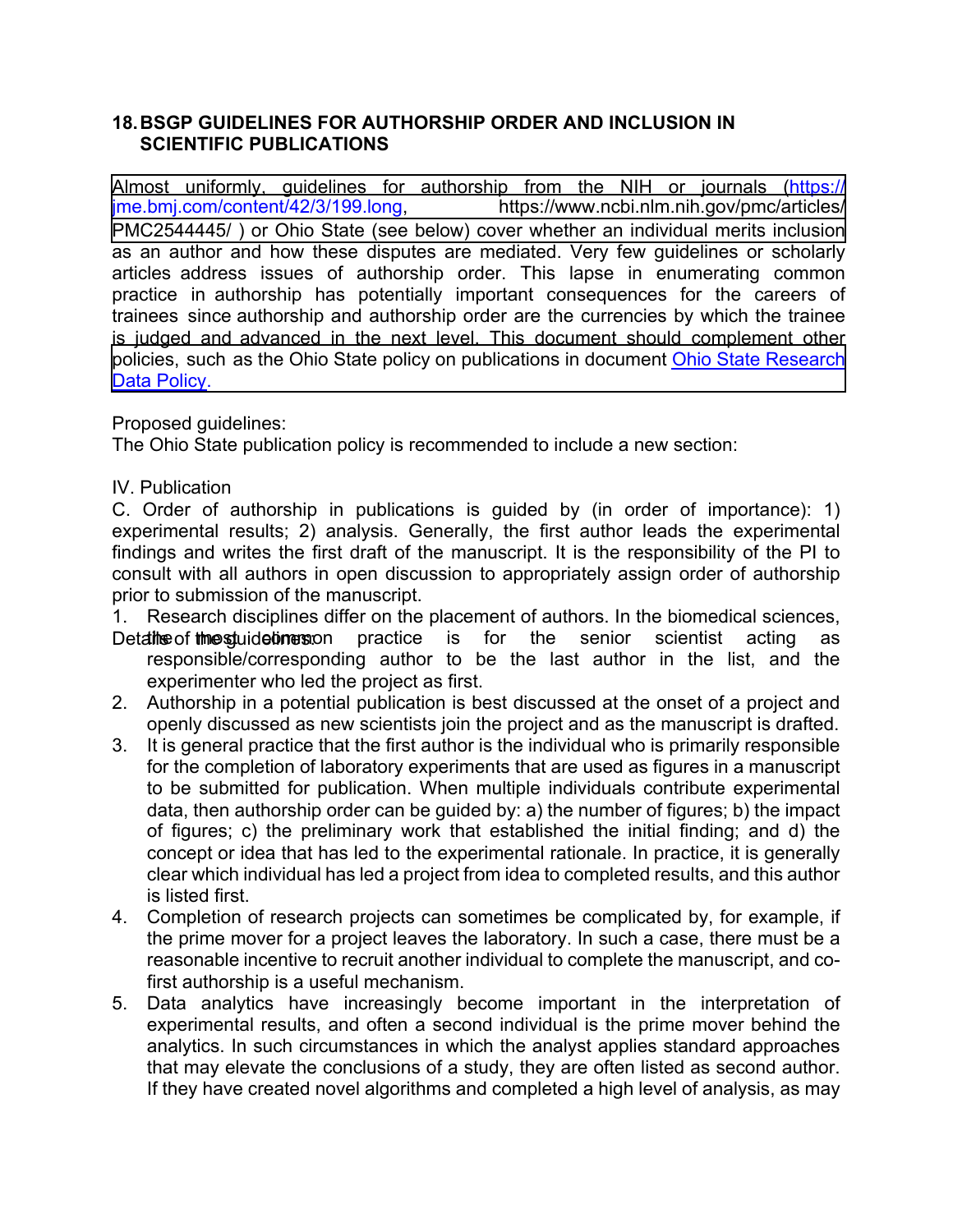be found typically in genomics research, then the analyst may be listed as co-first. If the analytics preceded the experimental data, then the lead analyst may be first.

- 6. The order of authorship of other contributing scientists from second to penultimate positions on the author list should reflect the relative contributions to the study and are based on discussions between the first and senior authors.
- 7. It is important that all authors have the opportunity to discuss their relative contributions with the other authors during the preparation of the manuscript and the design of the figures, and certainly prior to submission of the manuscript. Ultimately, the senior author decides the final order on the manuscript.
- 8. Collaborations between laboratories are common, and an open discussion of authorship is essential in these cases. Co-first authorship and co-senior authorship are often appropriate in such a study.
- 9. The first author generally writes the first draft of the manuscript, and commonly the first author controls all the drafts as the paper is edited and prepared for submission.

# **19.DISABILITY**

#### **[Office of Disability Services Website](http://ods.osu.edu/)**

 The Office for Disability Services exists to improve all aspects of campus life for disabled persons by providing and coordinating academic accommodations and support services to any member of the Ohio State community.

# **20.HEALTH AND WELLNESS**

# Student Health Insurance Program

#### **[Student Health Insurance](http://www.shi.osu.edu/)**

 All students are eligible for health insurance. The option to enroll appears when registering for classes and students must be enrolled for at least half time (6 hours undergrad, 5 hours graduate) to be eligible; however, exceptions may be granted.

Recreational & Physical Activity Center (RPAC)

# [Recreational Sports](http://recsports.osu.edu/)

 Students may use the RPAC facilities by presenting a University I.D. card at the Recreational and Intramural Sports Office. Some of the activities offered by Ohio State at RPAC, ARC, and Jesse Owens Centers are: badminton, basketball, conditioning, golf, handball, racquetball, ice skating, intramural sports, jogging, platform tennis, swimming, tennis, volleyball, and wallyball.

#### Student Wellness Center [Student Wellness Center](http://swc.osu.edu/)

 A comprehensive center for all dimensions of wellness (emotional, career, social, spiritual, financial, intellectual, physical, creative, and environmental).

#### **Dental**

# [Ohio State Dental clinic](http://dentistry.osu.edu/patients/ohio-state-dental-clinics)

The Dental Clinic provides complete high quality dental care. All services provided by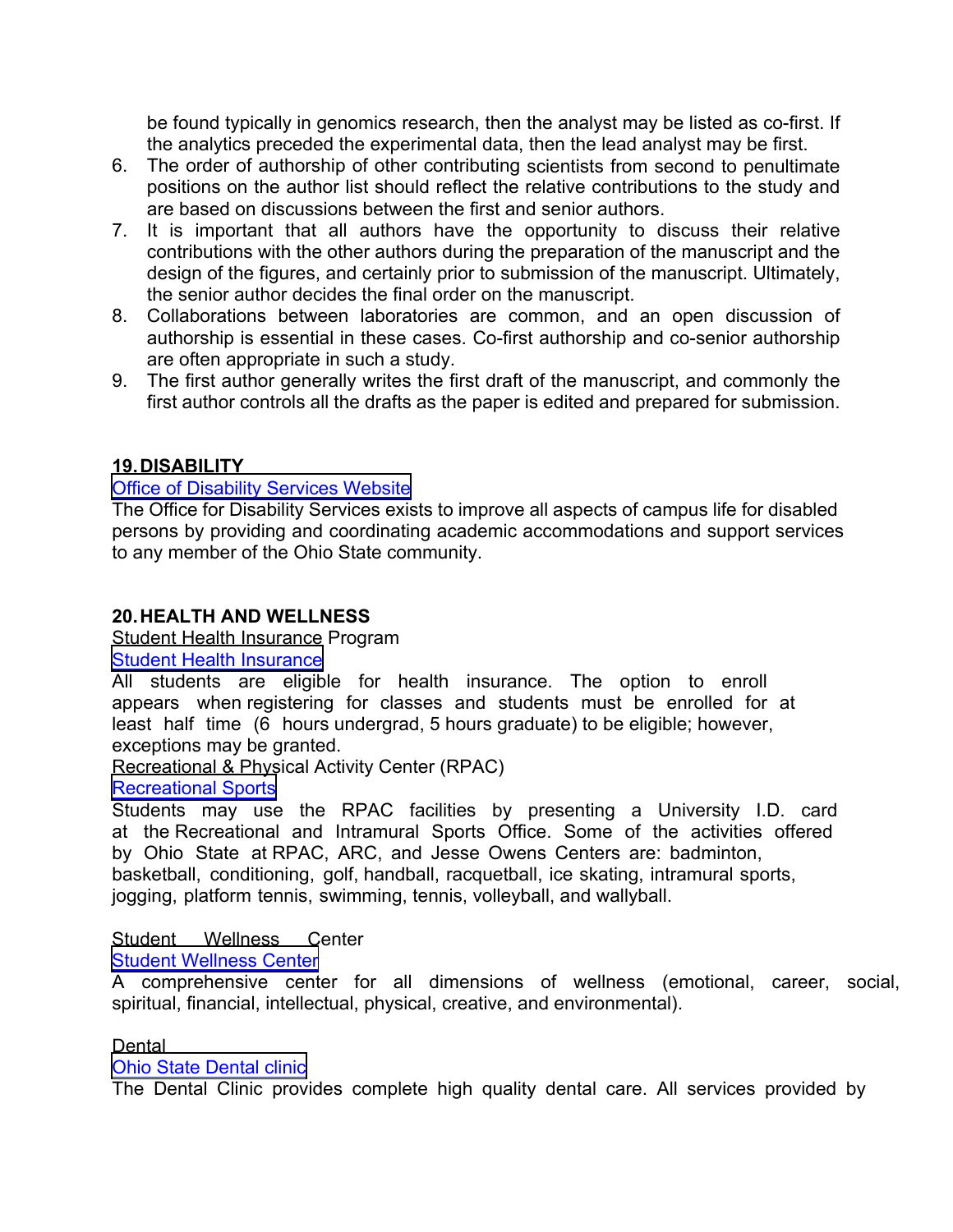student dentists and student dental hygienists, are supervised by dentists and dental hygienists who are members of the college faculty.

# **21.OTHER SERVICES**

 [Buckeye Tickets](http://www.ohiostatebuckeyes.com/) Athletic Tickets

 The Ohio State University's Department of Athletics offers intercollegiate competition in 31 varsity sports. Students may purchase tickets by contacting the Athletic Ticket Office.

Transportation Campus PARC

# [Campus Parking](http://www.campusparc.com/)

 Campus PARC issues parking permits to faculty, staff, students and guests. Campus traffic violations are resolved through this office. Other services offered are jump-starts and unlock locked vehicles.

#### CABS (Campus Area Bus Service)

 You can find the routes mapped out, service schedules, and how to get access to the handivan and charter services on this web page. <u>[Campus Area Bus Service](https://ttm.osu.edu/cabs)</u>

#### COTA Buses

 Bus passes are included with fees and tuition each semester. Bus schedule information can be obtained on the COTA website. <u>Central Ohio Bus routes</u> **Off Campus Commuting Services** 

#### Credit Union

 All employees of Ohio State are eligible to join the Credit Union of Ohio, which is a non-profit full service organization. This organization provides checking and savings accounts, loans, IRA accounts, and a variety of other professional financial services to university employees. In addition, Entertainment Books, Money Orders, Travelers Checks, and discounted tickets to local amusement parks are available for sale. A Notary Public is also available.

#### Council of Graduate Students

 The pamphlet will be in your orientation packets and the CGS will send you a packet of material in August. <u>[Council of Graduate Students](https://cgs.osu.edu/)</u>

### Environmental Health and Safety (EHS)

### [Environmental Health and Safety](http://ehs.osu.edu/)

 The Office of Environmental Health and Safety formerly the Division of Environmental and Occupation Health and Safety, was established in 1979 to assist the university community to maintain a safe, healthful work environment and to comply with federal, state and local regulations. EHS is organized into eight program areas. All Ohio State paid personnel are expected to receive risk management training proper to their assigned work.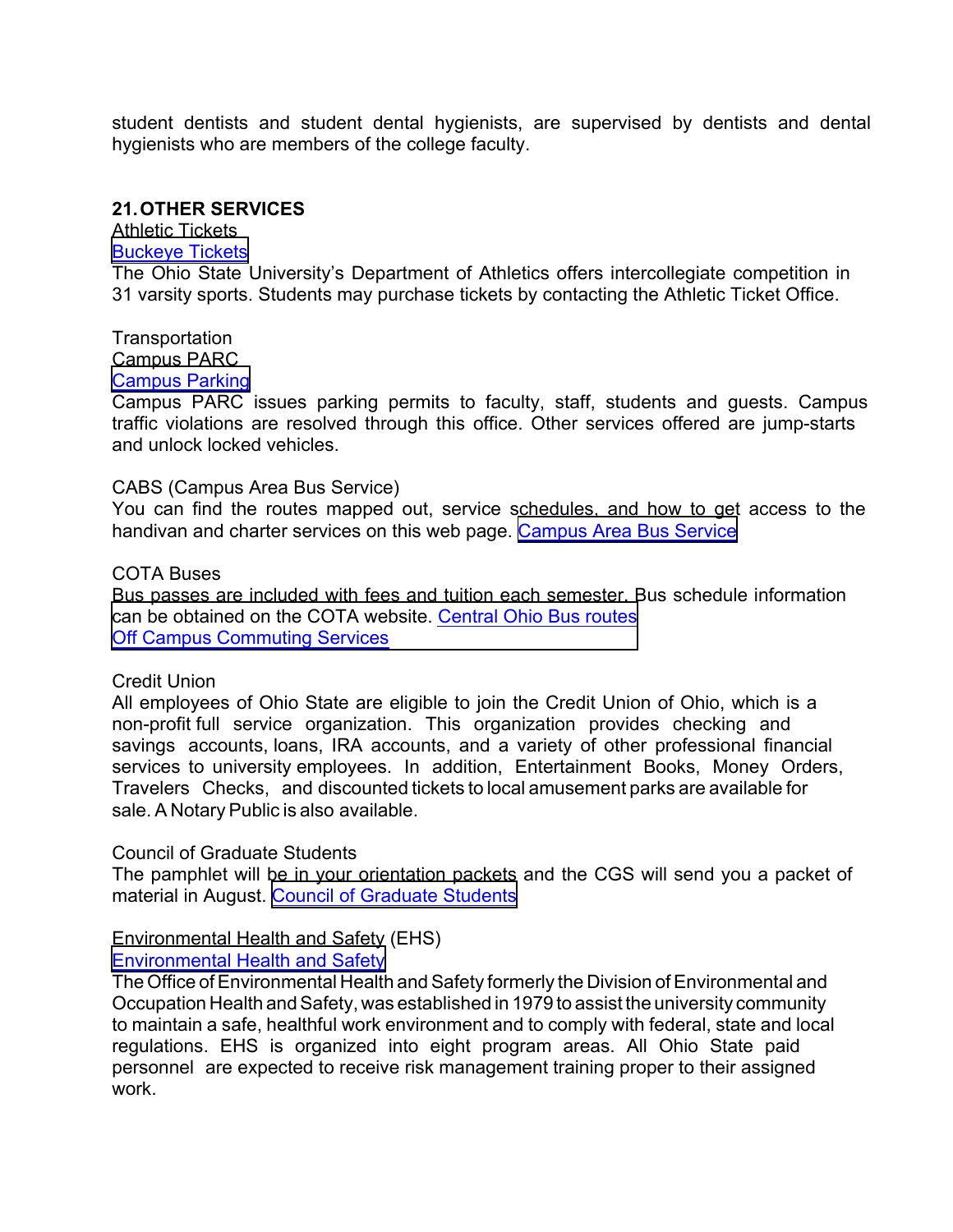### Food Services

#### [Food Services](https://dining.osu.edu/)

 BistrOH Cafeteria, Panera Bread, Caffeine Element, Mirror Lake Café, Marketplace, and Wendy's Old Fashioned Hamburgers are a few areas that offer food services nearby. Visit [Food Service Locations](https://dining.osu.edu/locations/) for a complete listing of campus dining service locations where cash, Buck-ID, and major credit cards are accepted. Up-to-date hours are posted here as well.

## Graduate School

 The Graduate School Handbook can be accessed at the following web address: <https://gradsch.osu.edu/handbook/all>. The phone number to the Graduate School is (614) 292-6031.

#### Lantern

#### [The Lantern](http://www.thelantern.com/)

 The Lantern publishes a student newspaper Monday-Friday during the school year, and is one of the largest college papers in the country. It is written by the students and is available at various locations throughout the Ohio State campus. It includes editorials, national and local news items, information regarding activities on campus, and classified ads.

#### Libraries

#### [Ohio State Library](http://library.osu.edu/)

 Students may borrow books with a valid University I.D. card. Individuals with a current Ohio State I.D. card who need material that is not available on the Ohio State campus may request it through the Interlibrary Loan Department. The libraries offer many services like photocopying, workshops, searches, etc.

#### Lost and Found

 Anyone finding lost items should contact the Hospitals Security Department (293-8500). Every attempt is made to return items to the owner(s). Anyone inquiring about a specific item may contact this office twenty-four hours a day and an officer will check to determine whether a specific item has been collected or released.

# Name Change Procedure

In the event that a name change is made contact offices with updated information: Biomedical Sciences Graduate Program: [BSGP@osumc.edu](mailto:BSGP@osumc.edu) College of Medicine Human Resources: (614) 688-6696 Registrar's Office: [Ohio State Registrar.](https://registrar.osu.edu/students/)  Ohio Union

# [Ohio Union](https://ohiounion.osu.edu/)

 The Ohio Union offers a variety of recreational, dining, social, educational, and cultural activities for faculty, staff, students, alumni, and guests of the University. The one-stop area includes billiards, video games and pinball machines, a number of fast food restaurants, meeting rooms, computer labs and more.

Ohio State Internet Access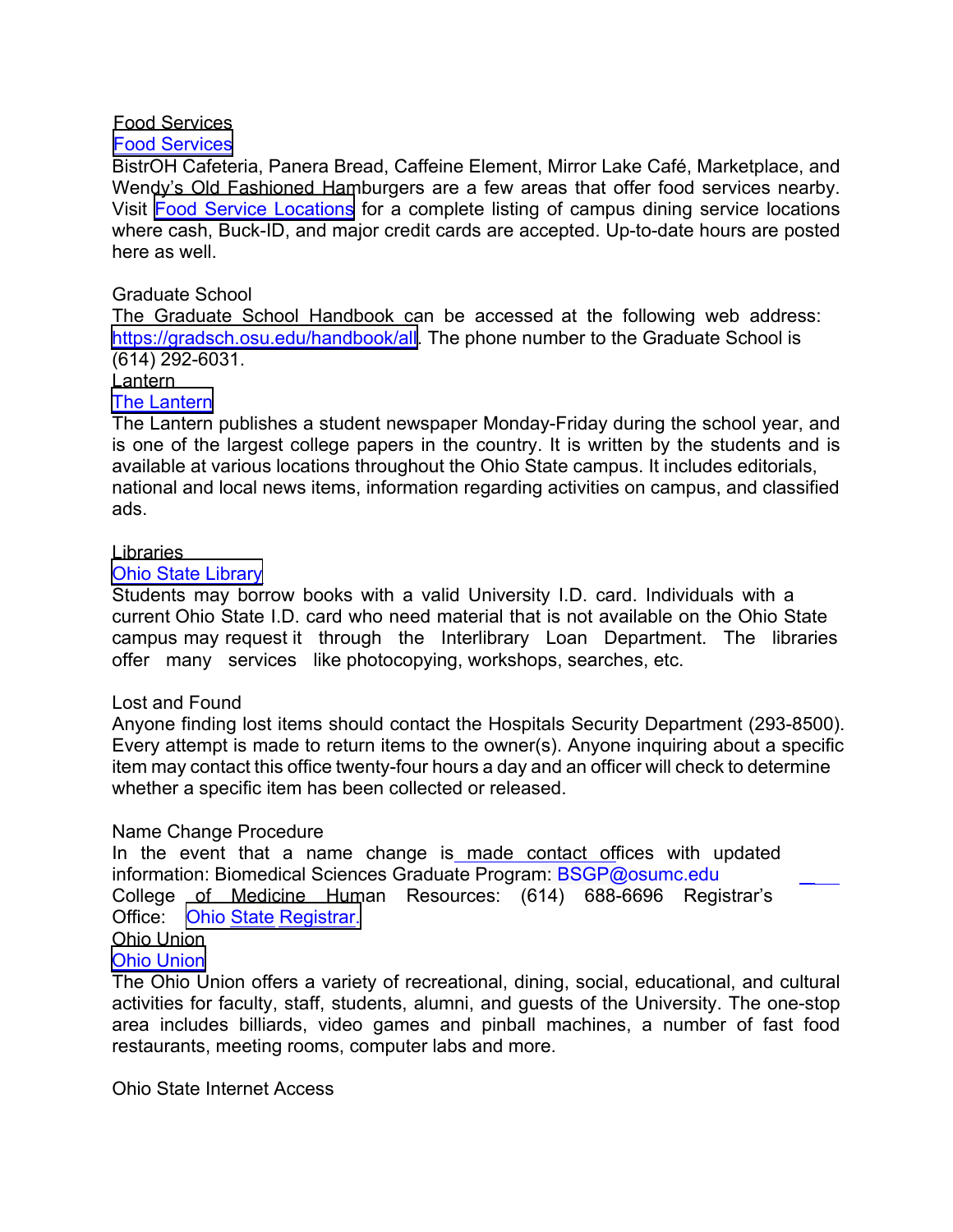Students are provided with an Ohio State username and address, which can be activated from the Office of Information Technology's<u> website: Ohio State Office of</u> Information Technology

# Postal Services

 There are collection boxes throughout campus. However, the post office on campus is located at 242 W 18th Avenue in the Journalism Building.

### Security/Campus Police

# [The Ohio State University Police and Security](https://dps.osu.edu/police/)

 The Hospitals Department of Security (293-8500) and University Campus Police (292-2121) are committed to crime prevention and faculty, staff, student, and visitor protection. Officers patrol the Hospitals 24 hours a day, resolving patient and visitor disturbances and recording and investigating criminal reports. Security officers are also available to escort staff at night and to assist with minor car problems. Student Advocacy Center

# **[Student Advocacy Center](http://advocacy.osu.edu/)**<br>Provides answers to

to staff and departments, and gives general guidance on university policies and answers to students' questions, directs you to appropriate procedures.

### University Laboratory Animal Resources (ULAR):

#### [ULAR website](http://ular.osu.edu/training/required-training/)

 As mandated by the Animal Welfare Act, it is the responsibility of the research institution to ensure that all individuals using animals in research or teaching are qualified and appropriately trained. As such, Ohio State's Institutional Animal Care mandatory courses/registries: and Use Committee (IACUC) requires that all personnel complete the following

 Online Animal Care and Use Course Occupational Health Registry Occupational Health and Safety Course

 Ohio State Financial Conflict of Interest Screening/Disclosure Experience and Training Narrative

 complete Facility Training. If your animals are to be housed in the Biomedical Research Tower (BRT), you must also

# Veteran and Military Students

[Ohio State Military and Veterans Services](http://veterans.osu.edu/)

 In order to provide quality human resource services to faculty and staff, the Office of Human Resources supports our nation's veterans with goals to provide affirmative action assistance to covered veterans; to provide employee relations veteran activities; and to foster a positive campus and community atmosphere. support to all faculty and staff veterans; to provide enrollment certification for student veterans participating in the GI Bill program; to serve as a focal point for all campus

Diversity and Inclusion

[Ohio State Multicultural Center](https://mcc.osu.edu/)

STEM Student Organizations (Society for the Advancement of Chicano/Hispanic and